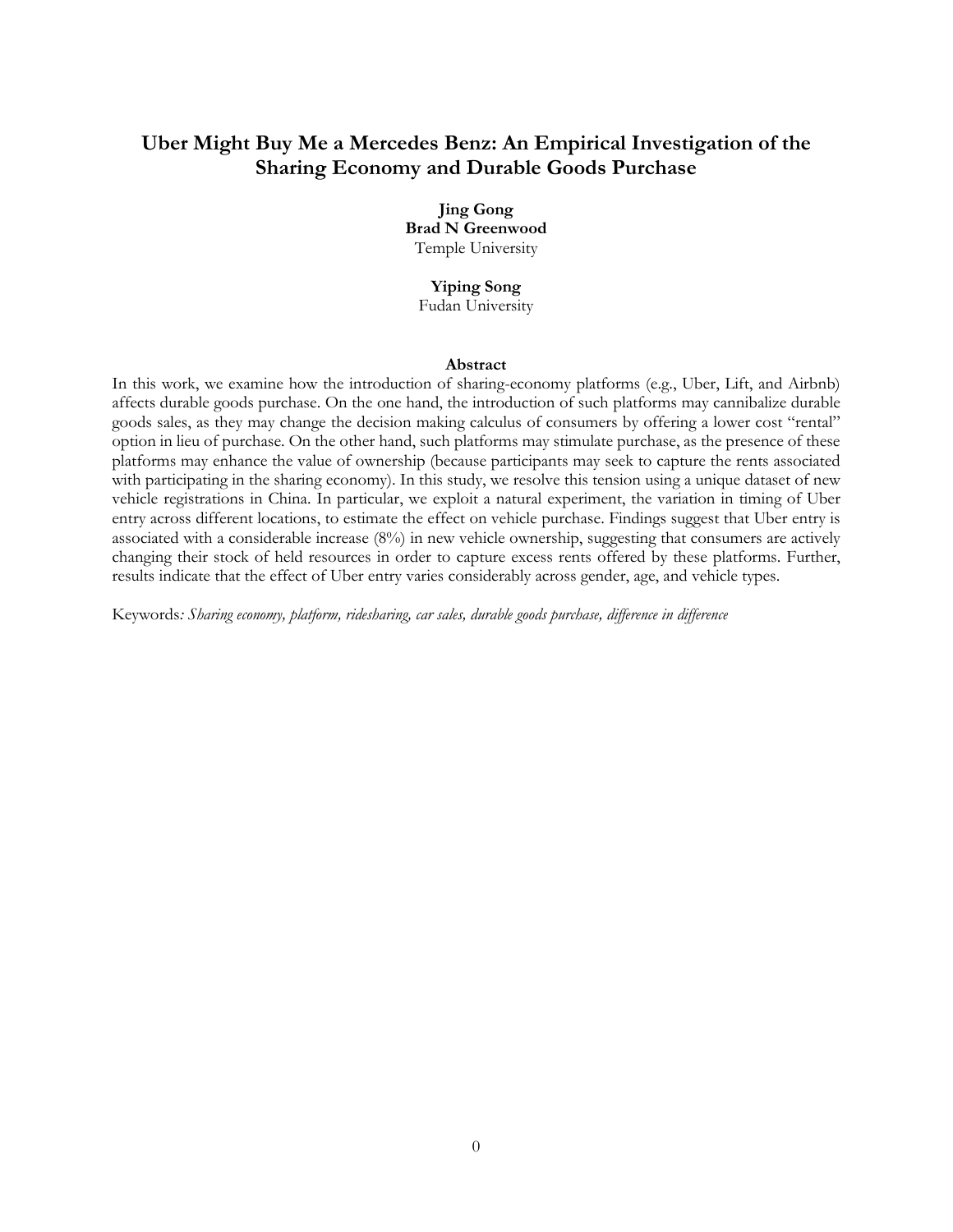#### **1. Introduction**

Although the rise of the sharing economy has dramatically changed the way consumers and producers of services interact, researchers are scrambling to determine how these platform-enabled businesses (e.g., Uber, Lift, and Airbnb), are affecting behavior at the macro (societal), mezzo (firm), and micro (individual) levels. A host of recent research attests to such changes, including increased access to goods (Einav et al. 2016), strategic changes in the behavior of incumbent firms (Seamans and Zhu 2013, Wallsten 2015, Zervas et al. 2017), increased efficiency and asset utilization (Cramer and Krueger 2016), improved public safety (Greenwood and Wattal 2017, Park et al. 2016), and changing access to job opportunities (Burtch et al. 2017). Yet, within this expanding corpus of work, scholars have predominantly focused on the demand side of the economy, i.e. those who leverage or utilize such services, instead of the supply side, i.e., those who provide such services (with the notable exceptions of Burtch et al. (2017), Hall and Krueger (2016), and Edelman et al. (2017)). And scholars have hitherto not considered how consumers may be updating their behavior to capture the rents offered by this economy (even within these exceptions), which is projected to grow to \$335B by 2025.[1](#page-1-0) While these platforms often label themselves as intermediaries for individuals to share existing or at rest resources, opponents argue that individuals who participate on such platforms may be making capital investments to capture rents as professional workers (thereby circumventing regulations that govern traditional businesses (Malhotra and Van Alstyne 2014)). In this study, we investigate such possibilities by asking: how does the introduction of ridesharing platforms affect new vehicle ownership?

Interestingly, the *a priori* relationship between the presence of sharing platforms and durable goods purchase is far from clear. Unlike traditional markets for durable goods, a key feature of sharing platforms is that both the demand side and supply side are consumers of the durable good (e.g. a home in the case of Airbnb or an automobile in the case of Uber), meaning that both may be actively changing their stocks of the good to capture the benefits of the platform. In the case of the demand side, consumers who utilize these platforms may jettison ownership as alternative ways to consume the product, i.e. "rental" or "temporary ownership," become available. In the case of the supply side, this means that suppliers of the good may have

<span id="page-1-0"></span> <sup>1</sup> http://www.pwc.co.uk/issues/megatrends/collisions/sharingeconomy/the-sharing-economy-sizing-the-revenue-opportunity.html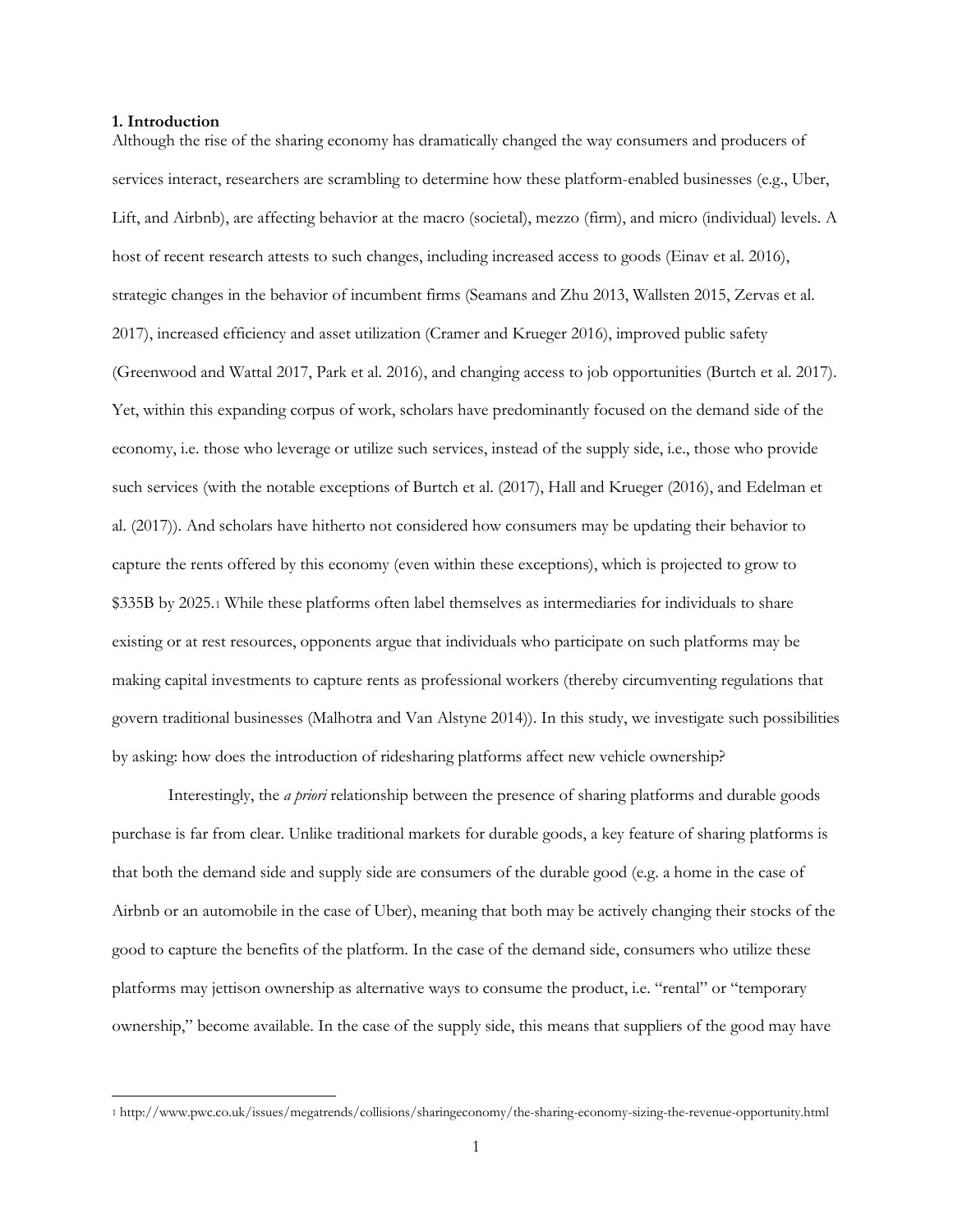an incentive to acquire more of the product in order to capture the excess rents.

The implication of this unique consumption behavior forms the basis for our question. On the one hand, the presence of sharing platforms may lead to a *cannibalization effect* on product sales (Jiang and Tian 2016). If ridesharing platforms provide efficient and low-cost transportation options (Cramer and Krueger 2016, Greenwood and Wattal 2017), and freedom from the financial, social, and emotional burdens of ownership (Eckhardt and Bardhi 2015, Schaefers et al. 2016), these platforms may reduce a consumers' propensity to own a car (Abhishek et al. 2016, Fraiberger and Sundararajan 2015, Horton and Zeckhauser 2016, Jiang and Tian 2016); the reason being that the individual no longer needs to subsidize the entire cost of vehicle ownership when cheaper transportation options are available. Indeed, the popular press has identified several such cases of people opting out of vehicle ownership as a result of ridesharing availability (Manjoo 2014). On the other hand, the presence of sharing platforms may lead to a *value enhancement effect* on ownership (Abhishek et al. 2016, Jiang and Tian 2016). As such platforms imbue owners the possibility of sharing excess capacity with others to earn additional income (Burtch et al. 2017), as well as access flexible working schedules (Hall and Krueger 2016), consumers may adjust their valuation of the ownership, and make additional durable goods purchases while defraying the cost through the platform (Abhishek et al. 2016, Fraiberger and Sundararajan 2015, Horton and Zeckhauser 2016, Jiang and Tian 2016).

To resolve this tension, we exploit a natural experiment, the variation in the timing of Uber's entry into different cities in China between 2010 and 2015.[2](#page-2-0) We estimate the effect of Uber entry on vehicle purchases using a unique dataset on new car registrations. Importantly, because the platform entered different cities at different times, i.e. implementation is both geographically and temporally dispersed, we are able to leverage a difference-in-difference estimation technique, as well as an extensive set of robustness and falsification checks (Autor 2003, Burtch et al. 2017, Greenwood and Wattal 2017), including alternative model specifications, the inclusion of additional controls, and a variety of placebo tests.

Results indicate several notable findings. First, estimates suggest that Uber entry is strongly correlated

<span id="page-2-0"></span> <sup>2</sup> Uber was introduced in China in August 2013 and started to offer peer-to-peer ridesharing service, e.g., People's Uber, in August 2014.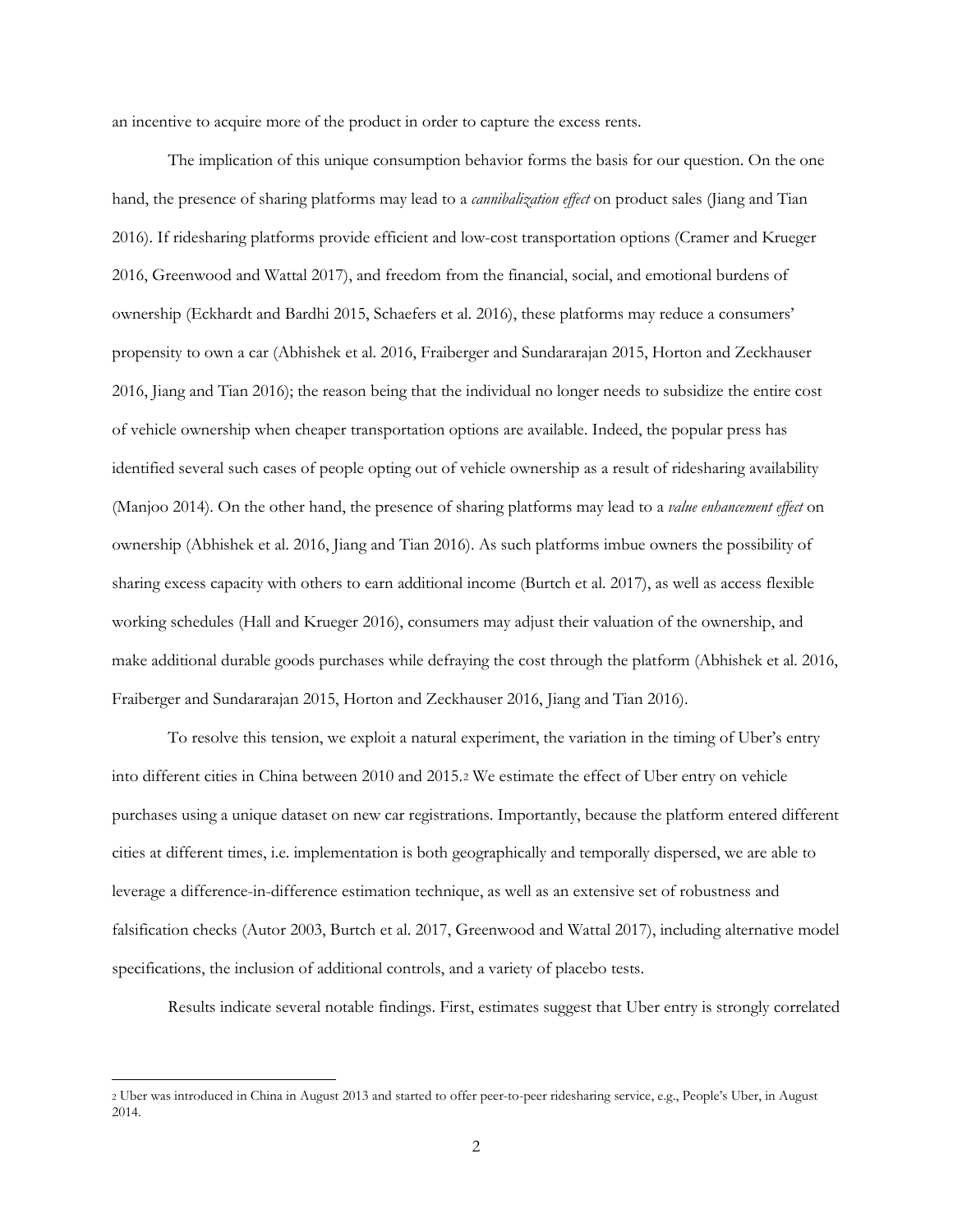with an increase in new car ownership, indicating that the prospect of value enhancement (i.e., flexible work schedule or earning additional income) through sharing excess capacity dominates any cannibalization. The magnitude of the estimated effect is also pronounced. Results indicate that the entry of Uber's ridesharing service into cities in China, on average, yields an 8% increase in new car ownership. These results are robust to a host of alternative specifications (e.g., additional control variables) and estimators (e.g., OLS and pseudo Poisson maximum likelihood), with no pre-entry trend detected (indicating that the parallel trend assumption required for the difference-in-difference model is not violated (Angrist and Pischke 2008)).

To better identify the underlying mechanism of the effect, we extend these analyses by considering conditions under which the effect of platform entry may vary. Specifically, we decompose the effect by vehicle type, gender, and age. Results consistently indicate that platform entry leads to a significant increase in new vehicle purchases, but the effect varies across vehicle types and buyers. First, results indicate a stronger effect of platform entry on smaller cars than larger cars. This corroborates value enhancement as the key mechanism, suggesting that the presence of sharing platforms incentivizes individuals to make investment in vehicles that are more likely to be utilized by suppliers on these platforms, viz. vehicles that are lighter and have smaller engines (and hence superior fuel economy). Second, we examine the heterogeneous effect by gender, finding that women are less affected than men. This corroborates recent surveys which suggest that female drivers are disproportionally less likely to become Uber drivers (Hall and Krueger 2016). However, women are still (positively) affected in a non-trivial manner, underscoring recent claims that the gig-economy helps to ameliorate traditional gender biases (Galluzzo 2016, Wright 2017). Third, we find a differential impact of platform entry on different age groups, with middle-aged adults being less affected than buyers in other age groups. Theoretically, given that younger and older people have higher income volatility (Clark and Summers 1981, Gundersen and Ziliak 2008, Jaimovich and Siu 2009, Ríos-Rull 1996), this supports the notion that such platforms are incentivizing labor market participation on the part of traditionally marginalized groups.

Several contributions stem from this work. First, we contribute to the emerging stream of literature on sharing economy by empirically examining whether and how the introduction of sharing platforms affects

3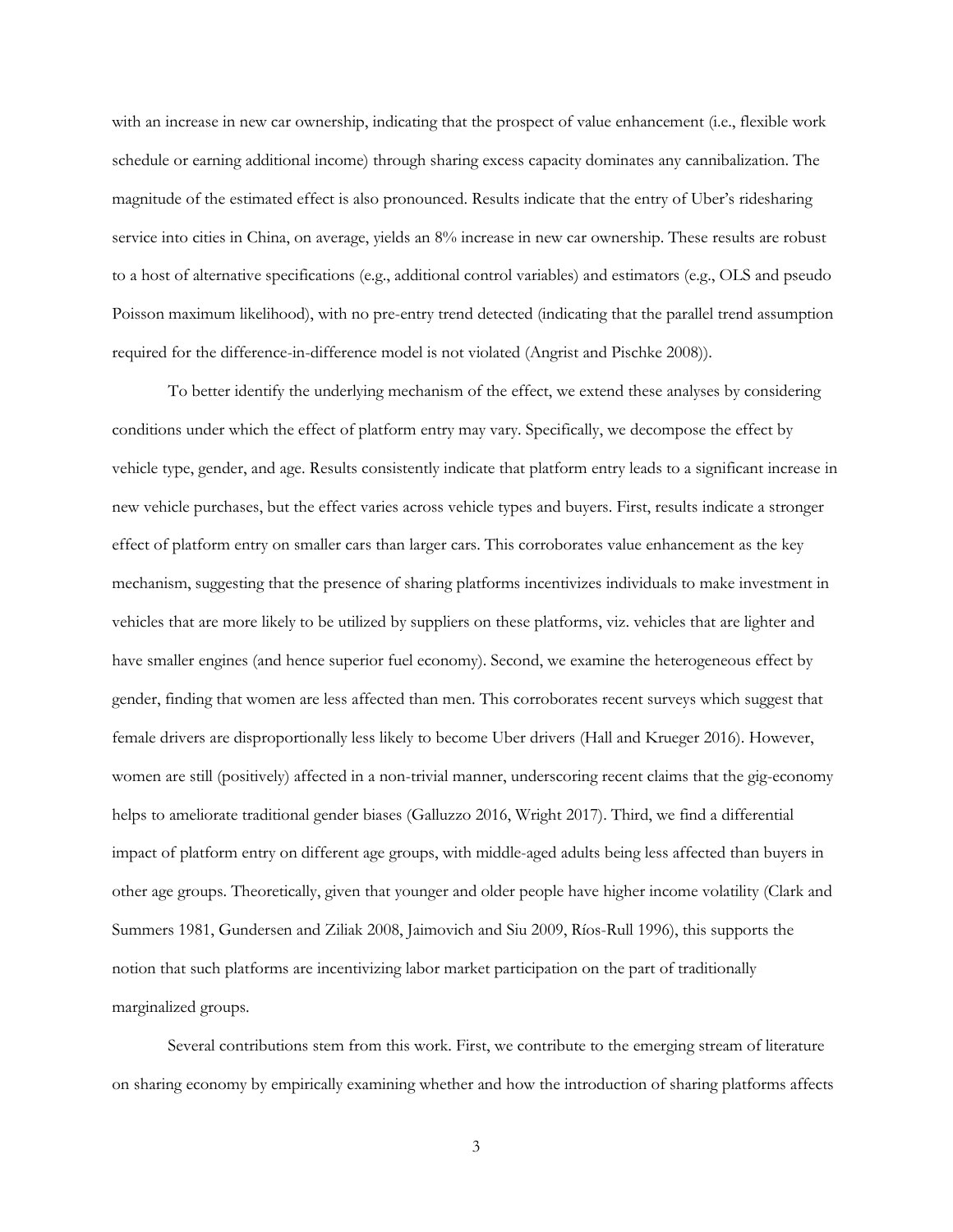durable goods purchase. While researchers have begun to broach this subject analytically (Abhishek et al. 2016, Jiang and Tian 2016), this work is the first to provide empirical evidence of an impact of sharing platforms on ownership in the context of ridesharing platforms. Our findings also underscore a key feature of the sharing platforms. That is, as both the demand side and supply side consist of consumers of the durable goods, the introduction of sharing platforms may affect the consumers on both sides. While the consumers on the demand side may utilize these platforms as an alternative way to consume the product temporarily without owning one, this work concludes that the consumers on the supply side are actively changing their stock of the product to take advantage of the opportunity to capture excess rents offered by these platforms. In this same vein, our work extends extant research on the societal impacts of the sharing economy (Burtch et al. 2017, Cohen et al. 2016, Greenwood and Wattal 2017, Li et al. 2016, Park et al. 2016). Contrary to claims made by platforms managers that individuals working on such platforms are simply exploiting existing assets, our findings suggest that a considerable group of suppliers make active capital investments.

Second, this study provides implications for manufacturers. Despite consistent claims in the popular press that platforms may cannibalize sales (Newberg 2015), our results suggest that such concerns are unfounded. Though the introduction of these sharing platforms may reduce a consumers' propensity to own a car (Abhishek et al. 2016, Fraiberger and Sundararajan 2015, Horton and Zeckhauser 2016, Jiang and Tian 2016) as cheaper transportation options are available, our empirical examination suggests that vehicle purchases do rise. In particular, results provide evidence that manufacturers may benefit from the emergence of the sharing economy, as sharing platforms provide a venue to enhance the value of product ownership, which in turn increase product sales. This is notably true for manufacturers whose products are more likely to be utilized by platform participants, such as smaller vehicles with superior fuel economy. Thus, for manufacturers, there are significant incentives to support the entry of sharing platforms, and to target consumers who are more likely to participate in the supply side of sharing economy.

Finally, notable policy implications extend from this study. With respect to the current policy debate on the legality of sharing platforms (Malhotra and Van Alstyne 2014), our finding suggests that the sharing economy may create positive externality to local markets in the form of durable goods purchase. Coupled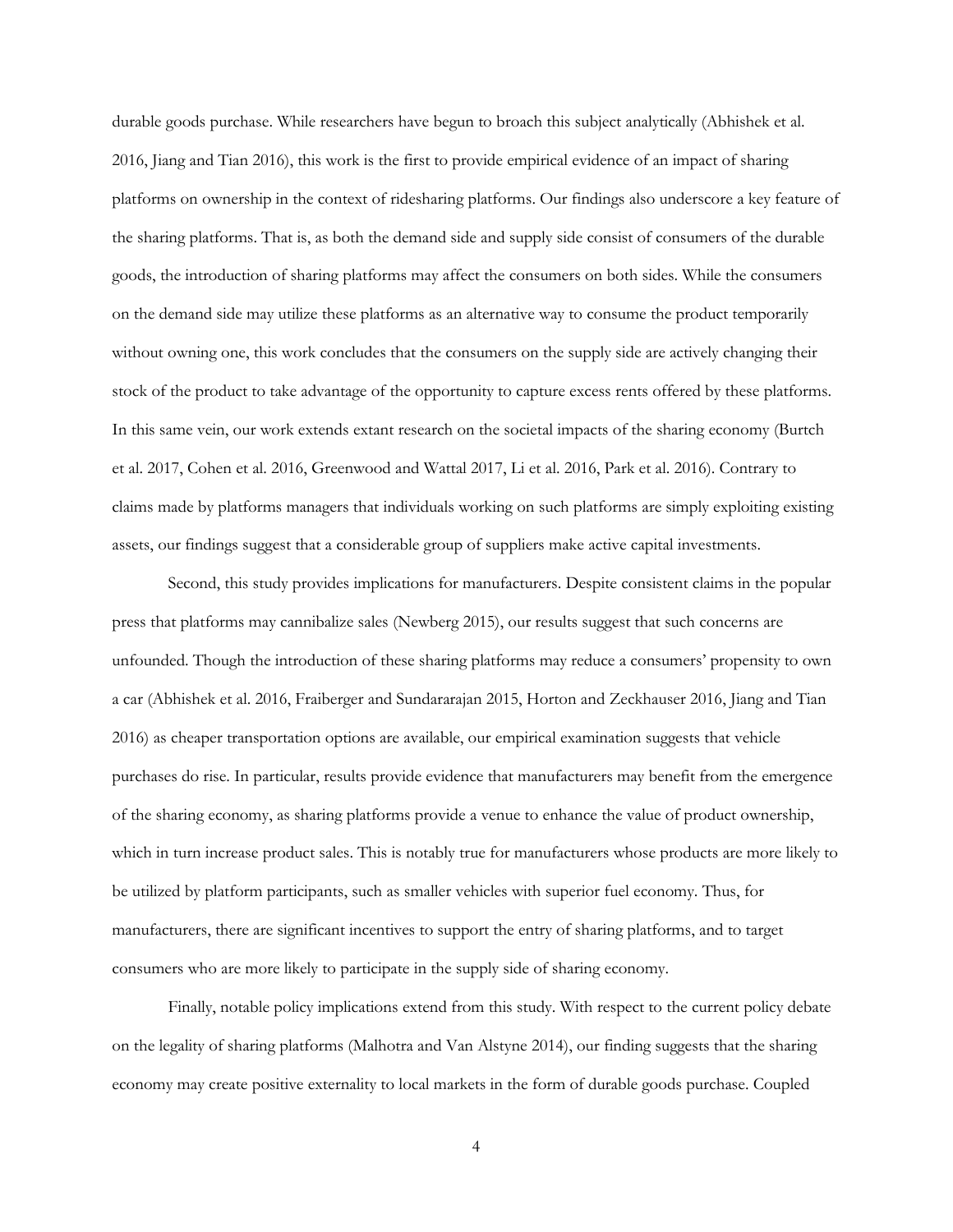with evidence of other benefits of the sharing economy, e.g. higher efficiency and productivity (Cramer and Krueger 2016), improved public safety (Greenwood and Wattal 2017, Park et al. 2016), improved traffic condition (Li et al. 2016), and higher consumer surplus (Cohen et al. 2016), the externality is non-trivial. It is worth noting, however, that our findings undercut the claims made by platforms that individuals working on them are simply exploiting already existing resources. It is clear that some platform workers are making capital investments to exploit these platforms (in the form of accelerated vehicle purchase), suggesting some form of nascent professionalism on the part of platform workers who are actively changing their stock of resources in order to capture excess rents offered by these platforms. In other words, consumers are making purchases in order to participate in the sharing economy instead of simply sharing existing, spare resources. This buoys recent claims made by critics of ridesharing services, who allege that platform participants are engaging in regulatory arbitrage to bypass the bureaucratic red tape surrounding transportation services (Baker 2014, Malhotra and Van Alstyne 2014).

# **2. Related Literature** 2.1 Sharing Economy

The sharing economy has received considerable attention from researchers since its emergence (Abhishek et al. 2016, Edelman et al. 2017, Horton and Zeckhauser 2016, Malhotra and Van Alstyne 2014, Sundararajan 2013, Sundararajan 2014, Zervas et al. 2017). And, as a number of technology-enabled sharing platforms (e.g., Uber, Lyft, TaskRabbit, Airbnb) have proliferated, so has interest in these platforms that facilitate accessbased utilization of durable goods (Sundararajan 2013). Broadly speaking, prior literature on the sharing economy can, generally, be grouped into three distinct but related streams: platform design (Einav et al. 2016, Fradkin 2015, Fradkin et al. 2015, Zervas et al. 2015), the impacts on incumbent industries (Abhishek et al. 2016, Benjaafar et al. 2015, Seamans and Zhu 2013, Wallsten 2015, Zervas et al. 2017), and the societal impacts of these platforms (Burtch et al. 2017, Cheng et al. 2016, Edelman et al. 2017, Ge et al. 2016, Greenwood and Wattal 2017, Horton and Zeckhauser 2016, Li et al. 2016, Park et al. 2016, Rhue and Clark 2016). We describe each of these briefly below.

Focus within the body of literature that has examined the design of sharing platforms, to date, has primarily been on the means by which the utility derived by customers might be increased (Einav et al. 2016,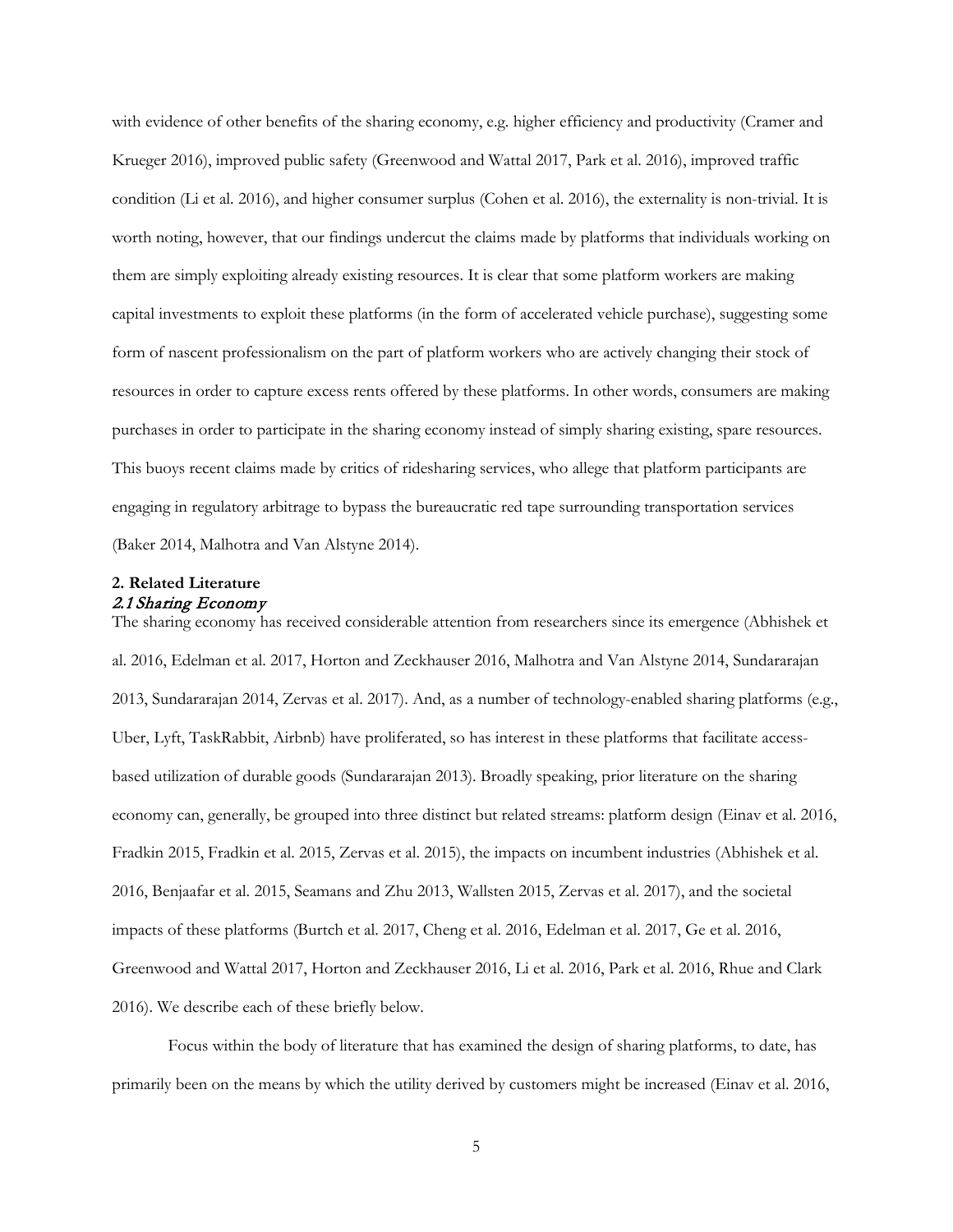Fradkin et al. 2015, Zervas et al. 2015). Einav et al. (2016), for example, discuss various aspects of platform design, including algorithm design to facilitate search and matching between buyers and sellers, pricing mechanisms, and design of reputation systems to gauge trust. Other studies have examined more specific aspects of platform design. For example, Fradkin (2015) finds that the current ranking algorithm utilized by Airbnb results in substantial search frictions for Airbnb users, and proposes several alternative algorithms to reduce such frictions. Edelman et al. (2017) and Cui et al. (2016) find that the current matching mechanism of Airbnb results in racial discrimination (a finding echoed by Rhue and Clark (2016) in the context of Kickstarter). Zervas et al. (2015) document that in the case of Airbnb, nearly 95% of the properties listed on Airbnb have an average rating of 4.5 stars or higher. Fradkin et al. (2017) also use the context of Airbnb to study how the design of reputation systems affects the ability to solicit unbiased ratings and reviews, and potential ways to reduce review bias. A small number of studies analyze Uber's platform design and find that the surge pricing mechanism utilized by Uber significantly increased labor supply (Chen and Sheldon 2015) and generated substantial consumer surplus (Cohen et al. 2016).

When considering the impact that digital platforms have on incumbent industries and their business models, results are equally rich. Within this stream of literature, two broad questions have been examined. First, how does the emergence of platforms influence market dynamics (Abhishek et al. 2016, Horton and Zeckhauser 2016)? Second, are there direct implications for competitors (Seamans and Zhu 2013, Wallsten 2015, Zervas et al. 2017)? Zervas et al. (2017), for example, investigate the effect of Airbnb on the hotel industry, and find that an increase in the supply of Airbnb listings is associated with a significant decrease in hotel revenue. Alternatively, Wallsten (2015) studies the effect of Uber entry on the taxi industry, and finds that an increase in the popularity of Uber is associated with a decline in the number of complaints about taxi services. In each case, results underscore the potential disruptive capability of sharing economy platforms. Interestingly, however, findings continually highlight the fact that it is lower quality vendors that are displaced by the entrance of these platforms, indicating a significant price sensitivity on the part of participants in these marketplaces (Greenwood and Wattal 2017, Zervas et al. 2017).

The third stream, which is most closely related to this research, examines societal impacts of the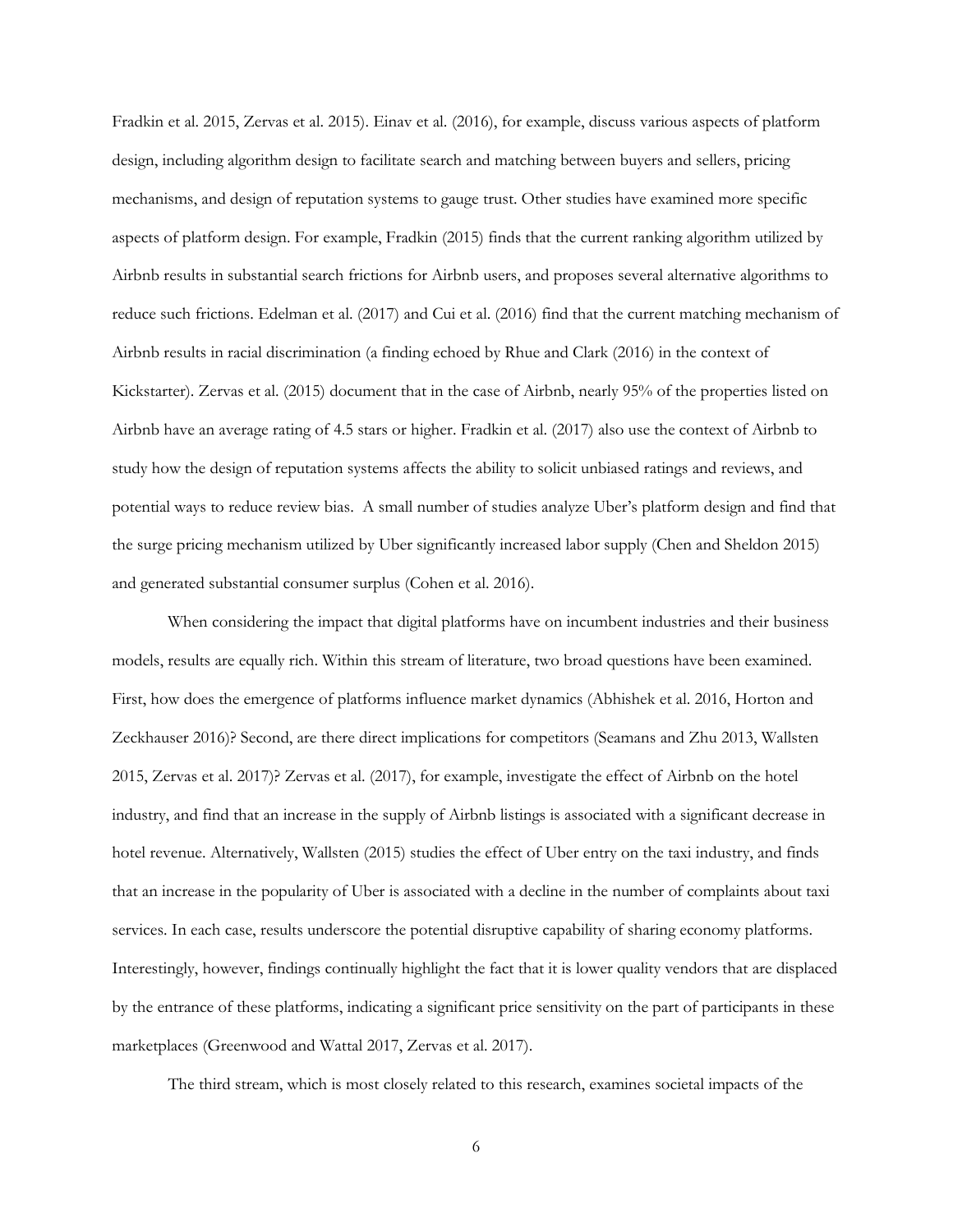sharing economy. Strikingly, despite significant concerns about the negative impacts of the sharing economy expressed by both academics (Horton 2015, Malhotra and Van Alstyne 2014) and the popular press (Baker 2014), recent research has expressed a more balanced view of the sharing economy, with numerous benefits and drawbacks emerging. For example, Greenwood and Wattal (2017) find that Uber entry is associated with a significant decline in drunk driving related fatality rate in California (a finding echoed by others at the national level (Martin-Buck 2017)). Further, scholars have highlighted the ability of platforms to ease traffic congestion (Li et al. 2016), minimize sexual assault (Dills and Mulholland 2016, Park et al. 2016), and generate non-trivial levels of consumer welfare in a dramatically more efficient fashion (Cohen et al. 2016, Cramer and Krueger 2016). Alarmingly, negative repercussions have also been observed, such as those in the form of gender and racial discrimination (Cui et al. 2016, Edelman et al. 2017, Ge et al. 2016, Rhue and Clark 2016). And, while research has yet to address whether or not such prejudices are stronger or weaker than the ones observed in the traditional economy, their presence is nonetheless troubling.

Interestingly, while this wide stream of research considering both consumption behavior and competitive dynamics has extensively documented the effects wrought on the demand side of the sharing economy, i.e. users of such services, research considering the supply side is considerably more sparse (with notable exceptions (Burtch et al. 2017, Chen and Sheldon 2015, Hall and Krueger 2016)). And within the body of work that does examine the supply side of the economy, focus has primarily been on the characteristics of likely participants (Hall and Krueger 2016), or how temporal micro-dynamics influence the marginal decision to participate more or participate less (Chen and Sheldon 2015), rather than what steps a decision maker might take in order to gain access to the sharing economy. This is particularly problematic, because, as discussed previously, it is not clear whether the suppliers are purely utilizing existing owners of durable goods in order to participate in those platforms, or making new investments in durable goods to exploit these platforms as professional workers (Malhotra and Van Alstyne 2014).

#### 2.2 Sharing Platforms and Durable Goods Purchase

We examine how the presence of sharing platforms may affect durable goods purchase. While several analytical papers have provided theoretical predictions of either a positive or negative impact of sharing platforms on durable goods purchase (Abhishek et al. 2016, Benjaafar et al. 2015, Fraiberger and Sundararajan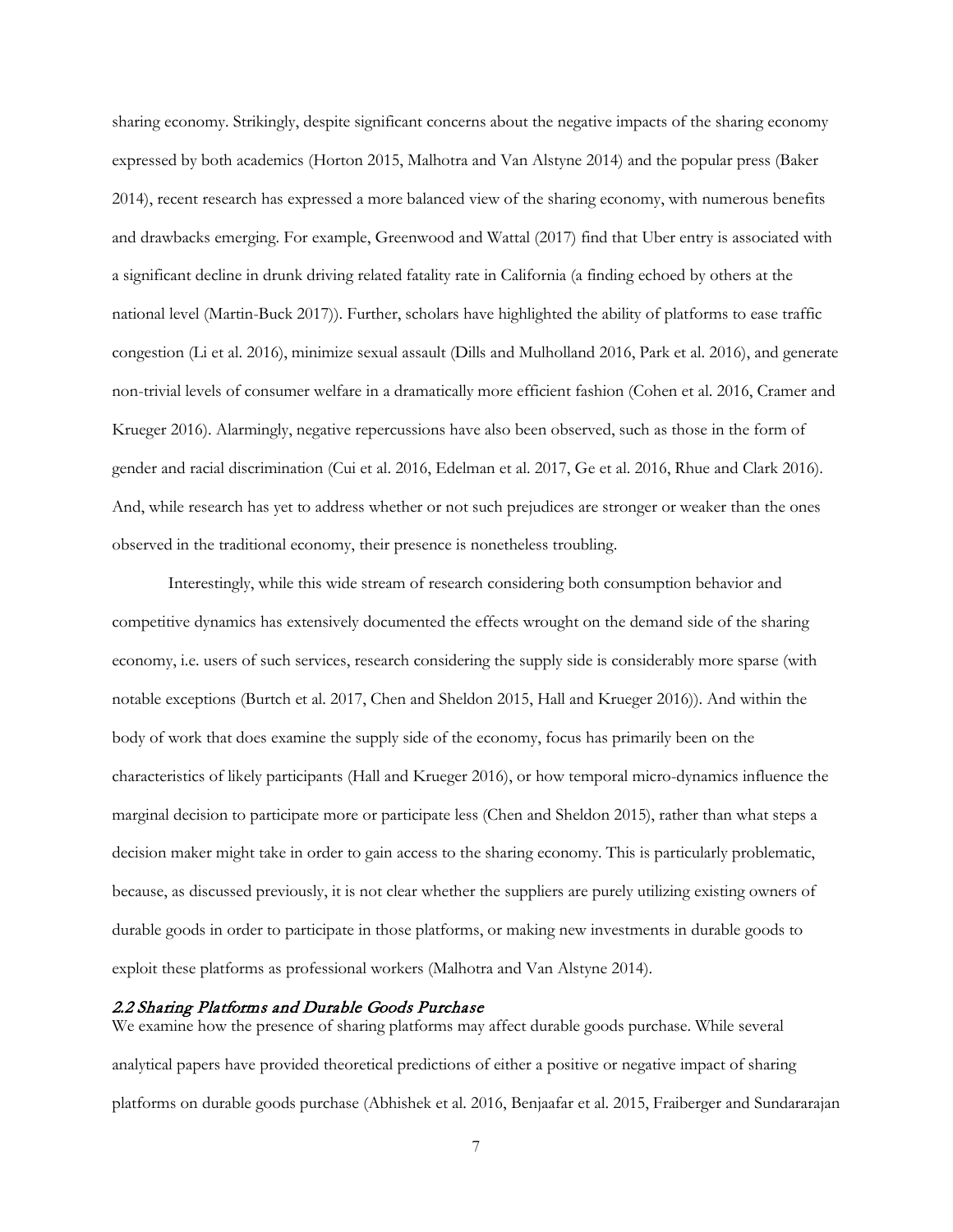2015, Horton and Zeckhauser 2016, Jiang and Tian 2016), empirical study remains conspicuously absent.

As discussed, the *a priori* relationship between the presence of sharing platforms and durable goods purchase is far from clear. Unlike traditional markets, sharing platforms are unique in that both the demand side and supply side are consumers of the durable good (Fraiberger and Sundararajan 2015, Horton and Zeckhauser 2016). The demand side consists of consumers who utilize these platforms as an alternative way to consume the product, i.e. "rental" (Abhishek et al. 2016, Fraiberger and Sundararajan 2015, Horton and Zeckhauser 2016) or "access-based consumption" (Bardhi and Eckhardt 2012). The supply side consists of owners of the product who may participate in the sharing economy in order to capture the excess rents offered by these platforms. This key feature of sharing platforms offers two opposing effects of sharing platforms on durable goods purchase. On the one hand, the presence of sharing platforms may lead to a *cannibalization effect* on product sales (Jiang and Tian 2016). On the other hand, the presence of sharing platforms may lead to a *value enhancement effect* (Abhishek et al. 2016, Jiang and Tian 2016), which may alter consumers' incentives to invest in assets and induce new ownership (Fraiberger and Sundararajan 2015).

#### 2.3 Cannibalization Effect

Cannibalization effects occur when consumers who would buy a product no longer make such a purchase after an alternative product or service is introduced (Copulsky 1976, Mason and Milne 1994); in this case, the introduction of the sharing platform. For example, illegal sharing of information goods may cannibalize legal sales (Danaher et al. 2014, Oberholzer-Gee and Strumpf 2007); the introduction of online channels may cannibalize the sales of offline channels (Brynjolfsson and Smith 2000, Seamans and Zhu 2013); the secondary market of durable goods may cannibalize the sales of new products (Coase 1972, Ghose et al. 2006); and the availability of a rental option may cannibalize the sales of the purchase option (Knox and Eliashberg 2009). Sharing platforms, similarly, provide a low-cost "rental" option to consume the products, which may reduce the probability of purchase and ownership (Abhishek et al. 2016, Fraiberger and Sundararajan 2015, Horton and Zeckhauser 2016, Jiang and Tian 2016).

Why might such an effect manifest? Received research indicates that ridesharing platforms, e.g., Uber and Lyft, provide efficient and low-cost transportation options for consumers (Belk 2014, Cramer and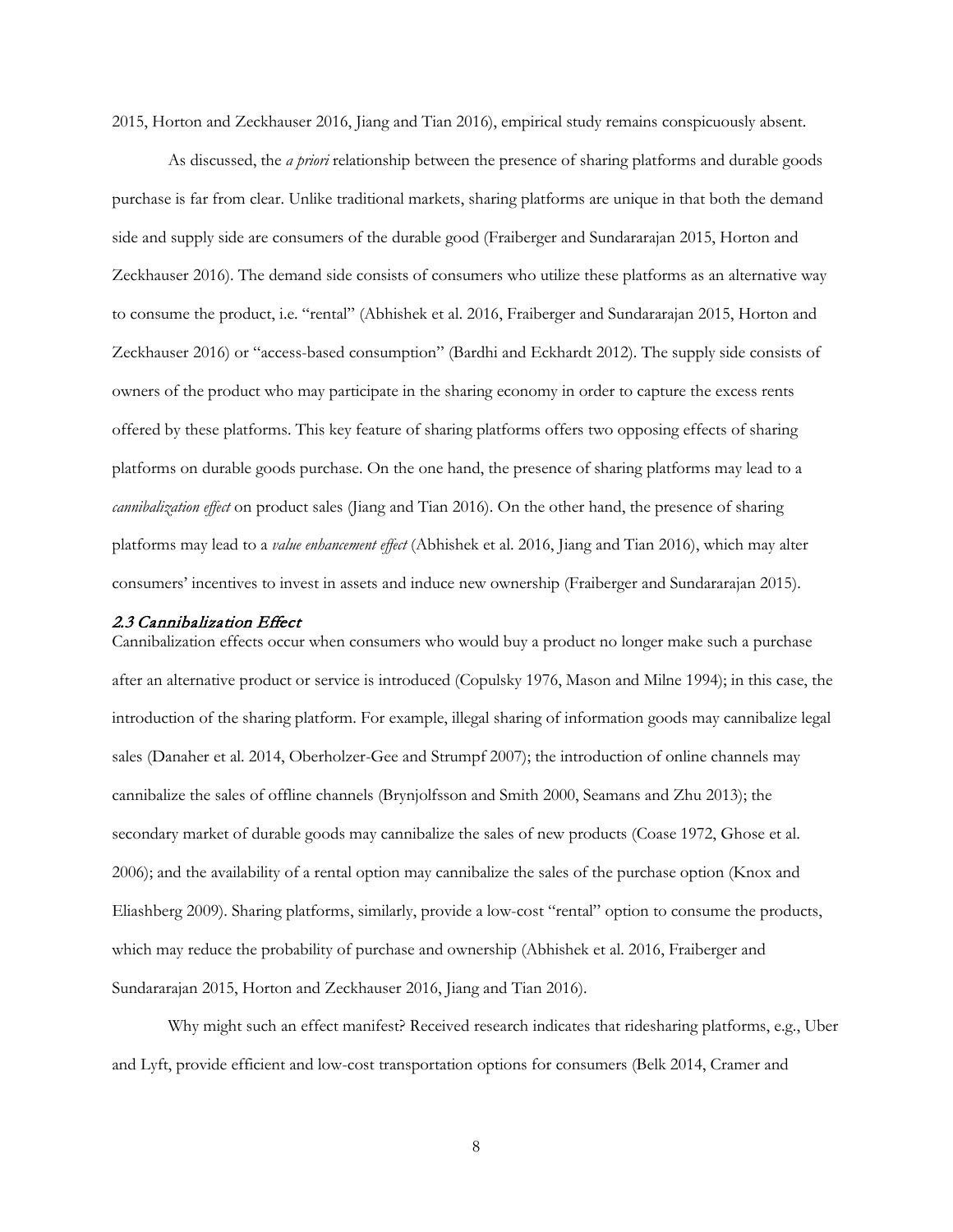Krueger 2016, Greenwood and Wattal 2017).[3](#page-9-0) As a result, it is plausible that some consumers may no longer need to subsidize the entire cost of vehicle ownership for at least three reasons.

First, there may be significant economic and social cost savings from exclusively leveraging ridesharing services. In addition to jettisoning the continual costs of upkeep, insurance, and parking/storage (Bardhi and Eckhardt 2012, Belk 2014, Sundararajan 2013), ridesharing services may be more attractive for consumers who do not want to curtail their social activities as a result of needing to drive, i.e. drinking (Rayle et al. 2014). Second, in addition to lower cost, such access-based sharing also provides a more transient mode of consumption than ownership, and offers convenience, flexibility and adaptability (Bardhi and Eckhardt 2012). Third, this access-based consumption allows consumers to experiment with different products and increase the diversity of goods consumed (Bardhi and Eckhardt 2012, Horton and Zeckhauser 2016, Sundararajan 2013), and may be perceived as a trendy and environmentally friendly consumption alternative to ownership (Belk 2014, Bardhi and Eckhardt 2012, Li et al 2016). Indeed, the popular press has identified several cases of people opting out of vehicle ownership as a result of ridesharing availability (Manjoo 2014). A recent survey by the Shared-Use Mobility Center also find that people who use more shared transportation modes, including bike sharing, car sharing (e.g., Zipcar), and ridesharing (e.g., Uber), are less likely to own a car and spend less on transportation (Murphy 2016).

#### 2.4 Value Enhancement Effect

The presence of sharing platforms may also lead to a *value enhancement effect* on product ownership; wherein a change in the market may significantly increase the value of ownership to consumers (Abhishek et al. 2016, Jiang and Tian 2016). In the case of the sharing economy, such an effect may alter consumers' incentives to invest in assets and induce new ownership (Fraiberger and Sundararajan 2015), thereby leading to additional durable goods purchase (Chevalier and Goolsbee 2009). Prior literature has shown, for example, that the presence of a secondary market may enhance the value of ownership, as forward-looking consumers may adjust their valuation of the product by taking into account the product's resale value in the secondary market (Chevalier and Goolsbee 2009, Ghose et al. 2005, Miller 1974, Rust 1986). Sharing platforms could have a

<span id="page-9-0"></span> <sup>3</sup> Uber often markets itself as a low-cost alternative to car ownership—https://newsroom.uber.com/economics-of-car-ownership/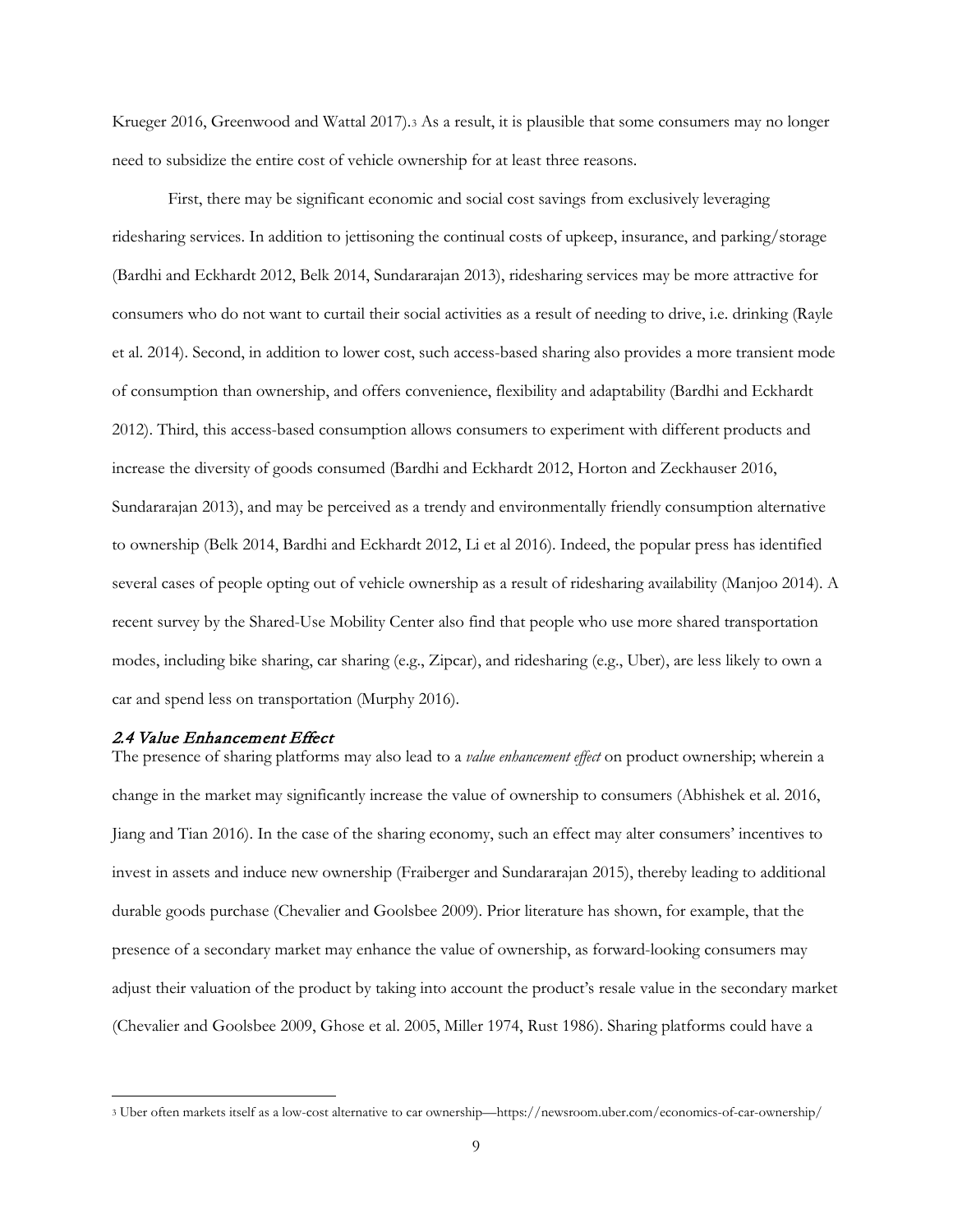similar effect on ownership, because consumers may adjust their valuation of the product by taking into account the rents that can be captured on the platform. In turn, such a valuation may increase the probability of purchase and ownership (Abhishek et al. 2016, Fraiberger and Sundararajan 2015, Horton and Zeckhauser 2016, Jiang and Tian 2016). To the extent that ridesharing platforms imbue owners with the possibility of sharing excess capacity with others, all the while earning additional income (Hall and Krueger 2016) on a flexible schedule (Chen and Sheldon 2015, Hall and Krueger 2016), such an effect is not implausible.

Empirical evidence lends support for such a possibility. For example, a recent survey by Hall and Krueger (2016) found that eight percent of the Uber drivers in the United States were unemployed before they started working through Uber, and 20 percent of the Uber drivers have Uber as the only source of income. Moreover, most of the drivers who participated in contingent work through Uber choose the platform as an additional source of income (91 percent), for flexible work schedule (87 percent), and as a way to maintain stable income (74 percent). Burtch et al. (2017), who find that the entry of Uber has a negative effect on local entrepreneurship by providing stable employment opportunity for the un- and underemployed individuals, corroborate such conclusions. If this is the case, then it follows that participants may be willing to make capital investments in durable goods in order to access such markets.[4](#page-10-0)

It should be noted, that these theoretical mechanisms are not mutually exclusive, inasmuch as some consumers may have their purchases cannibalized and others may seek value enhancement. However, taken together, the two opposing theoretical arguments introduce a natural tension. On the one hand, the presence of sharing platforms, as an alternative consumption mode to ownership, may decrease the sales of durable goods (i.e., the cannibalization effect). On the other hand, the presence of sharing platforms may enhance the value of ownership of durable goods, thereby increasing the sales of durable goods. In absence of a compelling *a priori* expectation, we empirically resolve this tension to identify the dominant effect.

#### **3. Context and Data**

<span id="page-10-0"></span> <sup>4</sup> The flexible work schedule provided by such platforms only serves to underscore such an effect, by smoothing pay variability during job transitions (Farrell and Greig 2016, Hall and Krueger 2016) and allowing workers to redeploy resources (Burtch et al. 2017), e.g., time, and experiment with other potential opportunities (Greve 2007, Kerr et al. 2014, Shah and Tripsas 2007). The surge pricing algorithm of the Uber platform, in particular, serves as a mechanism to incentivize drivers' supply of rides on the platform, resulting in drivers dynamically adjusting their hours and number of trips depending on the changes in price (Chen and Sheldon 2015).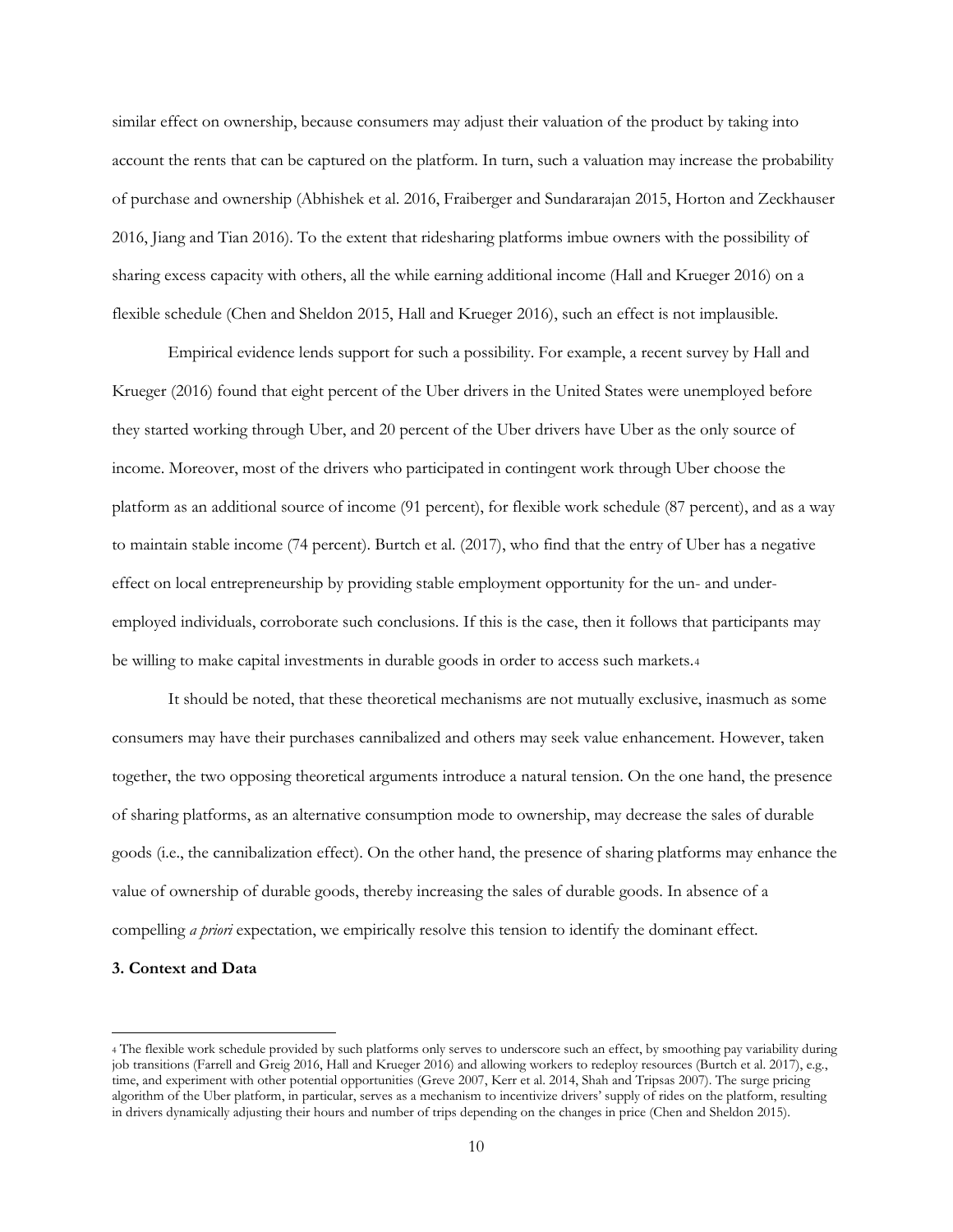## 3.1 Context

To examine the effect of the presence of sharing platforms on durable goods purchase, we leverage the entry of Uber, an app-based ridesharing service, into different markets in China between 2010 and 2015. Founded in 2009 in San Francisco, California, Uber is currently the largest ridesharing service in the world by both valuation and footprint (\$66 billion and servicing more than 545 cities / 66 countries as of 2016). Further, the platform offers a wide selection of transportation options, ranging from ultra-premium luxury services such as Uber Lux and Uber Chopper, to discount services such as Uber X.

In this study, we focus on the Chinese counterpart of the discount Uber X service, People's Uber.[5](#page-11-0) Until its purchase by DiDi Chuxing in August of 2016, People's Uber was Uber's low-cost ridesharing service in China. To use this service, passengers can submit a trip request through Uber's smartphone application, and Uber then assign drivers who use their own car to fulfill the request. People's Uber was first introduced in Beijing in August 2014. By December 2015, People's Uber had entered 21 cities in China. Data on the entry of People's Uber are collected from Uber's official blog and social media accounts (e.g., Weibo).

We focus on People's Uber for several reasons. First, as seen in Table 1, the introduction of People's Uber in China is geographically and temporally dispersed, thereby allowing us to estimate the effect of Uber entry using a difference-in-difference design. Intuitively, with such a design, we can leverage cities where People's Uber has not yet entered, i.e. cities that have not yet received the treatment, as a control group. Second, when Uber enters a new city, the company makes announcements on its official blog and social media platforms. This creates the added benefit of cleanly identifying the entry timing for each city. It also stands in stark contrast to other ride-hailing platforms, such as DiDi Chuxing[6](#page-11-1) (formerly Didi Kuaidi from the merger of Didi Dache and Kuaidi Dache), which do not consistently make formal announcements when entering into new regions. Third, Uber was the first platform to offer peer-to-peer ridesharing services in China, and was the dominant ridesharing service in China during the sample period. Again, this separates it from other domestic platforms that mainly offered taxi-hailing services (viz. DiDi Chuxing), or black car

<span id="page-11-0"></span> <sup>5</sup> Consistent with prior studies (e.g., Burtch et al. 2017, Greenwood and Wattal 2017), we focus on discount services, as opposed to premium services (e.g. Uber Black), due to their significantly larger networks of drivers and significantly smaller barriers to entry. While People's Uber allows drivers to utilize a broader range of low-cost vehicles, other premium services require drivers to have a higher-cost vehicle.

<span id="page-11-1"></span><sup>6</sup> http://www.xiaojukeji.com/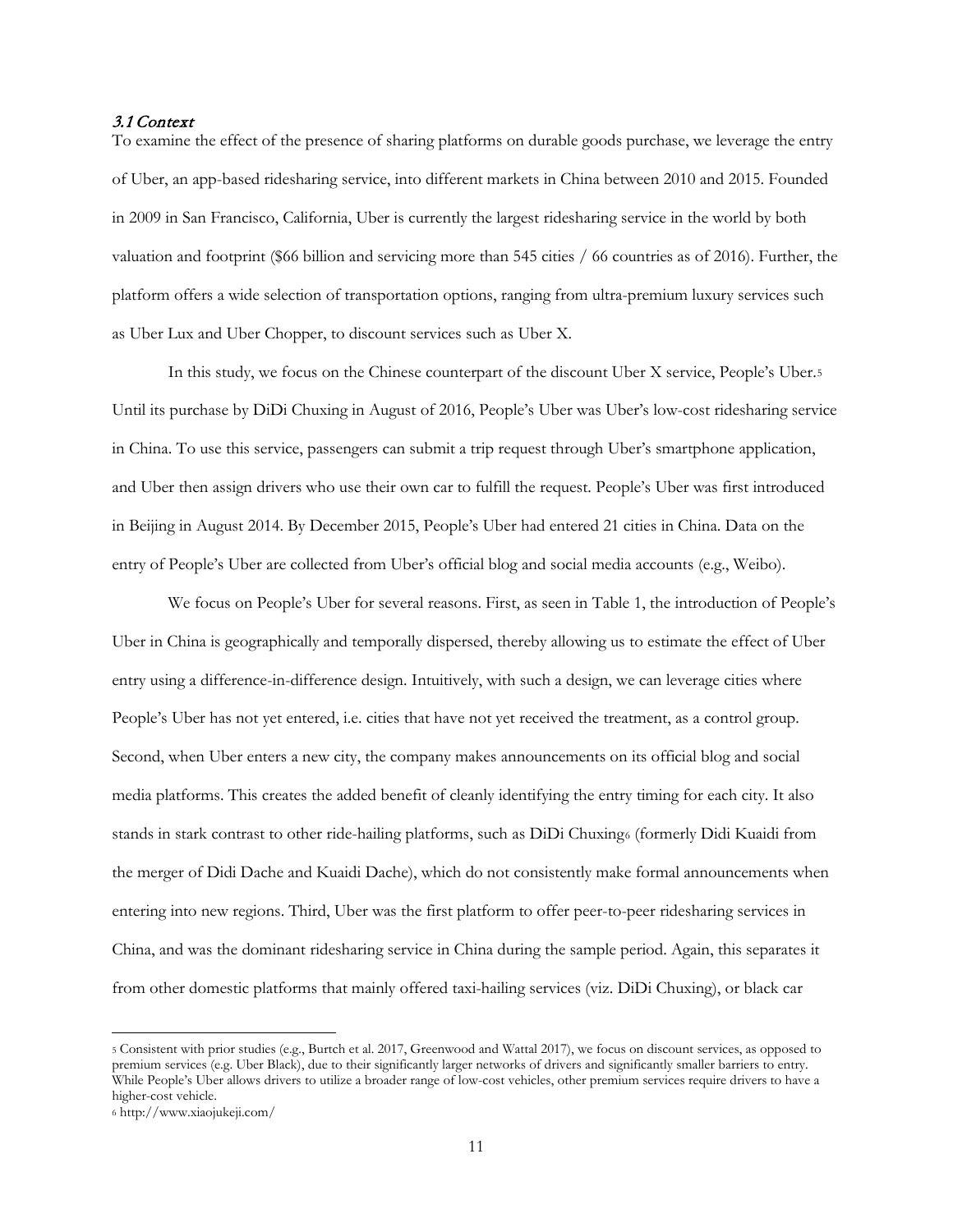services (e.g., DiDi Zhuanche as offered by DiDi Chuxing, ShenZhouZhuanChe, and Yidao Yongche), during the sample.

Before discussing our data, we make note of three potential complicating factors. First, among the 21 cities that launched People's Uber by December 2015, three cities (Wuhan, Tianjin, and Nanjing) first launched the service unofficially, during which the service was only available in limited areas of these cities (Table 1). We discuss our empirical strategy for resolving this concern below. Second, in our sample, seven cities imposed ownership lotteries or auctions to limit the number of passenger cars that can be registered each year. Shanghai is the first city that implemented such a license auction, the policy becoming effective in 1994. After Shanghai, Beijing adopted a lottery mechanism by setting an annual quota of vehicle registrations. Five other cities then followed (viz. Guiyang, Guangzhou, Tianjin, Hangzhou, and Shenzhen). Because these annual quotas may influence the number of vehicles purchased annually, we exclude these cities from our analysis. Finally, near the end of our sample (May 2015), DiDi Chuxing introduced a competing peer-to-peer ridesharing service, DiDi Kuaiche. While People's Uber remained the dominant discount ridesharing service (recall that DiDi focused exclusively on taxi's and black car services prior to this time), this is nevertheless worth noting. Further, although the appearance of an additional ridesharing service does not undermine our theoretical arguments regarding the effect of the sharing economy, since DiDi is subject to the same theoretical mechanisms as People's Uber, we do control for the potential effect of the introduction of DiDi Kuaiche on car purchase. To do so, we collected the Baidu Index of DiDi Chuxing (on which we elaborate below) for each city during each month and included this as a control variable.

#### 3.2 Data

To estimate the effect of the introduction of People's Uber on new car ownership, we construct a unique longitudinal data set that contains new car registrations in China from 2010 to 2015. These data give us information on the number of new passenger cars registered for personal use in each prefecture-level city[7](#page-12-0) by month. Passenger cars refer to "motor vehicles with at least four wheels, used for the transport of passengers,

<span id="page-12-0"></span> <sup>7</sup> In China, provinces (the first-level divisions) are divided into prefecture-level cities (the second-level divisions), which are similar to the function of counties in the United States.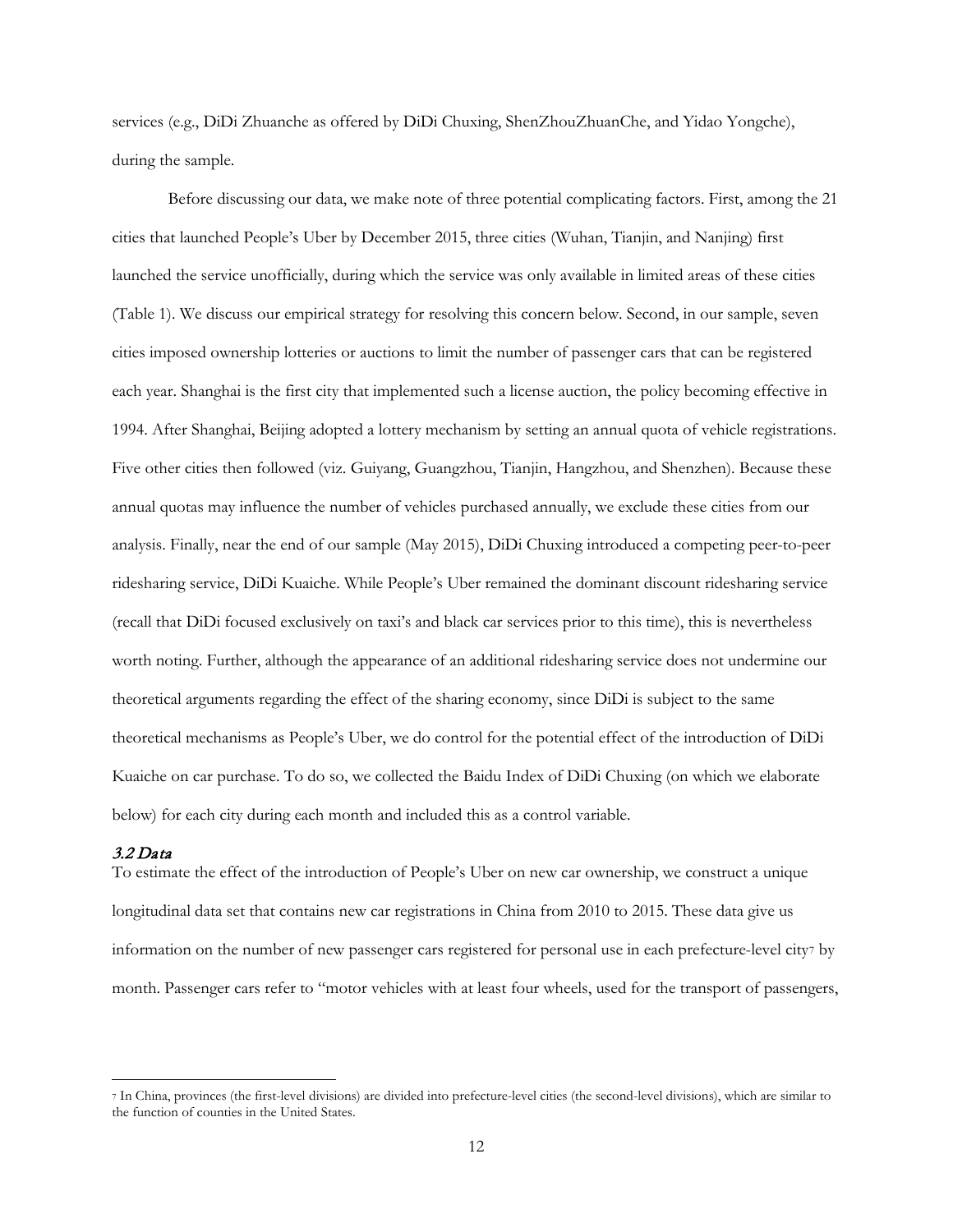and comprising no more than eight seats in addition to the driver's seat."[8](#page-13-0) Our data only include domestic passenger cars which are manufactured in China (regardless of where the headquarters of the manufacturer are located). For example, BMW sedans or SUVs manufactured in China (e.g., the 3 series or X3) are considered as domestic passenger cars. Imported cars, i.e. cars manufactured outside China, are not included. Empirically, this is of little concern. In the six-year observation window of our study, newly imported passenger cars constituted less than 7.5% of the passenger car market, and were mostly comprised of super high-end luxury vehicles (e.g., Aston Martin, Bentley, Ferrari, Porsche, etc.)(Wagner et al. 2009). In total, our sample includes monthly data on 14 cities over 6 years.

#### 3.3 Variable Definitions

*3.3.1 Dependent Variable -* The dependent variable,  $ln(NumCars)_{ii}$ , is the natural log of the number of new vehicles registered in city *i* during month *t*[.9](#page-13-1) The log transformation allows us to interpret the effect as a percentage change, and resolves the issue of right-skewed distribution.

*3.3.2 Independent Variables –*Because People's Uber rolls out in a two-phased manner, i.e. the unofficial and then official launch, we leverage two dichotomous indicators as our primary independent variables of interest in our initial analysis. The first variable, *UnofficialUberEntryit*, indicates the soft entry of the People's Uber ridesharing service in city *i* in month *t*. The second variable, *OfficialUberEntry<sub>it</sub>*, indicates the official entry of the People's Uber ridesharing service in city *i* in month *t*. It should be noted that *UnofficialUberEntry* always occurs before *OfficialUberEntry* (if at all)*.* A list of treated cities and entry is available in Table 1.[10](#page-13-2) *3.3.3 Controls -* In addition to the above variables, we include a robust set of controls. First, we obtain annual city-level demographic data from China City Statistical Yearbook, which has been widely used in prior research (Glaeser et al. 2017, Jia 2014, Wu et al. 2016, Zheng and Kahn 2017). In particular, we include three types of demographic data, i.e., economic characteristics, mobile and internet access, and transportation and traffic related characteristics. For economic characteristics, we include the log-transformed population, the number of employed workers, the number of registered unemployed citizens, average wage of employed

<span id="page-13-0"></span> <sup>8</sup> http://oica.net/wp-content/uploads/stats-definition1.pdf.

<span id="page-13-1"></span><sup>9</sup> A value of one is added before the log transformation.

<span id="page-13-2"></span><sup>10</sup> We manually collected the entry dates from multiple sources, including Uber Newsroom, the official Weibo accounts of each local Uber office, and news articles. Weibo is a Chinese microblog platform similar to Twitter.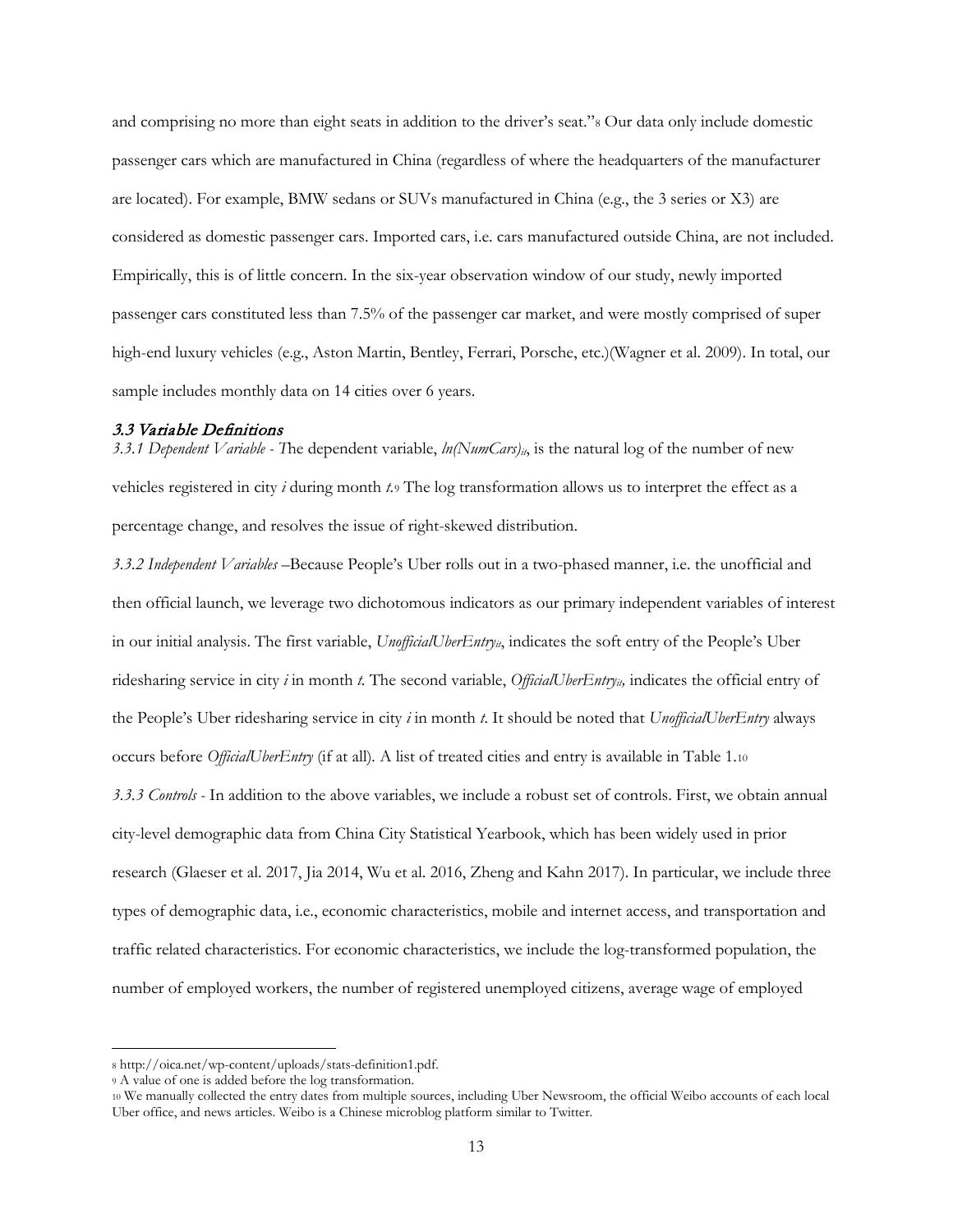workers, and gross region production (GRP) per capita. Second, because Uber is a mobile-based platform that requires mobile and internet access, we include the log-transformed number of mobile subscribers and internet subscribers. Third, we control for factors related to other transportation methods and traffic conditions, including the log transformed highway passenger traffic, the number of buses, bus passenger volume, the number of taxis, road area per capita, and metro length.

Next, we collected data from the Baidu Index, which is a search volume index provided by Baidu, the largest Chinese search engine. Conceptually, this is the Chinese equivalent of the US-based Google Trends data that has been widely used in prior literature as a proxy for demand (Ghose 2009, Li et al. 2016, Wallsten 2015). We include these controls to measure the search volume of search terms related to other domestic ride-hailing platforms in China.[11](#page-14-0) The Baidu Index data were collected for each search term in each prefecture-level city for each month. It well reflects the popularity of a platform after it entered into each local market. Specifically, *ln(Didi)* is the natural log of the Baidu index of search terms related to Didi Chuxing (including Didi Chuxing, Didi Dache, Kuaidi Dache, and Didi Kuaiche); *ln(Shenzhou)* is the natural log of the Baidu index of the search term ShenZhouZhuanChe; and *ln(Yidao)* is the natural log of the Baidu index of the search term YiDao YongChe. [12](#page-14-1) Finally, we apply time and location fixed effects. Summary statistics of the variables are in Table 2 and a correlation matrix of the variables is presented in Appendix A.

# **4. Empirical Strategy and Results** 4.1 Difference-in-Difference Model

To estimate the effect of Uber entry on durable goods purchase in the form of new car ownership, we use a difference-in-difference (DID) model (Angrist and Pischke 2008, Bertrand et al. 2004). The DID model offers us several advantages, chief among them being that we can exploit the fact that People's Uber entered different locations at different times. In doing so, we leverage cities where Uber has not yet entered as the control group for cities where Uber is currently active. In particular, we estimate the DID model using only cities that eventually introduced Uber, thereby dramatically increasing the homogeneity of the sample on both observables and unobservables (Bapna et al. 2015). Our unit of analysis is the city-month. We model

 $\ddot{\phantom{a}}$ 

<span id="page-14-0"></span><sup>11</sup> All search terms are in Chinese.

<span id="page-14-1"></span><sup>12</sup> Note that Lyft, Sidecar, and other dominant US competitors to Uber did not operate in China during the period of the sample.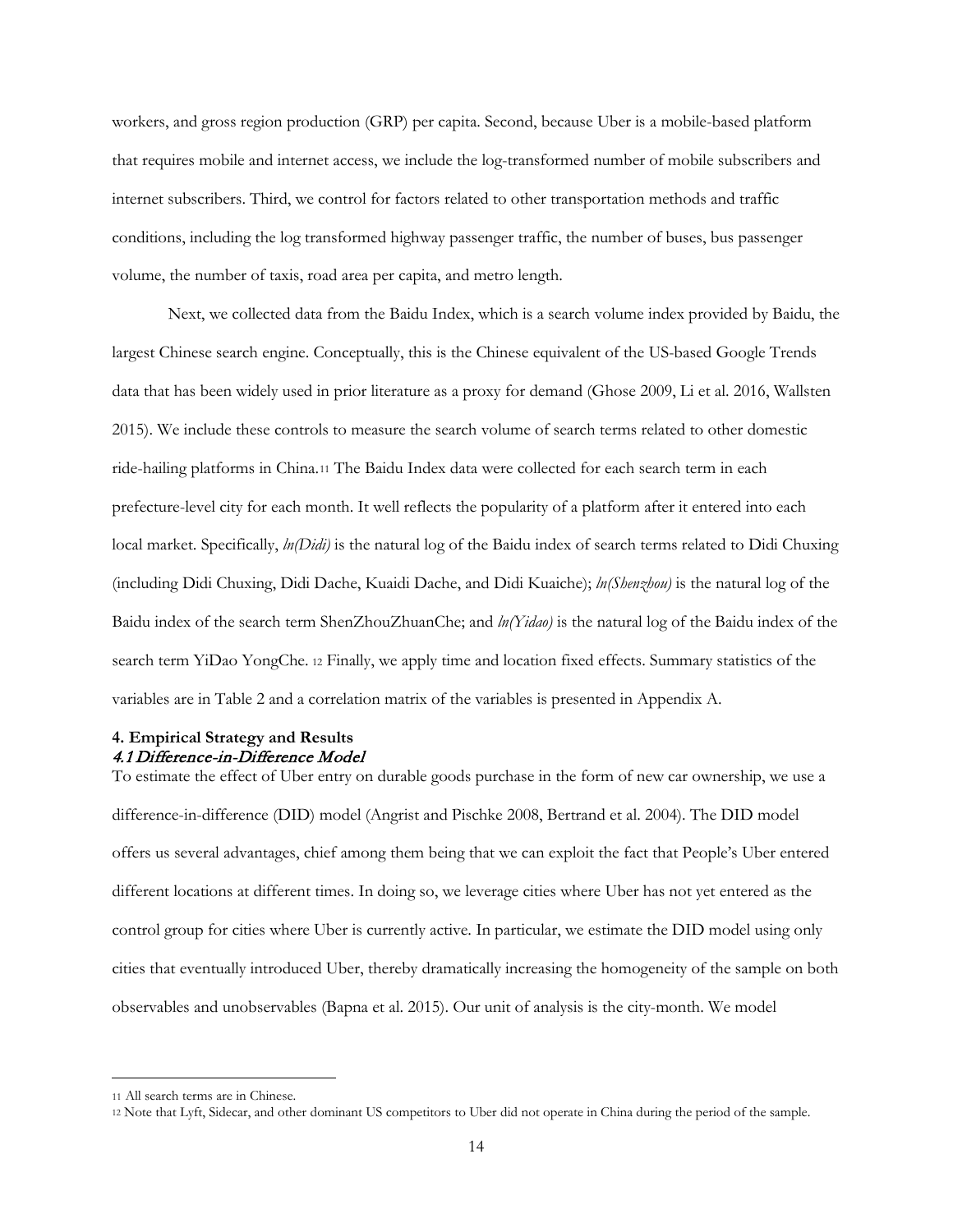*ln(NumCars)<sub>it</sub>*, the log-transformed number of new domestic passenger cars registered for personal use in city *i* during month *t*, using the following specification:

$$
ln(NumCars)it = ai + \gammat + \beta1 Un officialÜberEntryit + \beta2OfficialÜberEntryit + \varepsilonit,
$$
\n(1)

where  $a_i$  represents city fixed effect, and  $\gamma_t$  represents month fixed effect. As noted earlier, *UnofficialUberEntry*<sub>it</sub> is a dummy indicating whether Uber had unofficially launched People's Uber in city *i* by month *t* (1 for yes, and 0 for no). *OfficialUberEntry<sub>it</sub>* is an dummy indicating whether Uber had officially announced the launch of People's Uber in city *i* by month *t* (1 for yes, and 0 for no). The specification above allows us to estimate the effect of unofficial entry (as captured by  $\beta_1$ ) and the effect of official entry (as captured by  $\beta_2$ ) separately. To reduce concerns about heteroscedasticity and within-city serial correlation, we use robust standard errors clustered at the city level. Results are reported in Column 1 of Table 3.

As can be seen, the official introduction of People's Uber into is significantly positively correlated with the number of new car registrations ( $\beta_2$  = 0.217,  $p$  < 0.05), suggesting that the introduction of People's Uber is associated with a 22% increase in the number of new car registrations. This indicates that the prospect of value enhancement effect (i.e., flexible work schedule or earning additional income) through sharing excess capacity encourages consumers to own a car. With limited observations that experienced unofficial entry of People's Uber, we find no significant effect of unofficial Uber entry on the number of new car registrations ( $\beta_1 = 0.180, p > 0.1$ ).

One potential issue with Equation (1) is that it does not account for idiosyncratic time trends in each city. To address this issue, we next include city-specific linear time trends by estimating the following equation:

$$
ln(NumCars)it = ai + \gammat + \beta1 Un officialÜberEntryit + \beta2OfficialÜberEntryit + \thetait + \varepsilonit,
$$
\n(2)

where  $\theta_i$  captures the linear time trend of city *i*. That is, we allow each city to have a different time trend, even after controlling for time invariant city specific heterogeneity (through city fixed effects) as well as general trends that are city invariant (through month fixed effects). Results are in Column 2 of Table 3.

The coefficient from Column 2 of Table 3 suggests that the entry of People's Uber is associated with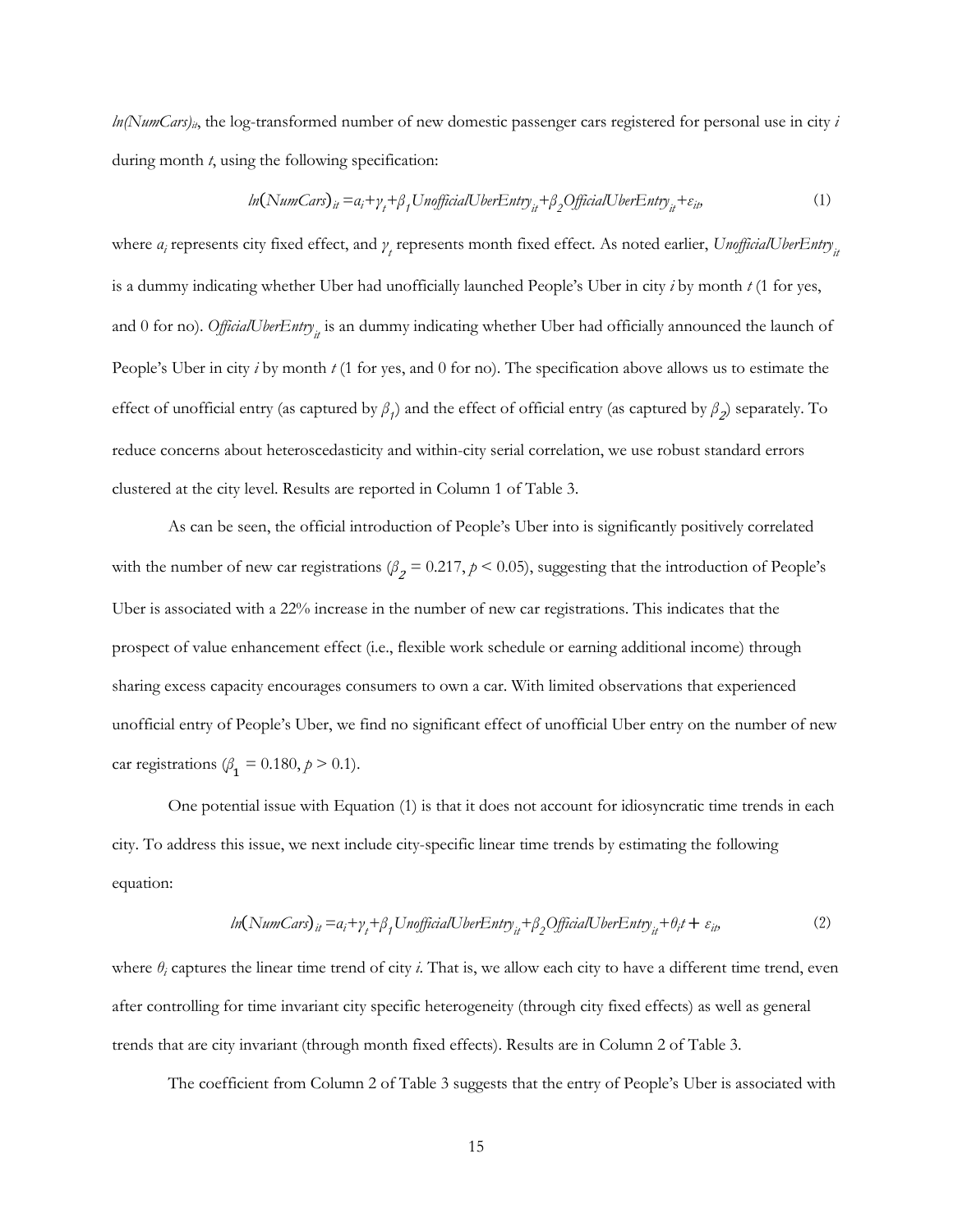an average of 8% increase in car sales in China, which is smaller than the effect estimated based Equation (1). Again, the positive coefficient provides evidence of the value enhancement effect that increases consumers propensity to own a car. Furthermore, anecdotal accounts lend credence the size of such an estimate. Almost 100,000 drivers and 800,000 passengers registered for the service within the first month of its availability in Hefei, a city with a population of seven million[.13](#page-16-0)

#### 4.2 Relative Time Model

 $\ddot{\phantom{a}}$ 

One critical assumption required for the validity of the DID estimation is that the pre-treatment trends of the dependent variable, i.e. changes in the rate of new vehicle registration, must be parallel prior to treatment, conditional upon controls (Angrist and Pischke 2008, Bertrand et al. 2004). Practically, this means that there should be no difference in pre-treatment trends in the dependent variable across cities prior to Uber entry once controls are applied. To validate this assumption, we execute the leads and lags model proposed by Autor (2003), i.e. a relative time model, which has been widely used in extant literature (Bapna et al. 2015, Burtch et al. 2017, Carnahan 2013). The model is implemented by including a series of dummy variables that indicate the relative temporal distance (in three-month intervals) between an observation period, *t*, and the timing of Uber entry in city *i*, in addition to the absolute month fixed effects. Conceptually, the relative time model allows us not only to test whether there is a difference in pre-treatment trends, but also to estimate treatment effects that may vary offer time. We specify the relative time model as follows:

$$
ln(NumCars)it = ai + \gamma_{t} + \sum_{j} \tau_{j} PreUberEntry_{it}(j) + \delta Un officialUberEntry_{it}
$$
  
+  $\varphi \text{OfficialUberMonth}_{it} + \sum_{k} \omega_{k} PostUberEntry_{it}(k) + \varepsilon_{it}$  (3)

Again, *ln*(NumCars)<sub>it</sub> is the log-transformed number of domestic passenger cars registered for personal use in city *i* during month *t*, *α<sup>i</sup>* represents city fixed effects, and *γ <sup>t</sup>* represents month fixed effects. *PreUberEntry it(j)* is an indicator equal to one if the temporal distance between Uber's initial entry into city *i* and month *t* is *j* (in three-month intervals to increase interpretability (Burtch et al. 2017)). Results are identical using month dummies and are available upon request. For cities that experienced unofficial Uber entry, the initial Uber

<span id="page-16-0"></span><sup>13</sup> <http://news.hf365.com/system/2016/04/01/014920520.shtml> (original article in Chinese).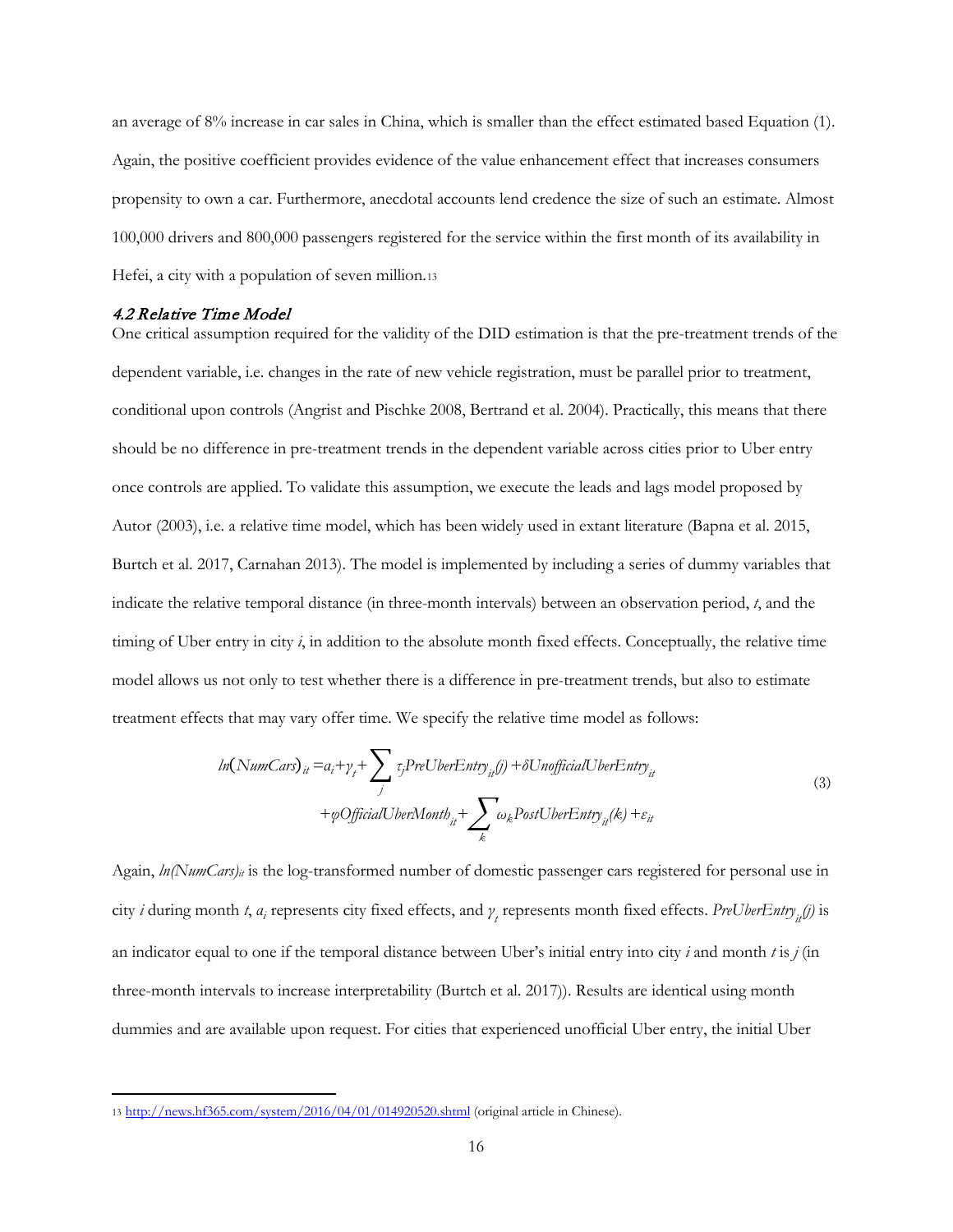entry time refers to the unofficial Uber entry time. For other cities, the initial Uber entry time refers to the official Uber entry. Recall, *UnofficialUberEntry<sub>it</sub>* is an indicator of whether Uber has unofficially launched People's Uber in city *i* by month *t*. *OfficialUberMonth*<sub>it</sub> is an indicator of whether Uber officially entered city *i* in month *t*. PostUberEntry<sub>it</sub>(k) is an indicator that equals one if the temporal distance between Uber's official entry into city *i* and month *t* is *k* (again, in three-month intervals). Consistent with prior work, we use the period prior to the first Uber entry as the baseline by normalizing the coefficient of *PreUberEntry*<sub>it</sub>(-1) to zero (Burtch et al. 2017).[14](#page-17-0) To account for potential correlation in the standard errors within city, we cluster standard errors at the city level (Cameron and Miller 2015).

Intuitively, this model allows us to test whether there is a difference in pre-treatment trend across cities. Specifically, the vector of coefficients *τ<sup>j</sup>* captures the differences in those pre-treatment trends. If there is a selection bias based on pre-treatment car sales, the estimates of the *τ<sup>j</sup>* parameters will be significantly different from zero. Moreover, the relative time model is more flexible than the DID, because it estimates both the short term and long term effects of Uber entry semi-parametrically. That is, the dummy variables for the temporal distance relative to Uber entry impose no parametric assumption on the time trend of the effect and allow for nonlinear effects on car purchases. Specifically, the vector of coefficients  $w_k$  captures the potential difference in post-treatment trends. In contrast, the DID model is more restrictive because it imposes the assumption that the effect is constant over time.

Results are reported in Table 4. Column 1 reports results without controlling for city-specific time trend. As we can see, if city-specific time trend is not controlled, there exists a statistically significant difference in pre-treatment trends. In particular, the coefficients of the pre-treatment dummies seem to suggest an increasing time trend in the number of new car registrations even in the absence of Uber. To further control for city-specific time trend, we estimate the following model:

$$
ln(NumCars)it = ai + \gammat + \sum_{j} \tau_{j} PreUberEntryit(j) + \delta Un officialUberEntryit
$$
  
+  $\varphi \text{OfficialUberMonth}it + \sum_{k} \omega_{k} PostUberEntryit(k) + \theta_{i}t + \varepsilon_{it}$  (4)

 $\ddot{\phantom{a}}$ 

<span id="page-17-0"></span><sup>14</sup> Choosing a different baseline yields identical conclusions.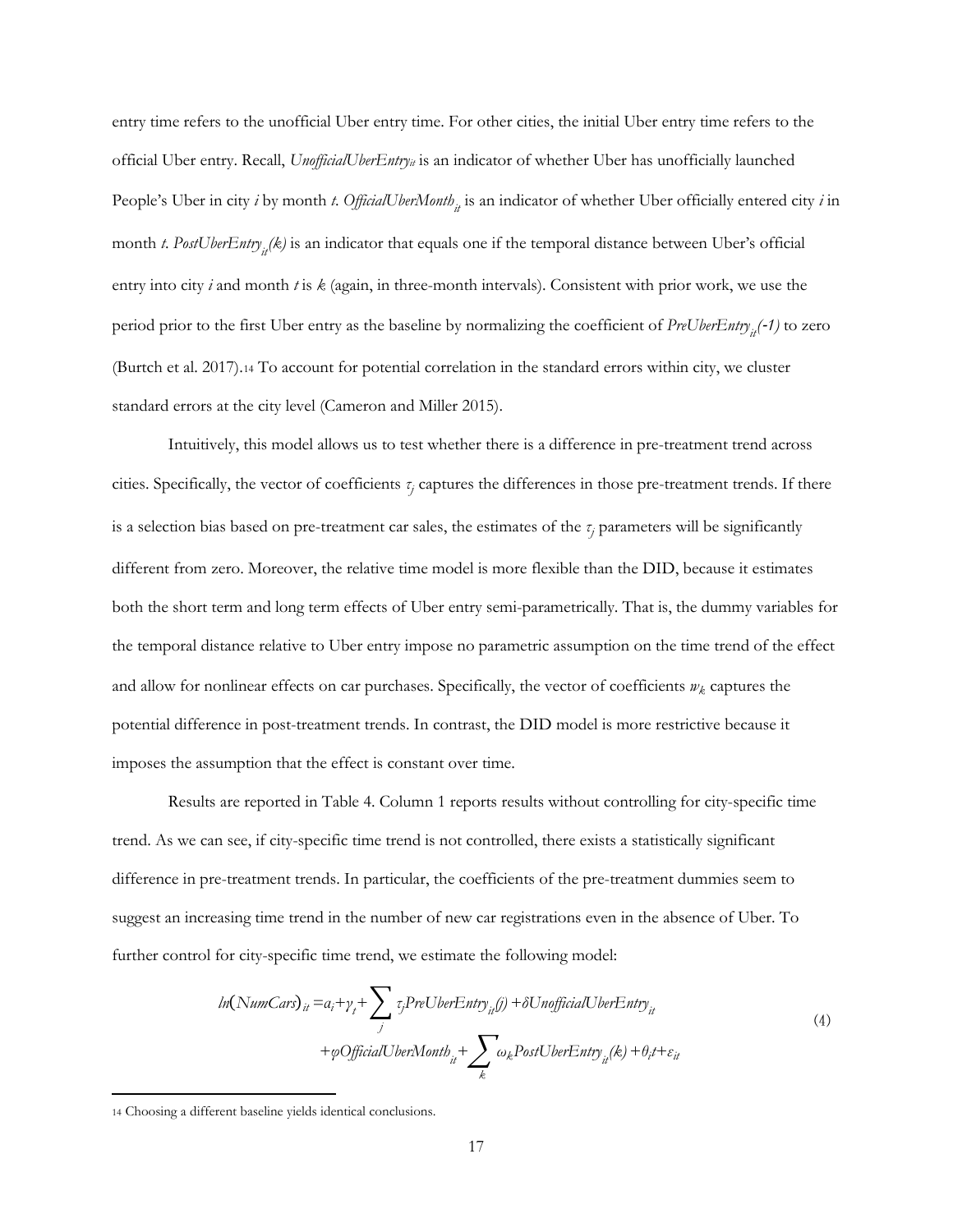Similar to Equation (2),  $\theta$ *<sub>i</sub>* in Equation (4) captures the city-specific time trend of city *i*. Results are presented in Column 2 of Table 4. We first note that none of the pre-treatment relative time dummies (i.e., *PreUberEntry<sub>it</sub>(j)*) is significant, suggesting that, once we control for city-specific trend, we fail to find a statistically significant difference in pre-treatment trends across cities that introduced Uber. Second, we see a significant increase (10%) in the number of car registrations immediately after the official entry of People's Uber, and the positive effect is even stronger over time, from 10% in the first three months (*PostUberEntry<sub>it</sub>*(1)) to 28% after six months (*PostUberEntry<sub>it</sub>*(3)).<sup>[15](#page-18-0)</sup> Again, these results provide compelling evidence that the presence of Uber has increased consumers' propensity to purchase new cars in order to capture the excess rents offered by these platforms (i.e., value enhancement).

#### **5. Robustness Checks**

Next, we consider an extensive set of tests to establish the robustness of the main result. This includes the inclusion of additional controls, the consideration of alternative estimators, placebo models, random shuffle tests, inference based on a wild cluster bootstrap procedure, and additional tests using cities with vehicle purchase restrictions.

### 5.1 Additional Controls

While the relative time model controls for time invariant heterogeneity across cities (through city fixed effects), city invariant changes over time (through month fixed effects), and unobserved city-specific linear time trends, it is possible that there may be other time-varying, city-specific factors that are correlated with the entry decisions made by Uber managers. To alleviate this concern, we next replicate our baseline analyses using a series of additional controls. Importantly, in each of these analyses we include city level linear trends in order to obviate the parallel trend concerns observed in Column 1 of Table 4. To control for additional demographic factors that may be correlated with Uber entry, we leverage data from Chinese City Statistical Yearbook. As population and economic factors may affect Uber entry, we include the log-transformed population (to control for the size of the car market), the number of employed workers and registered

<span id="page-18-0"></span> <sup>15</sup> It is worth noting that the lack of significance for the coefficients of *PostUberEntry(4)* and *PostUberEntry(5)* may be due to the insufficient number of observations (i.e. such a test is underpowered). In our sample, only six observations have *PostUberEntry(4)* equal one, and only three observations have *PostUberEntry(5)* equal to one. Therefore, we cautiously interpret the lack of significance as a result of lack of power.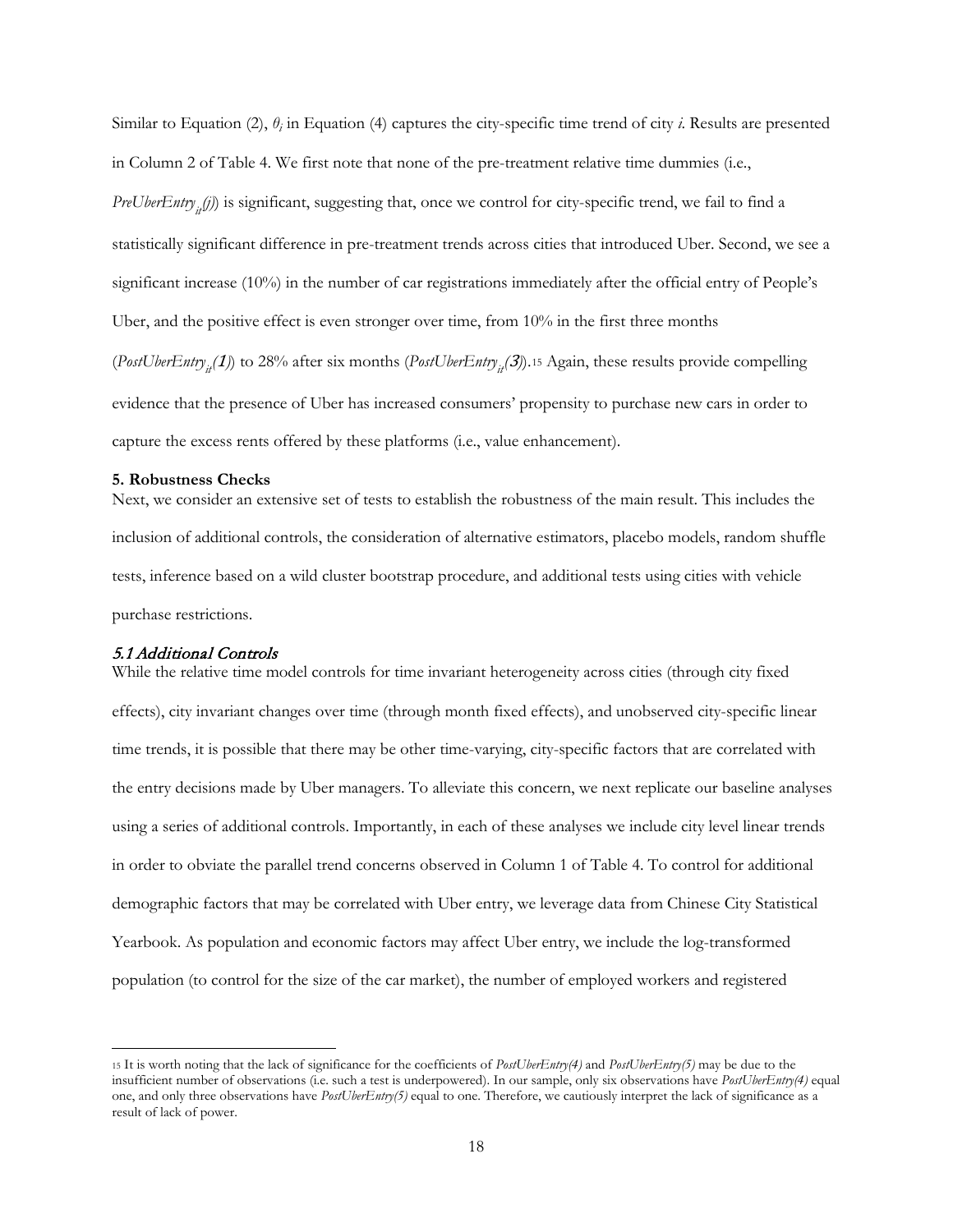unemployed citizens (to control for employment status), average wage of employed workers, and gross region production (GRP) per capita (to control for local economic growth). Second, access to mobile and internet technologies may also affect Uber entry, because Uber is a smartphone-based service that requires mobile and internet access. We thus include the log-transformed number of mobile subscribers and internet subscribers. Third, we control for factors related to other transportation methods and traffic conditions that may affect Uber's entry decision. Specifically, we included the log transformed highway passenger traffic, number of buses, bus passenger volume, number of taxis, road area per capita, and metro length.

Finally, it is reasonable to be concerned with the presence of other ride-hailing services. Insofar as it is difficult to identify the entry timing of other services into each city, we collect data on the search volumes of these services from Baidu, the largest search engine in China, to control for the popularity of these services. Specifically, we included the log of the Baidu index of search terms related to DiDi Chuxing, the search term ShenZhouZhuanChe, and the search term YiDao YongChe.

We then re-estimate the relative time model by including different combinations of demographic variables and Baidu indexes as controls. Results are in Table 5. After including additional controls, results remain consistent. That is, we find a statistically significant effect of the post-entry dummies, suggesting that vehicle purchases rise significantly post Uber entry, with little evidence of a pre-treatment effect. Again, we see that a significant increase in the number of car registrations immediately after the official entry of People's Uber, and the estimated effect manifests over time, from 10% in the first three months (*PostUberEntry*<sub>it</sub>(1)) to 28% after six months (*PostUberEntry<sub>it</sub>*(3)). The fact that the estimates remain similar after the inclusion of different control variables suggest the robustness of the main results.

### 5.2 Count Model

In our main analysis, we have thus far used the log-transformed number of cars as the dependent variable. As the count variable, i.e. the number of cars registered, is highly skewed, the log transformation allows us to make the distribution closer to a normal distribution so as to estimate the linear regression models using an ordinary least squares (OLS) estimator. Moreover, using the log number of cars as the dependent variable allows us to estimate the coefficient of an independent variable as a percentage change in the number of cars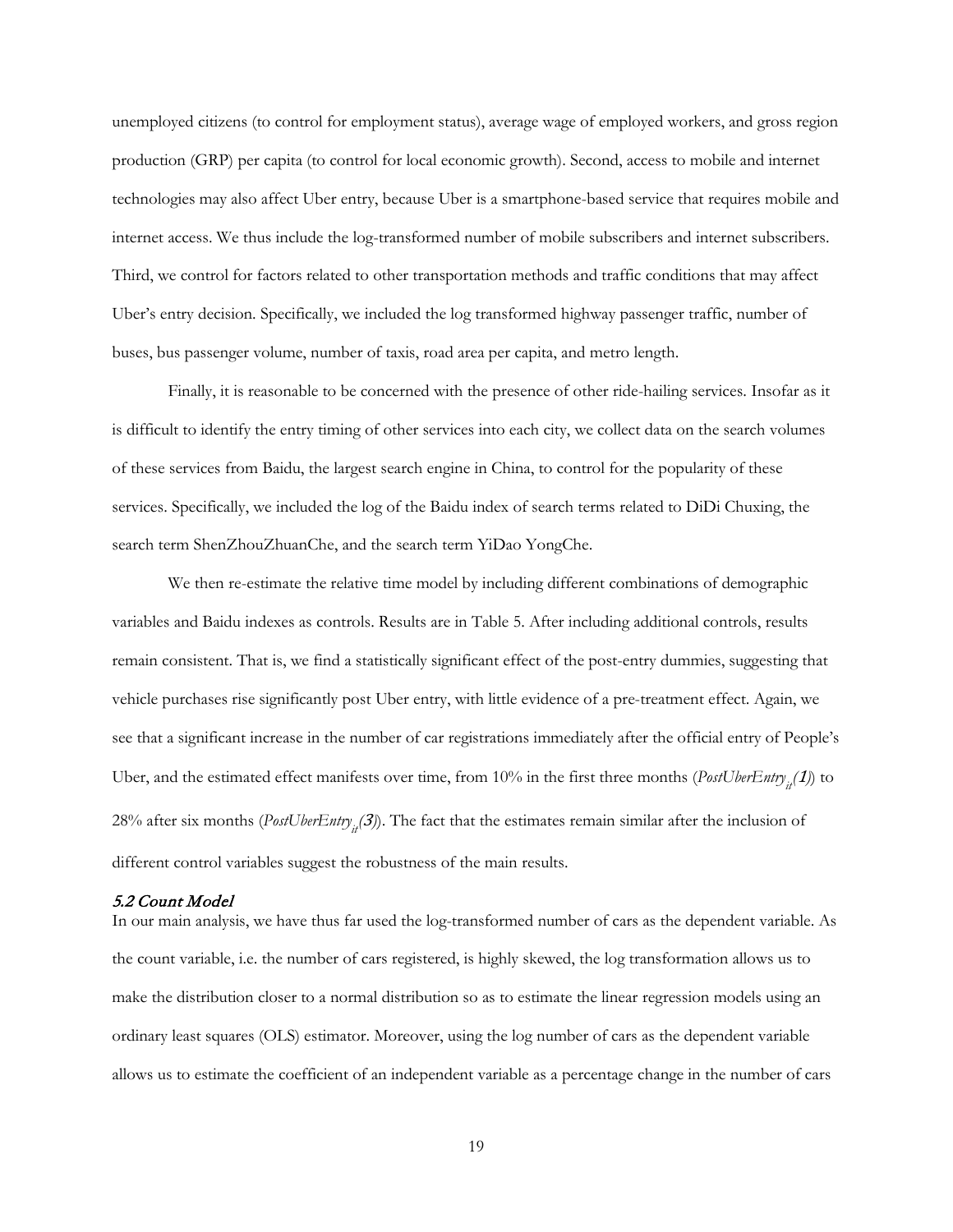when the independent variable increases by one unit.

In light of concerns raised by O'Hara and Kotze (2010), Silva and Tenreyro (2006), Silva and Tenreyro (2011), we next replicate the estimations using a traditional count estimator, as opposed to a logtransformed dependent variable with an OLS. We re-estimate the relative time model using the number of cars (*NumCars*) as the dependent variable, both with and without control variables, using a Poisson pseudomaximum likelihood (PPML) estimator (Simcoe 2007). Such an approach has been widely used in recently studies with count data (Burtch et al. 2017, Burtch et al. 2014, Greenwood and Wattal 2017), and offers several benefits over other estimators such as a fixed effect negative binomial (Allison and Christakis 2006). The use of PPML also allows us to estimate clustered standard errors, even in the presence of over-dispersion (Wooldridge 1997). Results with and without controls are presented in Columns 1 and 2 of Table 6, respectively, and remain consistent. Again, we do not find evidence of significant differences in pre-treatment trends, which support the parallel trends assumption. Further, we see that the entry of People's Uber significantly increases the number of new cars registered. Economically, estimates suggest that the number of new cars registrations increases by 14%-22% after Uber entry.

#### 5.3 Placebo Test Using Data on Prior Years

While results thus far have shown remarkable consistency, it remains plausible that the results are an artifact of an idiosyncrasy associated with cities in China that receive the Uber treatment, as opposed a result of Uber entry. We therefore next execute a placebo test using data on prior years, wherein we attempt to calculate the probability of such an effect manifesting purely by chance. Further, such a test allows us not only to check whether the observed effect is driven by chance, but provides a reasonable check against outliers.

To run the placebo test, we re-estimated the DID and relative time models by regressing the logtransformed number of cars purchases of month *t* on placebo treatments, i.e., the treatment variables of month *t+24* (i.e. 2 years later). Ideally, the placebo treatments should have no effect on the outcome variable. The results of the DID model are presented in Table 7, and the results of the relative time model are presented in Table 8. As we can see, using both DID and relative time models, the estimated coefficients of the placebo treatment variables are statistically insignificant, suggesting that the observed real effect of Uber entry) is unlikely to be driven by random chance or outliers.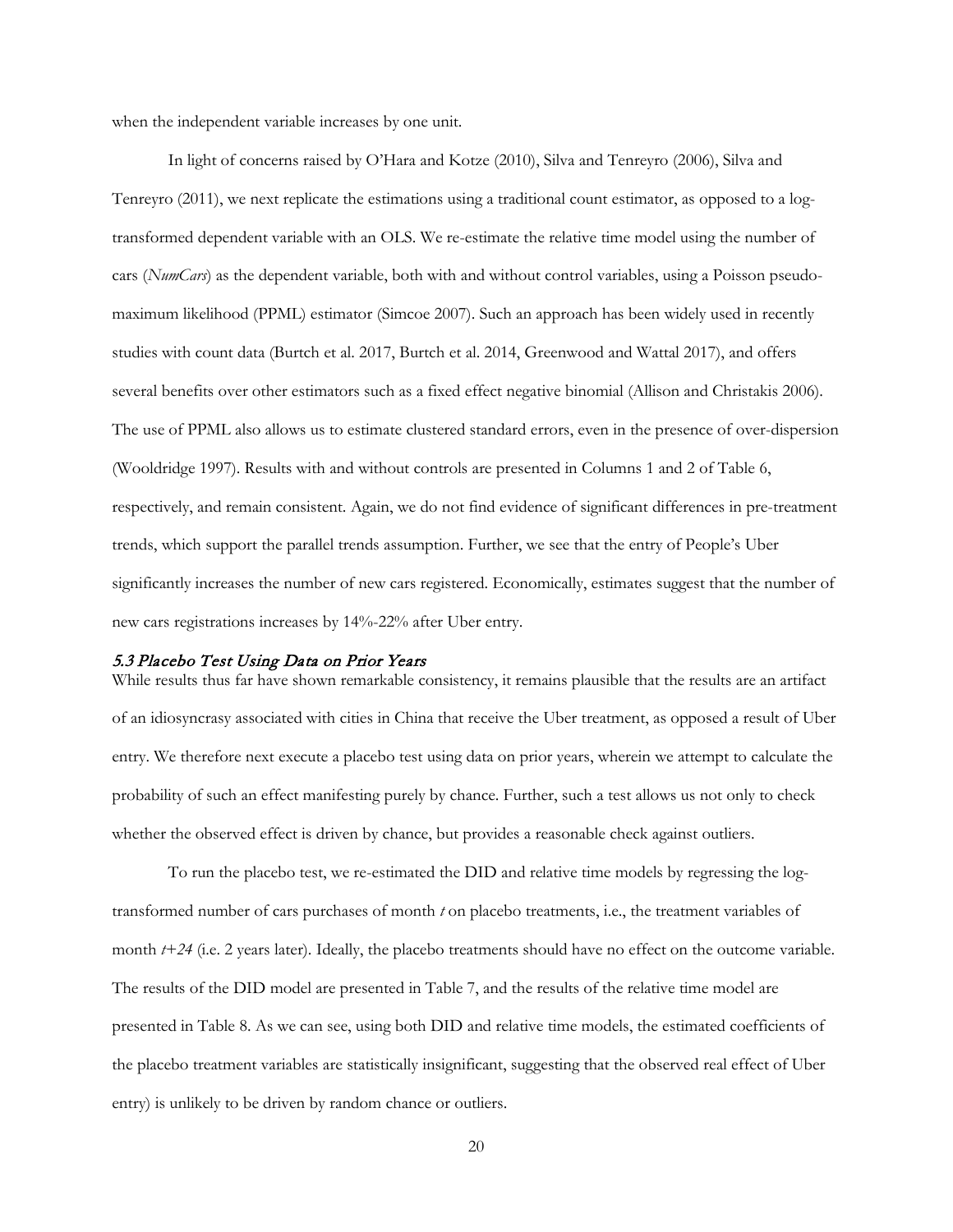### 5.4 Random (Shuffled) Treatment Test

In addition to the placebo test using data on prior years, we further implemented a random treatment test to examine the possibility of false significance due to serial correlation in the dependent variable or spurious effects (Bertrand et al. 2004). Similar to Greenwood and Agarwal (2016) and Burtch et al. (2017), we first randomly shuffle the treatment variables (i.e. *UnofficialUberEntry* and *OfficialUberEntry*), then run the DID model in Equation (2) using the shuffled treatment variables and store the estimates. This procedure is replicated 1,000 times with different set of random treatments.



random unofficial Uber entry

random official Uber entry



In Figure 1, we present the distributions of the DID estimates of both *UnofficialUberEntry* and *OfficialUberEntry* based on the 1,000 replications. First, as expected, the distributions of the pseudo effects are centered around zero. Second, a t-test fails to reject the null hypothesis that the average estimated effect based on random treatments is statistically different from zero (t-test for the pseudo effects of *UnofficialUberEntry*: p-value=0.701; t-test for the pseudo effects *OfficialUberEntry*: p-value=0.536). Third, comparing the distribution of the pseudo effects of random official Uber entry, we see that the real DID estimate of official Uber entry is at the right tail of the distribution (higher than the 99% percentile),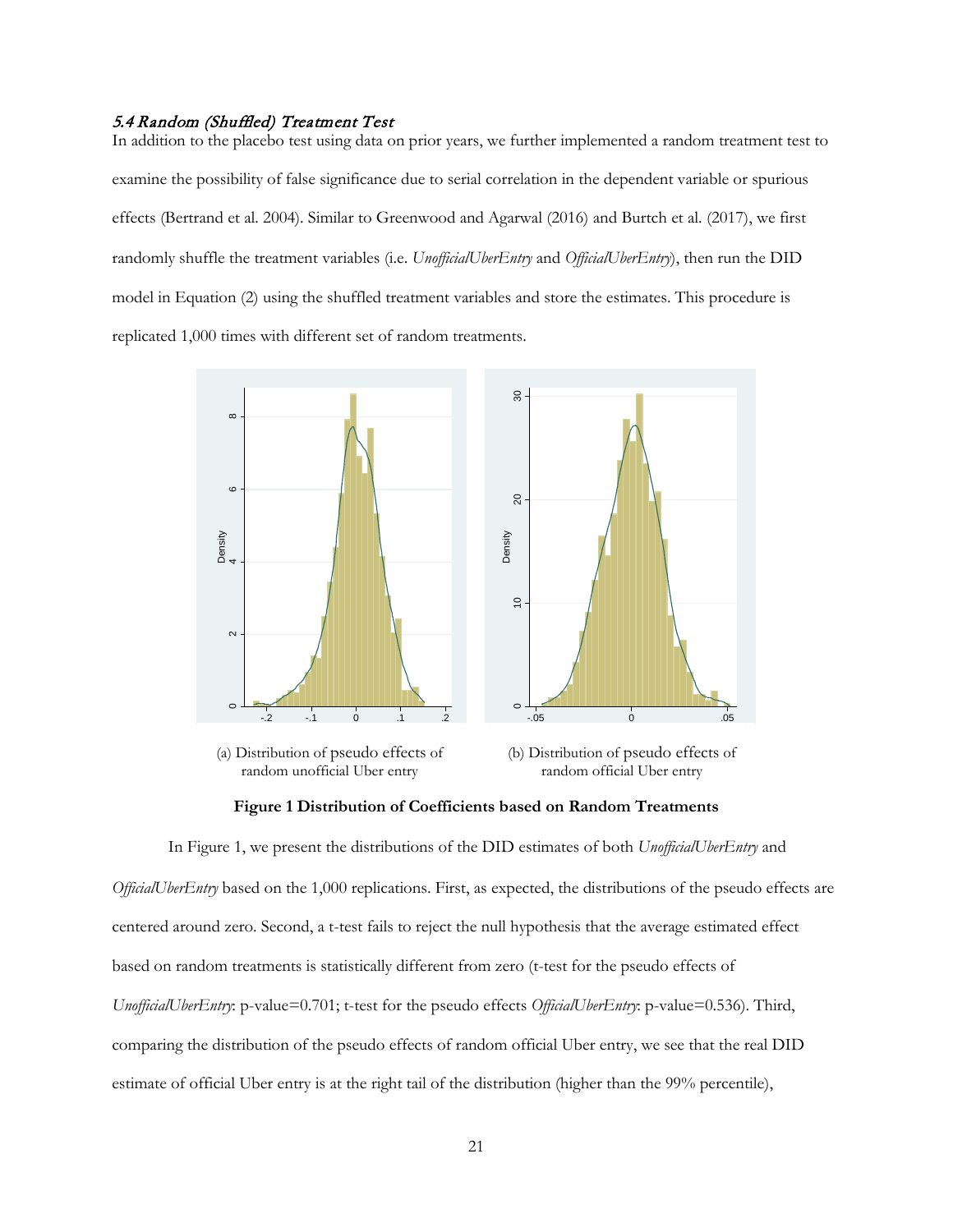suggesting that the probability of obtaining a similar estimate by random chance is extremely low (p $value < 0.001$ ).

## 5.5 Wild Cluster Bootstrap Based Inference

In our main analyses, we cluster robust standard errors by city to allow for serial correlation and ensure correct inference. However, when there are only a small number of clusters, the cluster robust standard error may generate p-values that are too small, which may result in over-rejection (Bertrand et al. 2004). As suggested by Cameron et al. (2008) and Cameron and Miller (2015), a common correction for this problem is to use a wild cluster bootstrap procedure, which allows for serial correlation when there are only a few clusters. In Appendix B, we report the p-values obtained from the wild cluster bootstrap procedure. Specifically, Table B1 presents the wild cluster bootstrap based p-values of the DID model in addition to the coefficients and cluster robust standard errors that are reported in Table 3, and Table B2 presents the wild cluster bootstrap based p-values of the relative time model in addition to the coefficients and cluster robust standard errors that are reported in Table 4. As can be seen, the results remain consistent, suggesting that our inference is not affected by the issue of few clusters.

# 5.6 Additional Test Using Cities with Vehicle Purchase Quota Restriction

As noted earlier, seven cities that imposed quotas on the number of passenger car registrations issued per year during our sample period are excluded from our main analysis. Among the seven cities, six cities[16](#page-22-0) introduced the restriction policy prior to the entry of People's Uber. To the extent that such restrictions should preclude a concomitant rise in vehicle purchases, the existence of such quotas offers us a powerful falsification test (in as much as a significant increase in vehicle purchases post Uber entry would call our results into question).

We therefore repeat our analysis using these six cities, with the inclusion of *PostPurchaseRestriction<sub>it</sub>*, i.e., a dummy indicating whether a vehicle purchase restriction policy is effective in city *i* by month *t*. Ideally, after we control for the implementation of vehicle purchase restriction, the entry of People's Uber should have no impact on the number of car registrations in these cities. The results of the DID model are presented in Table 9. Column 1 presents the results of the simple DID model (similar to Equation 2) without controls.

<span id="page-22-0"></span> <sup>16</sup> The only exception is Shenzhen, where People's Uber was introduced prior to the implementation of the vehicle purchase restriction.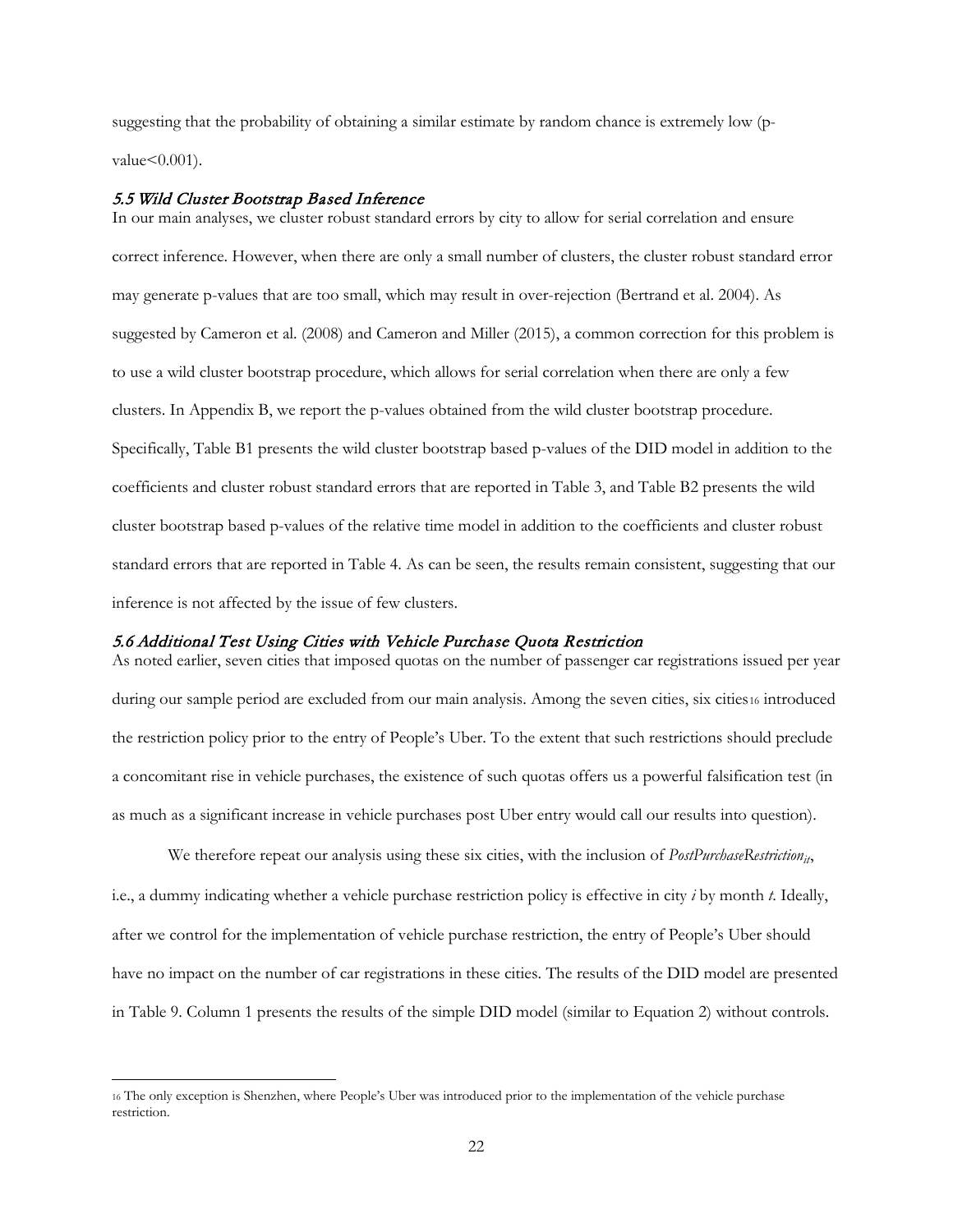Column 2 includes additional controls. Because the introduction of vehicle purchase restriction may change the time trend within each city, we allow each city to have different time trends before and after the implementation of vehicle purchase restriction in Columns 3 and 4. Consistent with our expectation, results indicate across each of the specifications that Uber does not have a significant impact on the number of cars registered in the presence of an annual purchase quota. In addition, we find a significant decline in vehicle registrations following the implementation of annual purchase quota.

#### **6. Empirical Extensions**

Our analyses thus far have consistently shown a positive average effect of official Uber entry on new vehicle registrations across multiple model specifications and estimations, and results are robust to a stringent series of falsification checks. We next consider heterogeneity in the observed effect, to better identify the underlying mechanism driving the realized change.

## 6.1 Effect by Vehicle Type

Thus far, results consistently suggest that a value enhancement effect is dominating any cannibalization effect. However, some vehicles may not be as cost efficient as others when being used by drivers to garner rents. Intuitively, if the value enhancement effect is valid, we expect the effect may be stronger for smaller cars than larger cars. To the degree that larger and heavier vehicles, which often have larger engine displacement, possess significantly worse fuel economy, it stands to reason that rent-seeking individuals on the platform would be more likely to avoid these vehicles. Moreover, to the extent that individuals driving on the platform are often capital constrained (Burtch et al. 2017), and inasmuch as extent literature suggests that vehicles with larger engines are more likely to be purchased by wealthier individuals (Wagner et al. 2009), it follows that potential drivers would be more likely to purchase smaller, more fuel-efficient vehicles.

We therefore decompose our data along two dimensions: engine size and vehicle size. Regarding engine size, we decompose car registrations by engine displacement into four displacement tiers: 1-1.5 L, 1.5- 2 L, 2-2.5 L, and above 2.5 L. If our proposed mechanism, i.e. a value enhancement effect, is correct, a stronger effect should manifest with vehicles with smaller engines. Results are reported in Table 10 (without controls) and Table 11 (with controls). Consistent with our expectation, results suggest that the effect of Uber entry is positive and significant for vehicles with engine displacement below 2 L, but not significant for those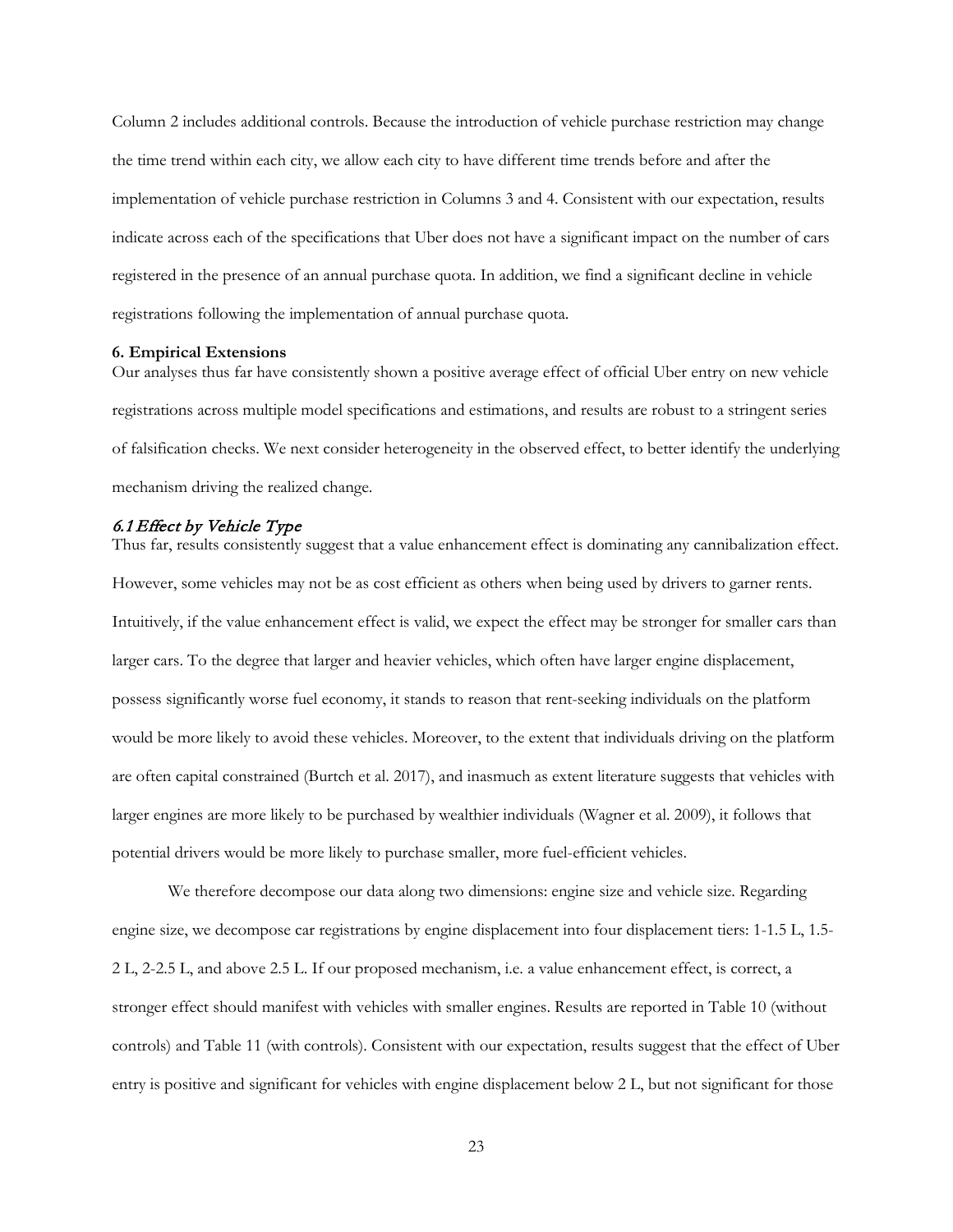above 2 L. Intuitively, this corroborates our intuition that vehicles with larger engines may not be cost efficient means to garner rents from the platform.

To proxy our effect based on vehicle size, we replicate the relative time model by running separate regressions for vans and non-van vehicles, as vans represent significantly larger and heavier vehicles than standard passenger vehicles (and with inferior fuel economy as a result). Results are reported in Table 12. Columns 1 and 2 present results without controls, and Columns 3 and 4 present results with controls. As we can see in Columns 1 and 3, the effect of Uber entry on van sales is only significant during the month of official entry, and disappears once controls are included. Meanwhile, for non-vans (Columns 2 and 4), estimates indicate that the effect of Uber entry is consistently positive and significant, in both the presence and absence of controls. In sum, these results support the explanation that the presence of Uber as a sharing platform enhances the value of owning a car by offering owners the option to share excess capacity with others to earn additional income, which incentivizes individuals to actively invest in personal cars that are more likely to be operated in order to participate in the Uber platform as drivers.

#### 6.2 Effect by Gender

Earlier results suggest that Uber entry positively affected the number of new car registrations, which indicates that the presence of Uber generated a value enhancement effect on car ownership. It is interesting to consider, however, whether or not men and women vary in the degree to which they exploit the platform to accumulate rents. On the one hand, it is possible that the introduction of Uber may have a stronger effect on women than men, as prior literature has documented that women are more likely than men to engage in an alternative work arrangements (including temporary help agency workers, on-call workers, contract workers, and independent contractors/freelancers, as defined by the Bureau of Labor Statistics[17](#page-24-0)) (Katz and Krueger 2016). Alternative employment arrangements are different from permanent employment arrangements and perceived as a better employment option for individuals with family responsibilities (Albert and Bradley 1997). In particular, women prefer job opportunities, on the margin, with flexible schedule, variety, and freedom (Ellingson et al. 1998), and they may be forced to work around family demands (Loscocco 1997) or

 $\ddot{\phantom{a}}$ 

<span id="page-24-0"></span><sup>17</sup> https://www.bls.gov/news.release/conemp.nr0.htm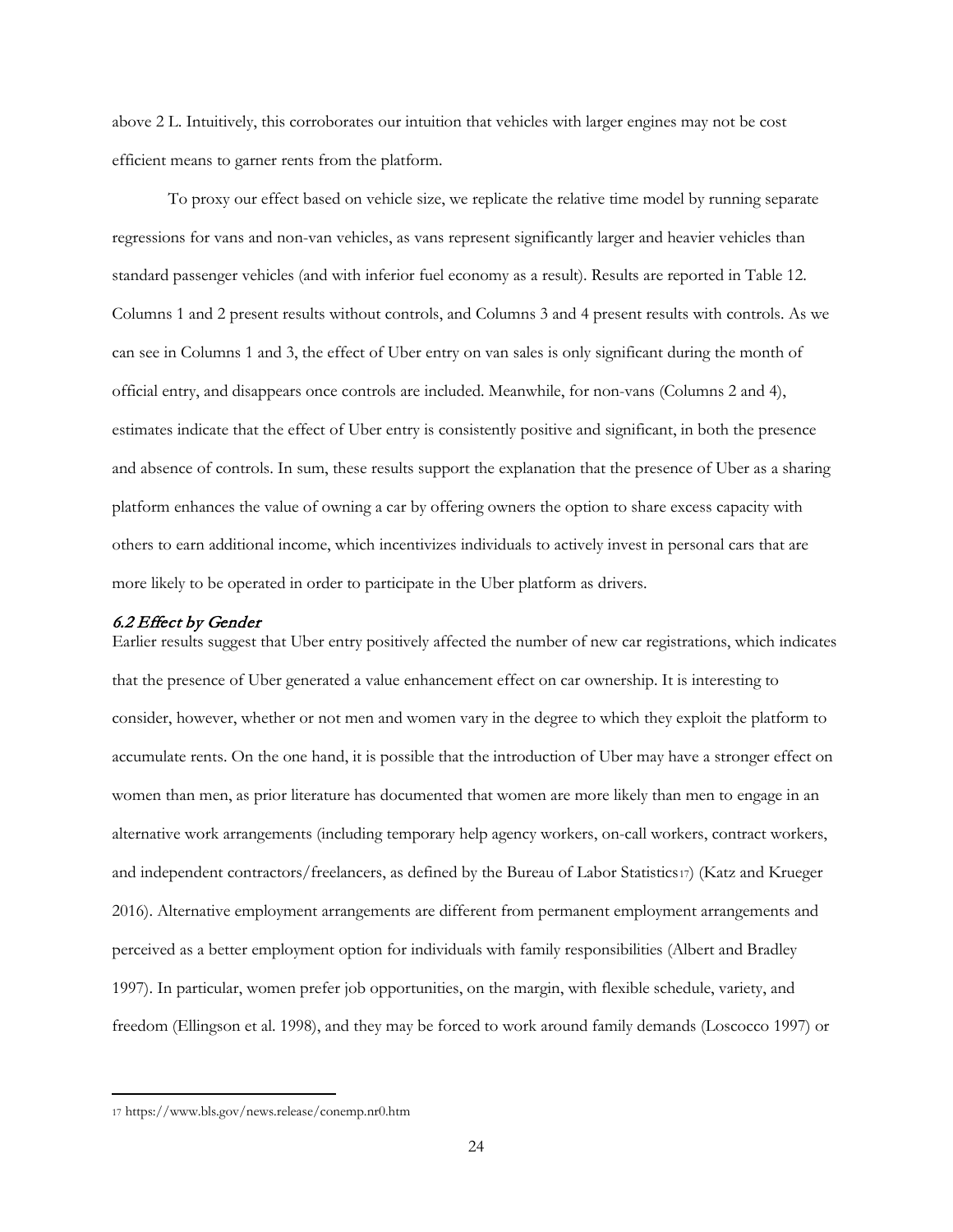to balance the demands between work and family roles (Frone et al. 1992). Working on the platform is one such alternative work arrangements, and provides benefits such as flexible work schedules and the potential to work shorter hours (Chen and Sheldon 2015, Hall and Krueger 2016).

On the other hand, it is possible that the introduction of Uber may have a weaker effect on women than men, as women driving a vehicle professionally is often seen as a violation of workplace gender roles (Eagly 2013). One recent survey, for example, indicates that only 9% of the drivers for ridesharing services are women.[18](#page-25-0) Another survey based on Uber drivers in the U.S. also finds that the percentage of female Uber drivers (14%) is much lower than the percentage of female workers in the workforce (47%) (Hall and Krueger 2016). As pointed out by Nick Allen, the confounder and former CEO of SideCar, "this economic opportunity has excluded women–not purposefully, but women have self-selected out of it," with one of the main reasons being "the perception of safety or lack thereof."[19](#page-25-1) As women may be less likely to drive professionally, it may be that women's car purchase decisions are less likely to be affected by Uber entry.

To estimate the differential impact of Uber entry on women versus men, we decompose our data by gender, and replicate the relative time model by running separate regressions for each gender. The results are reported in Table 14. Columns 1 and 2 present results without controls, and Columns 3 and 4 present results with controls. As we can see in Columns 1 and 3, the effect of Uber entry on the number of cars purchased by female are positive significant, both with and without including additional control variables. Meanwhile, the results in Columns 2 and 4 suggest that the effect of Uber entry on the number of cars purchased by male are also consistently positive and significant. However, when comparing Column 1 with Column 2, and Column 3 with Column 4, we find that the magnitude of the effect is larger for male than female.[20](#page-25-2) Two key takeaways stem from these results. First, they bolster our claim that ridesharing services are driving the effect. To the degree that men, overwhelmingly, make up the population of drivers, the finding that women make up the lion's share of additional purchases would significantly undercut the credibility of our results. Second,

 $\overline{a}$ 

<span id="page-25-0"></span><sup>18</sup> http://yuqing.people.com.cn/n/2015/1020/c212888-27719709.html

<span id="page-25-1"></span><sup>19</sup> http://www.forbes.com/sites/ellenhuet/2015/04/09/female-uber-lyft-drivers/#2751ef625298

<span id="page-25-2"></span><sup>20</sup> Results from a Wald Chi-square test after a seemingly unrelated regression indicates that differences in the coefficients across gender are statistically significant.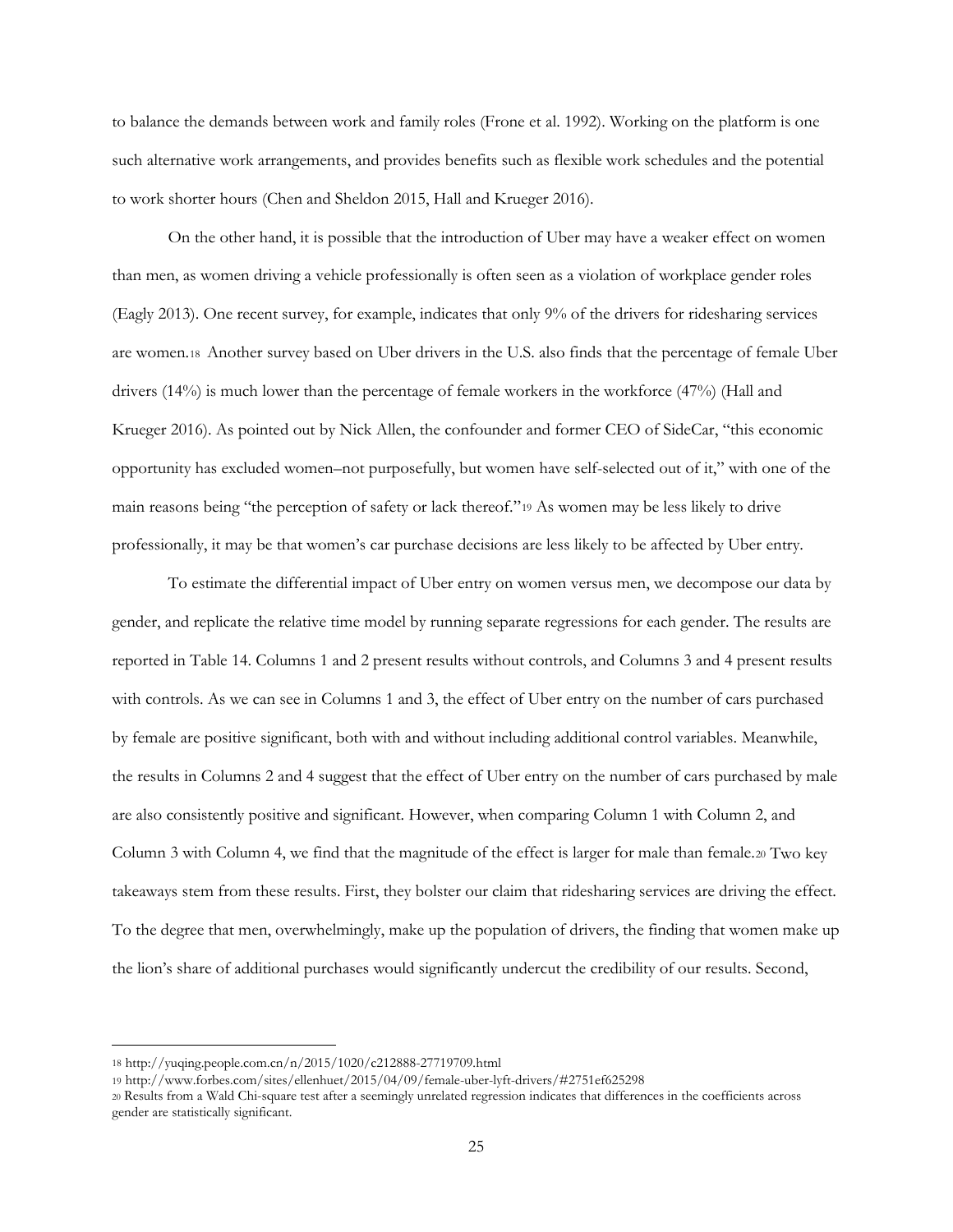these results are encouraging as a signal of decreasing levels of gender inequality in a traditionally maledominated field. Inasmuch as women are still impacted in a non-trivial manner, our findings underscore recent claims in the popular press that the gig-economy helps to ameliorate traditional gender biases (Galluzzo 2016, Wright 2017), even if it does not resolve them entirely.

## 6.3 Effect by Age

Next, we investigate the heterogeneous effect of Uber entry, based on buyer age. If the introduction of Uber positively affects a consumer's propensity of purchasing cars by providing them a means to earn additional income or access flexible employment, we would expect that the effect is stronger for certain age groups that are in higher need of such employment opportunities. Prior literature on income volatility has documented a U-shaped relationship between income volatility and age; suggesting higher income volatility among young adults and elderly compared to middle-aged adults (Clark and Summers 1981, Gundersen and Ziliak 2008, Jaimovich and Siu 2009, Ríos-Rull 1996). The reasons for such a relationship are multifaceted, including an unstable attachment to the labor force (Topel and Ward 1992), a higher propensity to engage in hourly (as opposed to salaried) work, and more frequent transitions between jobs (Gundersen and Ziliak 2008). Conversely, middle-aged adults tend to have more stable employment.

We therefore re-estimate the relative time model on five different age groups: individuals aged 18-24 years, 25-34, 35-44, 45-54, and above 55 years of age. Results are reported in Table 14 (without controls) and Table 15 (with controls). Consistent with our expectation, results suggest a U-shaped pattern between the estimated effects and age. That is, middle-aged adults (35-44, as shown in Column 3) are less likely to affected by the introduction of Uber that young adults and people above the age of 45, which support the idea that the presence of Uber has a higher impact on those who are more likely to participate in the Uber platform as drivers in order to capture the employment benefits provided by the platform. Interestingly, much like the effect for women, this finding also suggests that the gig-economy is opening up labor opportunities for traditionally marginalized workers, i.e. younger and older workers who are less likely to be capturing stable rents from the market (Clark and Summers 1981, Gundersen and Ziliak 2008, Jaimovich and Siu 2009, Ríos-Rull 1996). To the degree that these results suggest the gig-economy may be incentivizing additional labor force participation, our results corroborate the findings of Burtch et al. (2017), who argue that the gig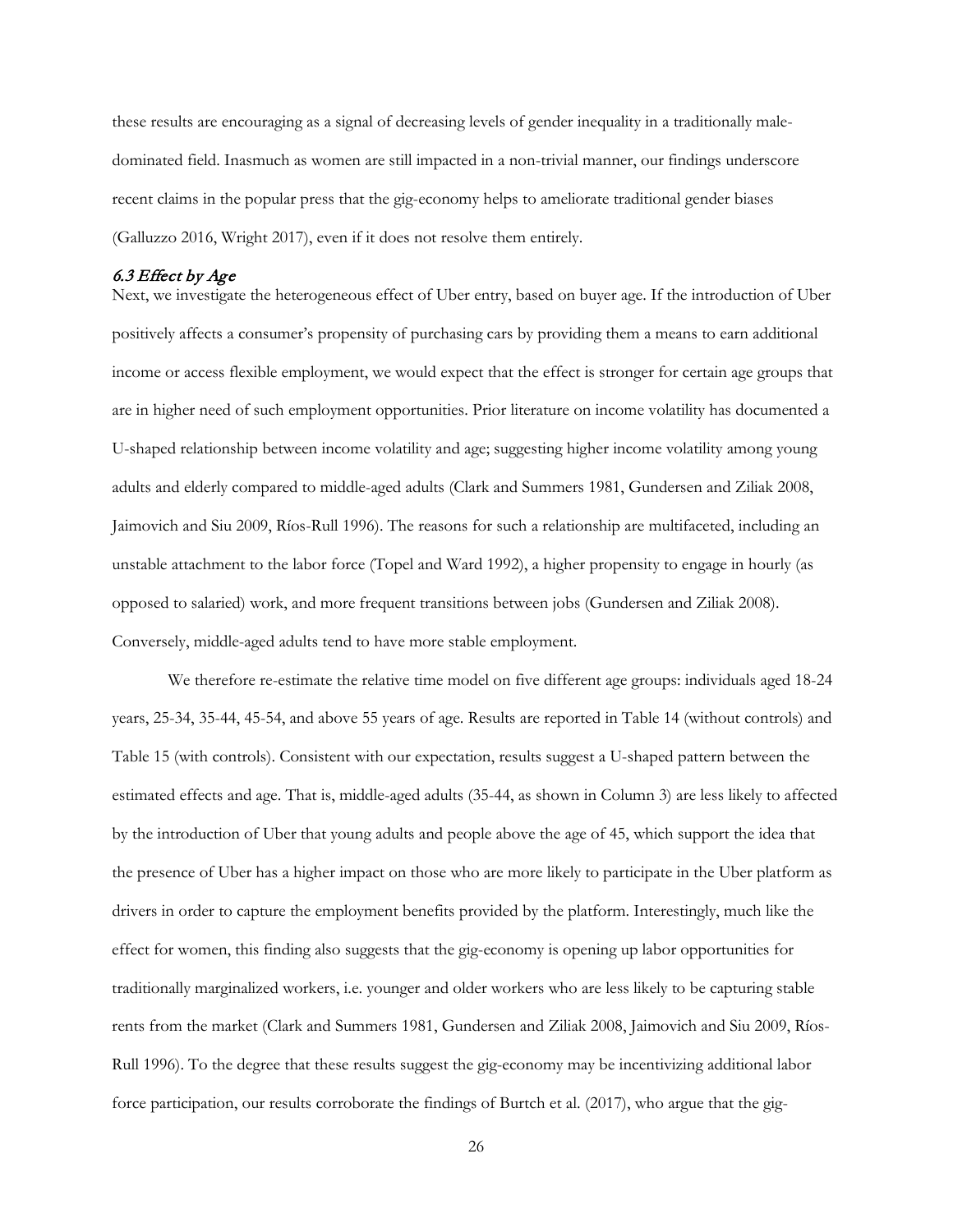economy often offers viable employment for the un- and under-employed.

#### **7. Discussion and Conclusion**

Internet-based sharing platforms have emerged as a means of product sharing among owners with excess capacity and consumers with temporary needs. In this study, we examine the effect of sharing platforms on durable goods purchase. As such platforms imbue the owners of such goods both with the possibility of extracting rents from their durable goods, as well as the possibility of consuming goods at a discounted rate, the effect on purchase is far from clear. On the one hand, the presence of sharing platforms may cannibalize durable goods purchase by providing consumers an alternative way of temporarily consuming the product. Rather than owning the product, the consumers can now consume the product through the sharing platform, thus reducing their likelihood of purchasing the product. On the other hand, these platforms may enhance the value of ownership by providing owners of durable goods a way to share excess capacity and an employment alternative, thus increasing their likelihood of purchasing the product to capture the benefits provided by these platforms. Using the context of Uber's entry in China, we utilize a different-in-difference approach to analyze how People's Uber, a peer-to-peer ridesharing service, affects new vehicle purchase. Results suggest that the entry of People's Uber has a significant and positive effect on new car purchases. Intuitively, this indicates that consumers are strategically changing their stock of held resources in order to capture the excess rents offered by these platforms. Interestingly, results further suggest that while there is a stronger effect for male owners than female owners, the effect on female purchasing is non-trivial. Moreover, findings indicate that there are stronger effects for those below 35 or above 55, as compared with people who are middle-aged. Each of these empirical extensions suggest that gig-economy platforms like Uber are facilitating labor market participation among traditionally marginalized groups.

Our study makes the following contributions. First, it contributes to the emerging literature on sharing economy by empirically examining how the presence of sharing platforms affects durable goods market. While recent theoretical work has provided competing views on how sharing platforms may affect the ownership of durable goods (Abhishek et al. 2016, Jiang and Tian 2016), this paper is the first to provide empirical evidence of the impact on ownership. This finding provides evidence of a value enhancement effect on product ownership, suggesting that individuals on the supply side may actively change their stock of the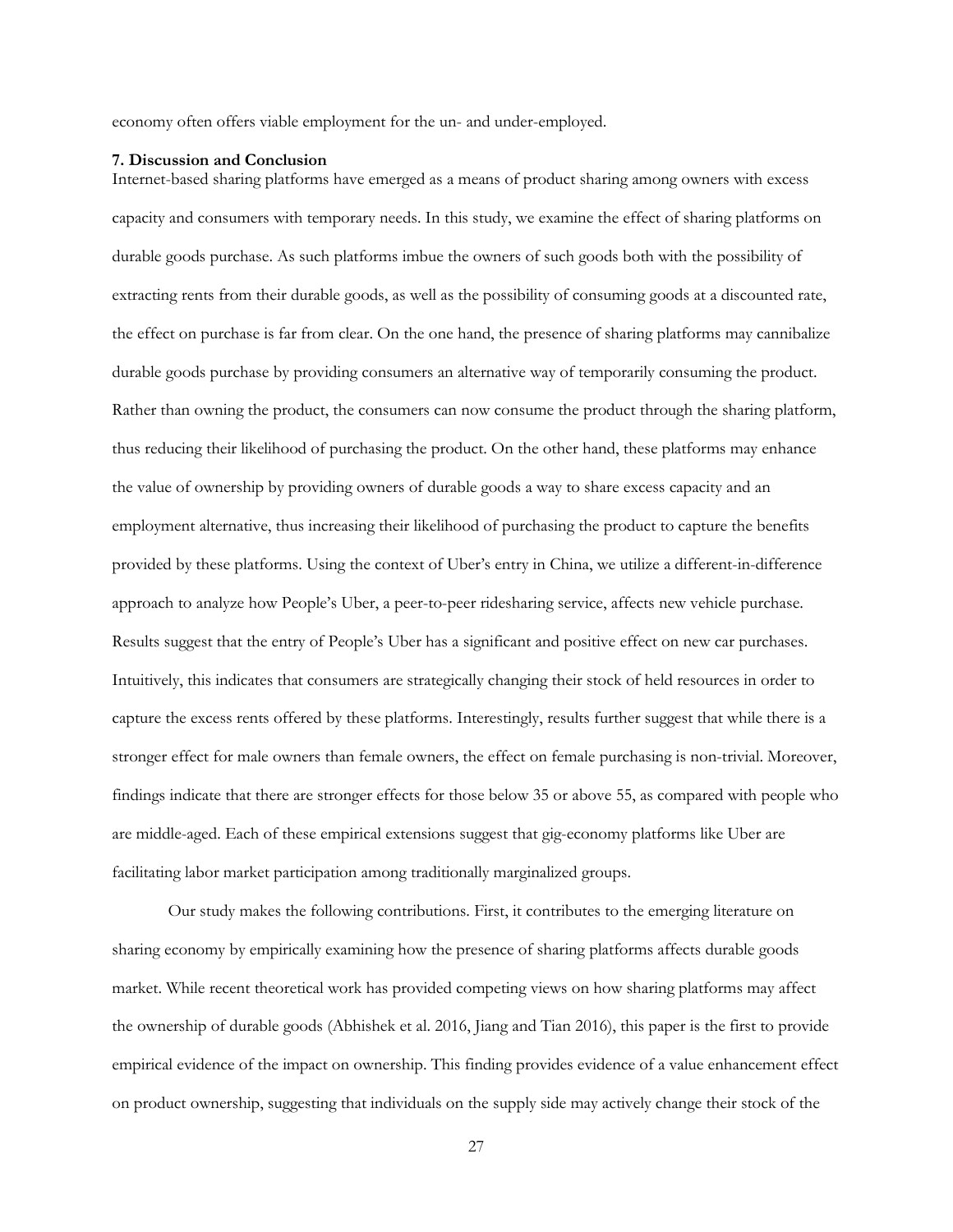product to participate on such platforms instead of using existing, at rest resources. Our work also contributes to the stream of literature on the societal impacts of the sharing economy by showing that the introduction of these sharing platforms creates positive externality to local markets by stimulating durable goods purchase and offering employment opportunity to traditionally marginalized groups.

Second, this study provides implications for both manufacturers and sharing platforms. Despite concerns that sharing platforms might cannibalize sales, our results suggest the opposite effect dominates, and sales rise significantly. Interestingly, results suggest manufacturers may benefit from the presence of such platforms, in that these platforms may enhance to value of product ownership and stimulate purchases. In particular, results regarding the heterogeneous effects across vehicle types suggest that manufacturers who offer products that are more likely to be utilized (e.g., smaller cars with higher fuel economy) are more likely to benefit from the emergence of these platforms. Manufacturers, therefore, should embrace the opportunities offered by the emergence of the sharing economy by targeting consumers who are more likely to participate in the sharing economy as suppliers, and advertising vehicle models that are more likely to be utilized by them. Sharing platforms may also consider collaborating with manufacturers to further incentivize consumers to purchase durable goods in order to participate on these platforms.

Finally, our study yields notable policy implications. Despite the current policy debate regarding the legality issue of sharing platforms such as Uber and Airbnb and concerns about the potential negative impacts of these platforms, our finding suggests that the sharing economy may create positive societal benefits to local markets by stimulating durable goods purchase and providing opportunities for owners of durable goods to earn additional income and have flexible work schedule. And, while our study considers only a portion of the effect the sharing economy may have on overall public welfare, considering these benefits in the presence of other observed benefits, e.g. higher efficiency, productivity, and public safety, as suggested by prior research, indicates that these effects may be substantial. As a result, policy makers may take into account these positive effects on sharing platforms when designing policies and regulations.

It should also be noted, however, that such active investments on the part of platform participants in order to capture rents does fly in the face of claims made by platforms that individuals are simply exploiting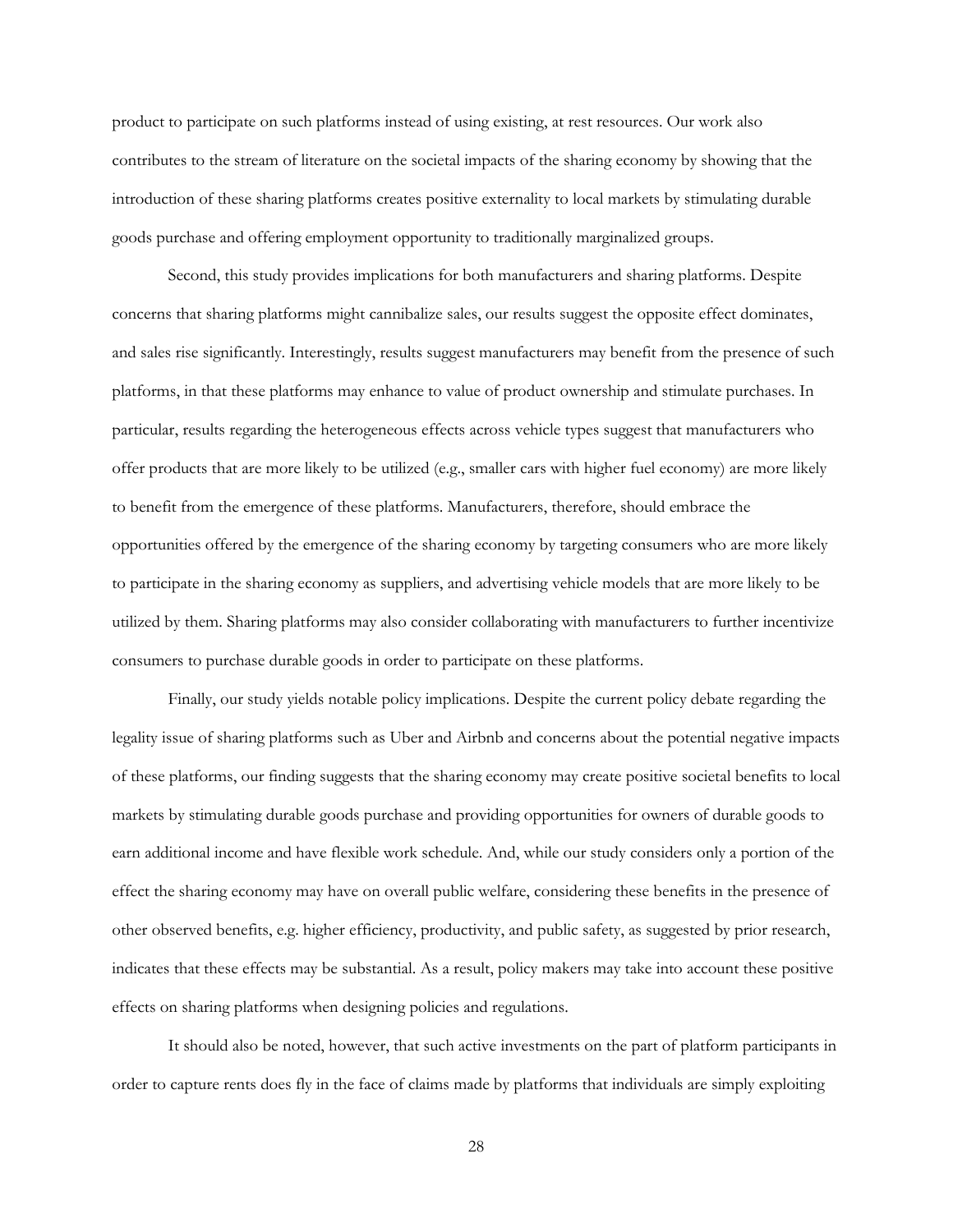at rest resources. And this creates certain regulatory challenges, e.g., how to ensure that the market is competitive for both incumbent, as well as emergent, players. While some innovations of the ridesharing market could easily be enacted by industry incumbents (e.g. digital solicitation and billing), it is worth noting that these markets are still heavily regulated compared to their upstart counterparts. As a result, policy makers should certainly consider reducing the degree of regulation to which taxi and licensed livery services (e.g. caps on medallions, onerous insurance minimums, etc.), in order to ensure fair market competition.

Our study is subject to several limitations. First, our empirical analysis focuses on People's Uber, a ridesharing service introduced by Uber in China, due to data availability. While China is a large market with a population of 1.37 billion and 17 million new car registrations in 2015, further to ensure that these results generalize to other markets will be critical. Relatedly, because sharing economy is a recent phenomenon, we are unable to examine the long-term impact on durable goods purchase. It is worth noting that, while People's Uber remained the dominant peer-to-peer ridesharing service during our sample period, DiDi Chuxing introduced a competing peer-to-peer ridesharing service, DiDi Kuaiche, near the end of our sample. While DiDi is subject to the same theoretical mechanisms as People's Uber, we do attempt to control for the potential effect of the introduction of DiDi Kuaiche on car purchase by using search volume data to proxy for the popularity of DiDi. Nevertheless, future work may examine the effect of DiDi to ensure the robustness of the results when data are available. Second, while Uber is a dominant ridesharing platform in the ridesharing market, future research may focus on a different type of sharing platforms (such as Airbnb) to examine whether and how the presence of those platforms may affect the durable goods market (such as the housing market). Third, our identification of the effect of Uber entry is based on the variation in timing of Uber entry across different locations using archival data. Although we have included city fixed effects (to control for city-invariant heterogeneity), time fixed effects (to control for seasonality), city-specific time trends (to control for city-specific sales trends), and an extensive set of controls, future research may consider other potential factors that may affect car sales to increase the efficiency of estimation. Fourth, the coefficient estimates we obtained from the empirical analysis capture the net effect of the opposing mechanisms, and the sign of the coefficient estimates helps us identify the dominant mechanism. Nevertheless, it remains possible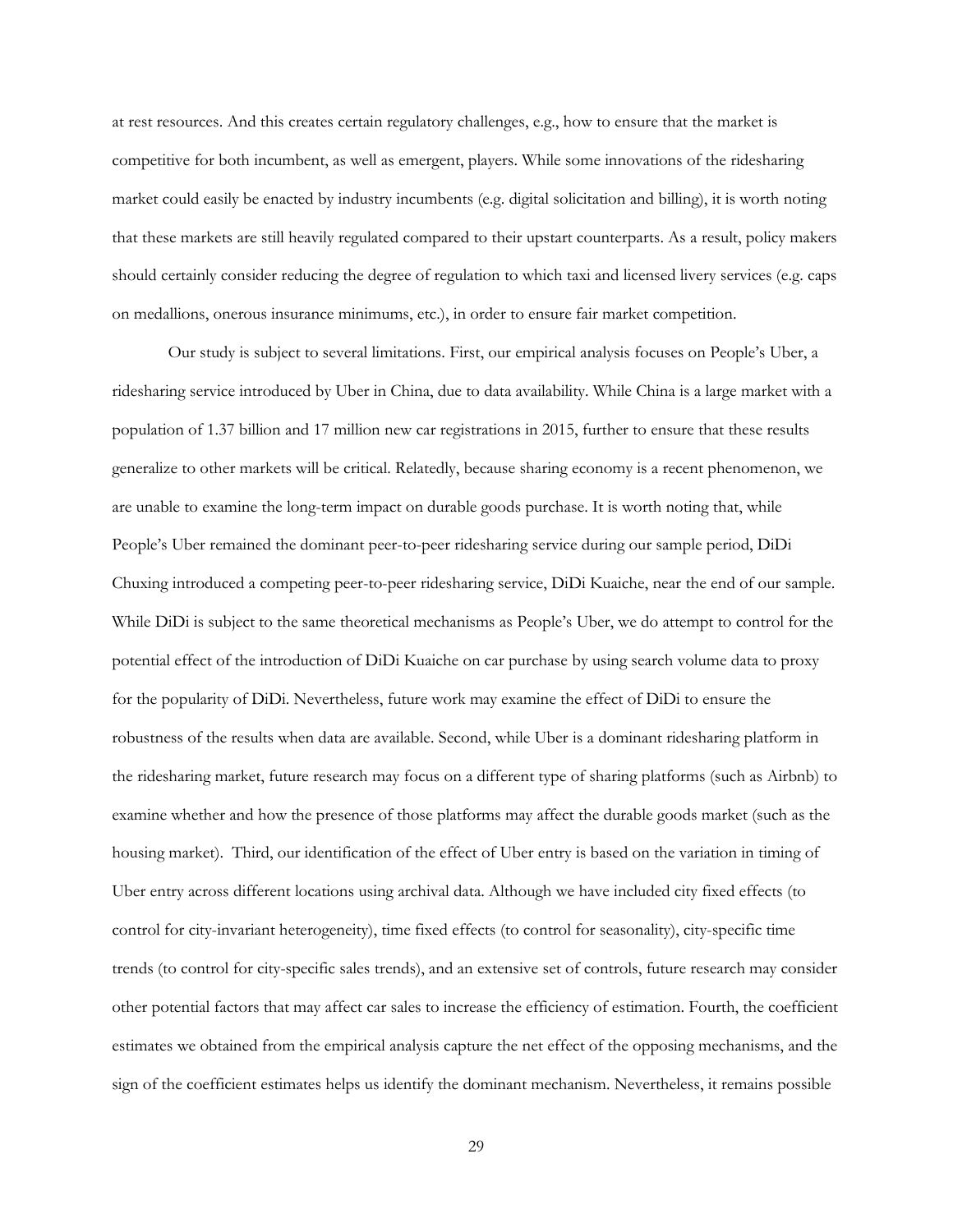that the introduction of sharing platforms may cannibalize the sales of durable goods under some conditions.

Finally, it is important to note that this research addresses only part of the overall effect of the entry of

ridesharing services. It would be inappropriate, therefore, to draw any conclusions about the totality of the

public welfare loss or gain which emerges from these platforms. Instead, we hope that the sharing economy

continues to evolve as an interesting area, and future work can build on our work to develop an integrated,

comprehensive understanding of both the demand side and supply side of the sharing economy.

### **References**

- V. Abhishek, Guajardo, J.A., Zhang, Z. 2016. Business Models in the Sharing Economy: Manufacturing Durable Goods in the Presence of Peer-to-Peer Rental Markets. *Working Paper*.
- P.D. Allison, Christakis, N.A. 2006. Fixed-Effects Methods for the Analysis of Non-Repeated Events. *Sociological Methodology*. **36**(1) 155-172.
- J.D. Angrist, Pischke, J.-S. 2008. *Mostly Harmless Econometrics: An Empiricist's Companion*. Princeton university press.
- D.H. Autor. 2003. Outsourcing at Will: The Contribution of Unjust Dismissal Doctrine to the Growth of Employment Outsourcing. *Journal of Labor Economics*. **21**(1) 1-42.
- D. Baker. 2014. *Don't Buy the 'Sharing Economy' Hype: Airbnb and Uber Are Facilitating Rip-offs*. [https://www.theguardian.com/commentisfree/2014/may/27/airbnb-uber-taxes-regulation.](https://www.theguardian.com/commentisfree/2014/may/27/airbnb-uber-taxes-regulation)
- R. Bapna, Ramaprasad, J., Umyarov, A. 2015. Completing the Virtuous Cycle between Payment and Social Engagement in Freemium Social Communities. *University of Minnesota Working Paper*.
- F. Bardhi, Eckhardt, G.M. 2012. Access-Based Consumption: The Case of Car Sharing. *Journal of Consumer Research*. **39**(4) 881-898.
- R. Belk. 2014. You Are What You Can Access: Sharing and Collaborative Consumption Online. *Journal of Business Research*. **67**(8) 1595-1600.
- S. Benjaafar, Kong, G., Li, X., Courcoubetis, C. 2015. Peer-to-Peer Product Sharing: Implications for Ownership, Usage and Social Welfare in the Sharing Economy. *Working Paper*.
- M. Bertrand, Duflo, E., Mullainathan, S. 2004. How Much Should We Trust Differences-in-Differences Estimates? *The Quarterly Journal of Economics* 249-275.
- E. Brynjolfsson, Smith, M.D. 2000. Frictionless Commerce? A Comparison of Internet and Conventional Retailers. *Management Science*. **46**(4) 563-585.
- G. Burtch, Carnahan, S., Greenwood, B.N. 2017. Can You Gig it? An Empirical Examination of the Gig-Economy and Entrepreneurial Activity. *Working Paper*.
- G. Burtch, Ghose, A., Wattal, S. 2014. Cultural Differences and Geography as Determinants of Online Prosocial Lending. *MIS Quarterly*. **38**(3) 773–794.
- A.C. Cameron, Gelbach, J.B., Miller, D.L. 2008. Bootstrap-Based Improvements for Inference with Clustered Errors. *The Review of Economics and Statistics*. **90**(3) 414-427.
- A.C. Cameron, Miller, D.L. 2015. A Practitioner s Guide to Cluster-Robust Inference. *Journal of Human Resources*. **50**(2) 317--372.
- S. Carnahan. 2013. New Firm Creation following Dissolution of Rival Organizations. *Academy of Management Proceedings*. **2013**(1) 13104.
- M.K. Chen, Sheldon, M. 2015. Dynamic pricing in a labor market: Surge pricing and flexible work on the Uber platform. *Working Paper*.
- A. Cheng, Pang, M.-S., Pavlou, P. 2016. On Intelligent Transportation Systems and Road Congestion.
- J. Chevalier, Goolsbee, A. 2009. Are Durable Goods Consumers Forward-Looking? Evidence from College Textbooks. *The Quarterly Journal of Economics*. **124**(4) 1853-1884.
- K.B. Clark, Summers, L.H. 1981. Demographic Differences in Cyclical Employment Variation. *Journal of Human Resources*. **16**(1) 61-79.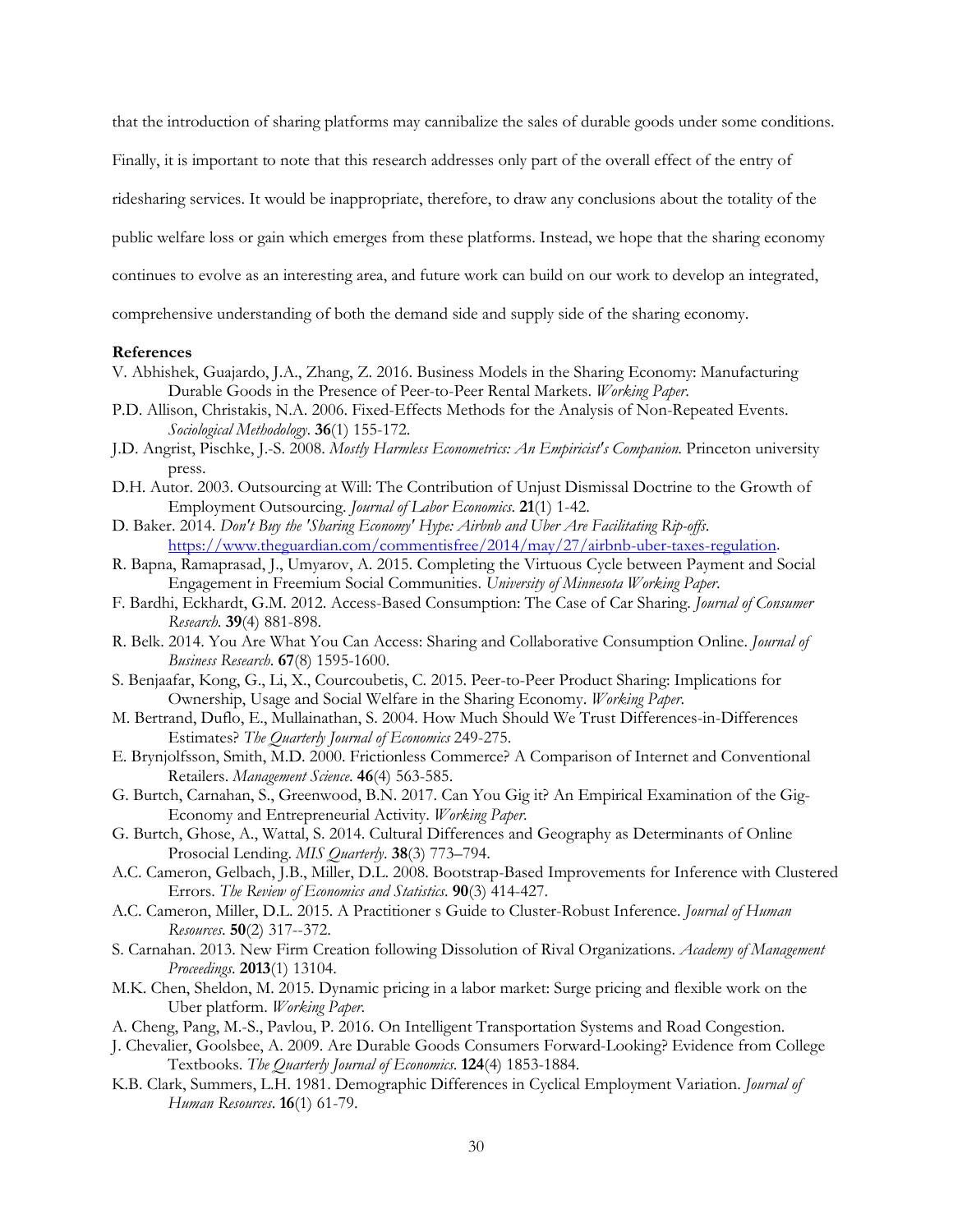R.H. Coase. 1972. Durability and Monopoly. *The Journal of Law and Economics*. **15**(1) 143-149.

- P. Cohen, Hahn, R., Hall, J., Levitt, S., Metcalfe, R. 2016. *Using Big Data to Estimate Consumer Surplus: The Case of Uber*. National Bureau of Economic Research.
- W. Copulsky. 1976. Cannibalism in the Marketplace. *The Journal of Marketing* 103-105.
- J. Cramer, Krueger, A.B. 2016. Disruptive Change in the Taxi Business: The Case of Uber. *American Economic Review*. **106**(5) 177--182.
- R. Cui, Li, J., Zhang, D.J. 2016. Discrimination with Incomplete Information in the Sharing Economy: Field Evidence from Airbnb.
- B. Danaher, Smith, M.D., Telang, R., Chen, S. 2014. The Effect of Graduated Response Anti Piracy Laws on Music Sales: Evidence from an Event Study in France. *The Journal of Industrial Economics*. **62**(3) 541- 553.
- A.K. Dills, Mulholland, S.E. 2016. Ride-Sharing, Fatal Crashes, and Crime.
- A.H. Eagly. 2013. *Sex Differences in Social Behavior: A Social-Role Interpretation*. Psychology Press.
- G.M. Eckhardt, Bardhi, F. 2015. The Sharing Economy Isn't about Sharing at All. *Harvard Business Review*. **39**(4) 881-898.
- B.G. Edelman, Luca, M., Svirsky, D. 2017. Racial Discrimination in the Sharing Economy: Evidence from a Field Experiment. *American Economic Journal: Applied Economics*. **9**(2) 1-22.
- L. Einav, Farronato, C., Levin, J. 2016. Peer-to-Peer Markets. *Annual Review of Economics*. **8** 615--635.
- J.E. Ellingson, Gruys, M.L., Sackett, P.R. 1998. Factors Related to the Satisfaction and Performance of Temporary Employees. *Journal of Applied Psychology*. **83**(6) 913.
- D. Farrell, Greig, F. 2016. Paychecks, Paydays, and the Online Platform Economy: Big Data on Income Volatility. *JP Morgan Chase Institute*.
- A. Fradkin. 2015. Search Frictions and the Design of Online Marketplaces. *Working Paper*.
- A. Fradkin, Grewal, E., Holtz, D. 2017. The Determinants of Online Review Informativeness: Evidence from Field Experiments on Airbnb. *Working Paper*.
- A. Fradkin, Grewal, E., Holtz, D., Pearson, M. 2015. *Bias and Reciprocity in Online Reviews: Evidence from Field Experiments on Airbnb*. ACM.
- S.P. Fraiberger, Sundararajan, A. 2015. Peer-to-Peer Rental Markets in the Sharing Economy. *Working Paper*.
- M.R. Frone, Russell, M., Cooper, M.L. 1992. Antecedents and Outcomes of Work-Family Conflict: Testing a Model of the Work-Family Interface. *Journal of Applied Psychology*. **77**(1) 65-78.
- J. Galluzzo. 2016. *How the Gig Economy Is Changing Work for Women*. [https://www.entrepreneur.com/article/282693.](https://www.entrepreneur.com/article/282693)
- Y. Ge, Knittel, C.R., MacKenzie, D., Zoepf, S. 2016. *Racial and Gender Discrimination in Transportation Network Companies*. National Bureau of Economic Research.
- A. Ghose. 2009. Internet Exchanges for Used Goods: An Empirical Analysis of Trade Patterns and Adverse Selection. *MIS Quarterly* 263-291.
- A. Ghose, Smith, M.D., Telang, R. 2006. Internet Exchanges for Used Books: An Empirical Analysis of Product Cannibalization and Welfare Impact. *Information Systems Research*. **17**(1) 3-19.
- A. Ghose, Telang, R., Krishnan, R. 2005. Effect of Electronic Secondary Markets on the Supply Chain. *Journal of Management Information Systems*. **22**(2) 91-120.
- E. Glaeser, Huang, W., Ma, Y., Shleifer, A. 2017. A Real Estate Boom with Chinese Characteristics. *Journal of Economic Perspectives*. **31**(1) 93-116.
- B. Greenwood, Agarwal, R. 2016. Matching Platforms and HIV Incidence: An Empirical Investigation of Race, Gender, and Socio-Economic Status. *Management Science*. **62**(8) 2281-2303.
- B.N. Greenwood, Wattal, S. 2017. Show Me the Way to Go Home: An Empirical Investigation of Ride Sharing and Alcohol Related Motor Vehicle Fatalities. *MIS Quarterly*. **41**(1) 163-187.
- H.R. Greve. 2007. Exploration and Exploitation in Product Innovation. *Industrial and Corporate Change*. **16**(5) 945-975.
- C. Gundersen, Ziliak, J.P. 2008. The Age Gradient in Food Stamp Program Participation: Does Income Volatility Matter? *Income Volatility and Food Assistance in the United States* 171-214.
- J.V. Hall, Krueger, A.B. 2016. An Analysis of the Labor Market for Uber's Driver-Partners in the United States. *Working Paper*.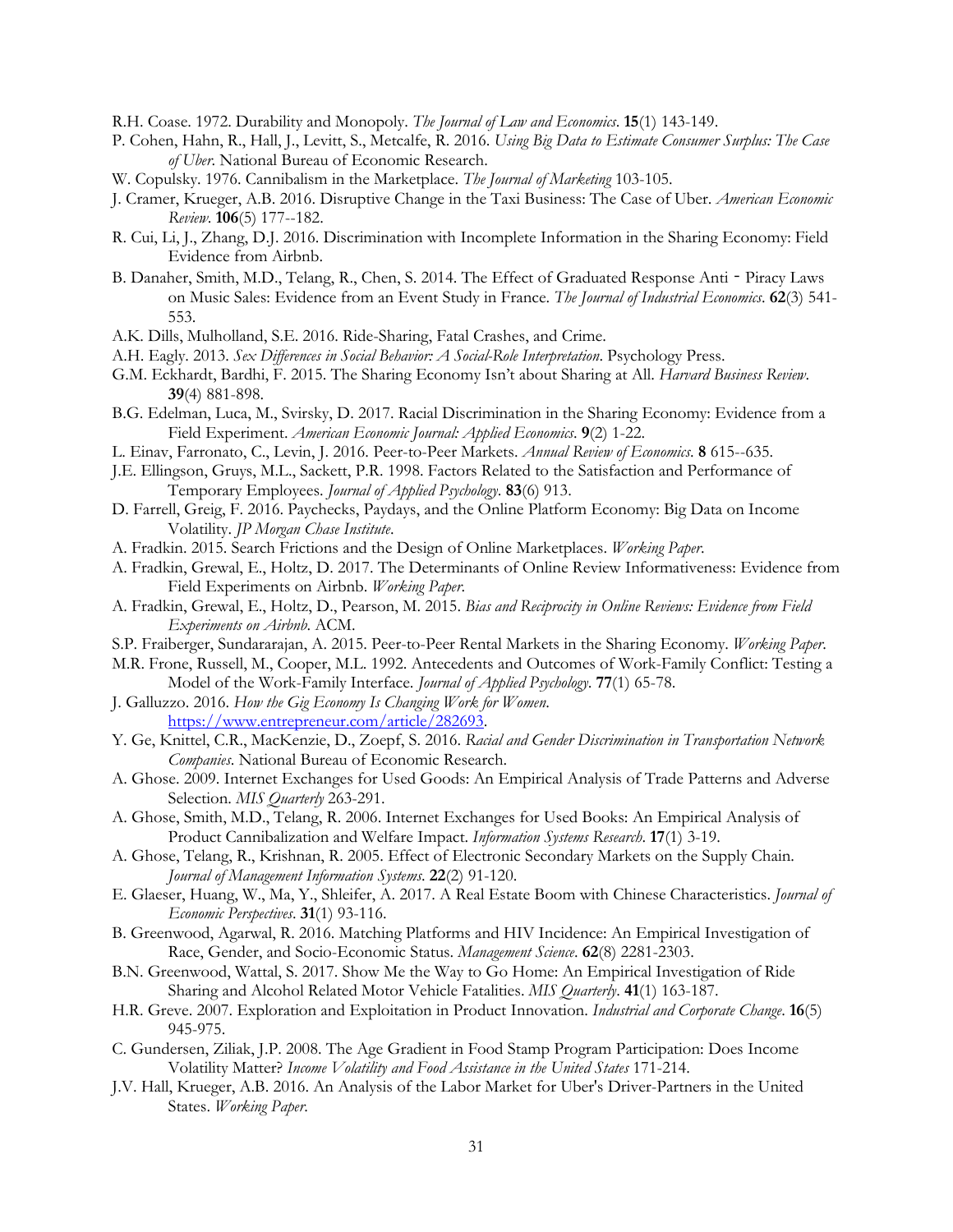- J.J. Horton. 2015. The Tragedy of Your Upstairs Neighbors: Is the Airbnb Negative Externality Internalized?
- J.J. Horton, Zeckhauser, R.J. 2016. Owning, Using and Renting: Some Simple Economics of the Sharing Economy. *Working Paper*.
- N. Jaimovich, Siu, H.E. 2009. The Young, the Old, and the Restless: Demographics and Business Cycle Volatility. *American Economic Review*. **99**(3) 804-826.
- R. Jia. 2014. The Legacies of Forced Freedom: China's Treaty Ports. *Review of Economics and Statistics*. **96**(4) 596-608.
- B. Jiang, Tian, L. 2016. Collaborative Consumption: Strategic and Economic Implications of Product Sharing. *Management Science*. **Forthcoming**.
- L.F. Katz, Krueger, A.B. 2016. The Rise and Nature of Alternative Work Arrangements in the United States, 1995-2015. *Working Paper*.
- W.R. Kerr, Nanda, R., Rhodes-Kropf, M. 2014. Entrepreneurship as Experimentation. *Journal of Economic Perspectives*. **28**(3) 25-48.
- G. Knox, Eliashberg, J. 2009. The Consumer's Rent Vs. Buy Decision in the Rentailer. *International Journal of Research in Marketing*. **26**(2) 125-135.
- Z. Li, Hong, Y., Zhang, Z. 2016. *An Empirical Analysis of On-Demand Ride Sharing and Traffic Congestion*.
- K.A. Loscocco. 1997. Work-Family Linkages among Self-Employed Women and Men. *Journal of Vocational Behavior*. **50**(2) 204-226.
- A. Malhotra, Van Alstyne, M. 2014. The Dark Side of the Sharing Economy… and How to Lighten It. *Communications of the ACM*. **57**(11) 24-27.
- F. Manjoo. 2014. *With Uber, Less Reason to Own a Car*. [https://www.nytimes.com/2014/06/12/technology/personaltech/with-ubers-cars-maybe-we-dont](https://www.nytimes.com/2014/06/12/technology/personaltech/with-ubers-cars-maybe-we-dont-need-our-own.html)[need-our-own.html.](https://www.nytimes.com/2014/06/12/technology/personaltech/with-ubers-cars-maybe-we-dont-need-our-own.html)
- F. Martin-Buck. 2017. Driving Safety: An Empirical Analysis of Ridesharing's Impact on Drunk Driving and Alcohol-Related Crime. *University of Texas at Austin Working Paper*.
- C.H. Mason, Milne, G.R. 1994. An Approach for Identifying Cannibalization within Product Line Extensions and Multi-Brand Strategies. *Journal of Business Research*. **31**(2-3) 163-170.
- H.L. Miller. 1974. On Killing off the Market for Used Textbooks and the Relationship between Markets for New and Secondhand Goods. *Journal of Political Economy*. **82**(3) 612-619.
- C. Murphy. 2016. *Shared Mobility and the Transformation of Public Transit*. Shared-Use Mobility Center
- M. Newberg. 2015. *Uber May Be Encouraging Delay of Car Purchases: Survey*. [http://www.cnbc.com/2015/10/03/uber-may-be-encouraging-delay-of-car-purchases-survey.html.](http://www.cnbc.com/2015/10/03/uber-may-be-encouraging-delay-of-car-purchases-survey.html)
- R.B. O'Hara, Kotze, D.J. 2010. Do Not Log‐Transform Count Data. *Methods in Ecology and Evolution*. **1**(2) 118-122.
- F. Oberholzer-Gee, Strumpf, K. 2007. The Effect of File Sharing on Record Sales An Empirical Analysis. *Journal of Political Economy*. **115**(1) 1-42.
- J. Park, Kim, J., Lee, B. 2016. *Are Uber Really to Blame for Sexual Assault? Evidence from New York City*. ACM.
- L. Rhue, Clark, J. 2016. Who Gets Started on Kickstarter? Racial Disparities in Crowdfunding Success. *Working Paper*.
- J.-V. Ríos-Rull. 1996. Life-Cycle Economies and Aggregate Fluctuations. *The Review of Economic Studies*. **63**(3) 465-489.
- J. Rust. 1986. When Is It Optimal to Kill Off the Market for Used Durable Goods? *Econometrica*. **54**(1) 65-86.
- T. Schaefers, Lawson, S.J., Kukar-Kinney, M. 2016. How the Burdens of Ownership Promote Consumer Usage of Access-based Services. *Marketing Letters*. **27**(3) 569-577.
- R. Seamans, Zhu, F. 2013. Responses to Entry in Multi-Sided Markets: The Impact of Craigslist on Local Newspapers. *Management Science*. **60**(2) 476-493.
- S.K. Shah, Tripsas, M. 2007. The Accidental Entrepreneur: The Emergent and Collective Process of User Entrepreneurship. *Strategic Entrepreneurship Journal*. **1**(1‐2) 123-140.
- J.S. Silva, Tenreyro, S. 2006. The Log of Gravity. *The Review of Economics and Statistics*. **88**(4) 641-658.
- J.S. Silva, Tenreyro, S. 2011. Further Simulation Evidence on the Performance of the Poisson Pseudo-Maximum Likelihood Estimator. *Economics Letters*. **112**(2) 220-222.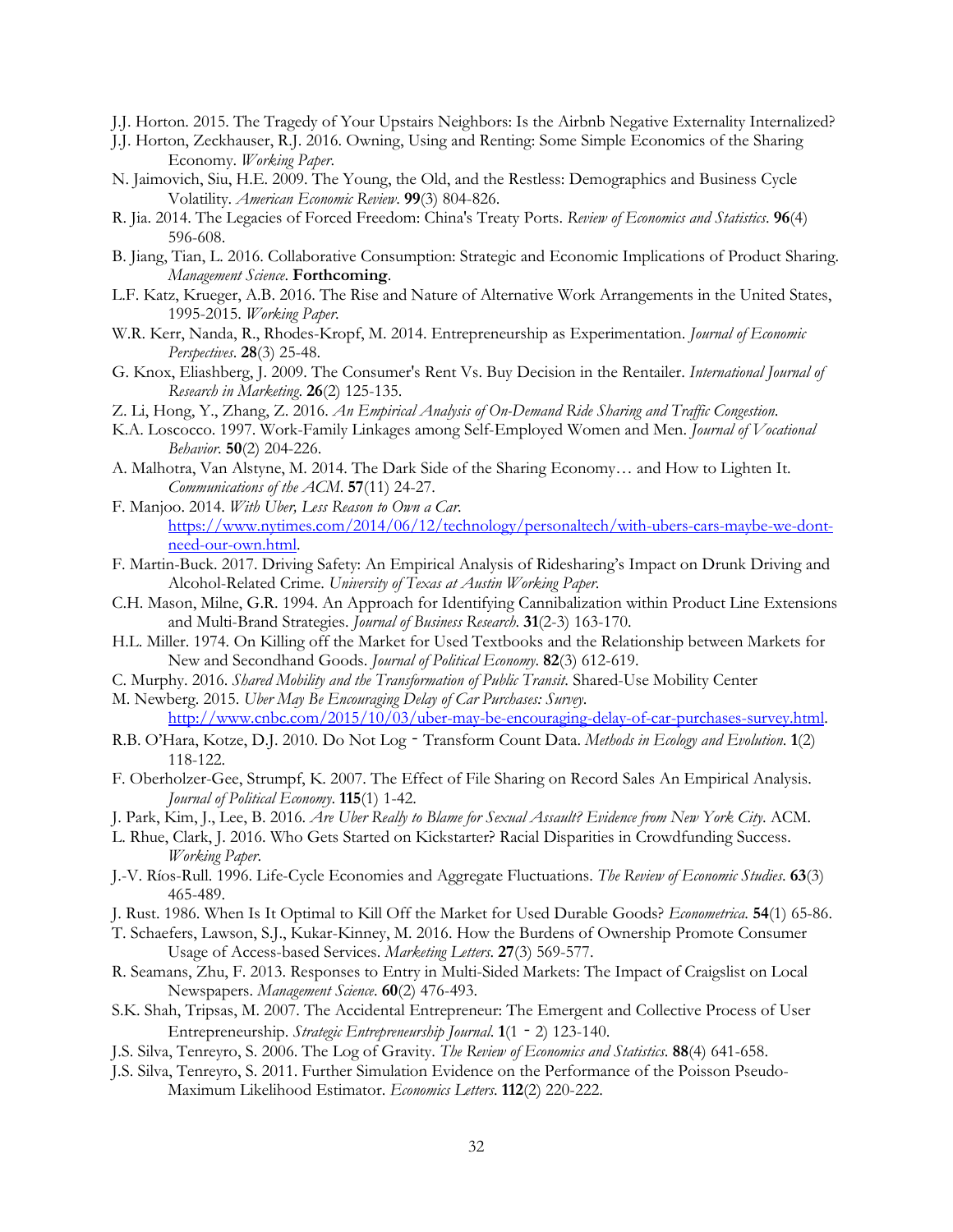- T. Simcoe. 2007. Stata Code for Robust Standard Errors in the Fixed Effects Poisson, June 15, 2012, University.
- A. Sundararajan. 2013. From Zipcar to the Sharing Economy. *Harvard Business Review*. **1**.
- A. Sundararajan. 2014. *Peer-to-Peer Businesses and the Sharing (Collaborative) Economy: Overview, Economic Effects and Regulatory Issues*. Available at[: http://smallbusiness.house.gov/uploadedfiles/1-15-](http://smallbusiness.house.gov/uploadedfiles/1-15-2014_revised_sundararajan_testimony.pdf) 2014 revised sundararajan testimony.pdf.
- R.H. Topel, Ward, M.P. 1992. Job Mobility and the Careers of Young Men. *The Quarterly Journal of Economics*. **107**(2) 439-479.
- D.V. Wagner, An, F., Wang, C. 2009. Structure and Impacts of Fuel Economy Standards for Passenger Cars in China. *Energy Policy*. **37**(10) 3803-3811.
- S. Wallsten. 2015. The Competitive Effects of the Sharing Economy: How is Uber Changing Taxis? *Technology Policy Institute*. **22**.
- J. Wooldridge. 1997. *Quasi-Likelihood Methods for Count Data*. Oxford: Blackwell.
- M. Wright. 2017. *The Gig Economy - A Helpful Spur for Female Entrepreneurs?* , [http://www.huffingtonpost.co.uk/michellewright/the-gig-economy-\\_b\\_9235512.html.](http://www.huffingtonpost.co.uk/michellewright/the-gig-economy-_b_9235512.html)
- N. Wu, Zhao, S., Zhang, Q. 2016. A Study on the Determinants of Private Car Ownership in China: Findings from the Panel Data. *Transportation Research Part A: Policy and Practice*. **85** 186-195.
- G. Zervas, Proserpio, D., Byers, J.W. 2015. A First Look at Online Reputation on Airbnb, Where Every Stay is Above Average. *Working Paper*.
- G. Zervas, Proserpio, D., Byers, J.W. 2017. The Rise of the Sharing Economy: Estimating the Impact of Airbnb on the Hotel Industry. *Journal of Marketing Research*. **Forthcoming**.
- S. Zheng, Kahn, M.E. 2017. A New Era of Pollution Progress in Urban China? *The Journal of Economic Perspectives*. **31**(1) 71-92.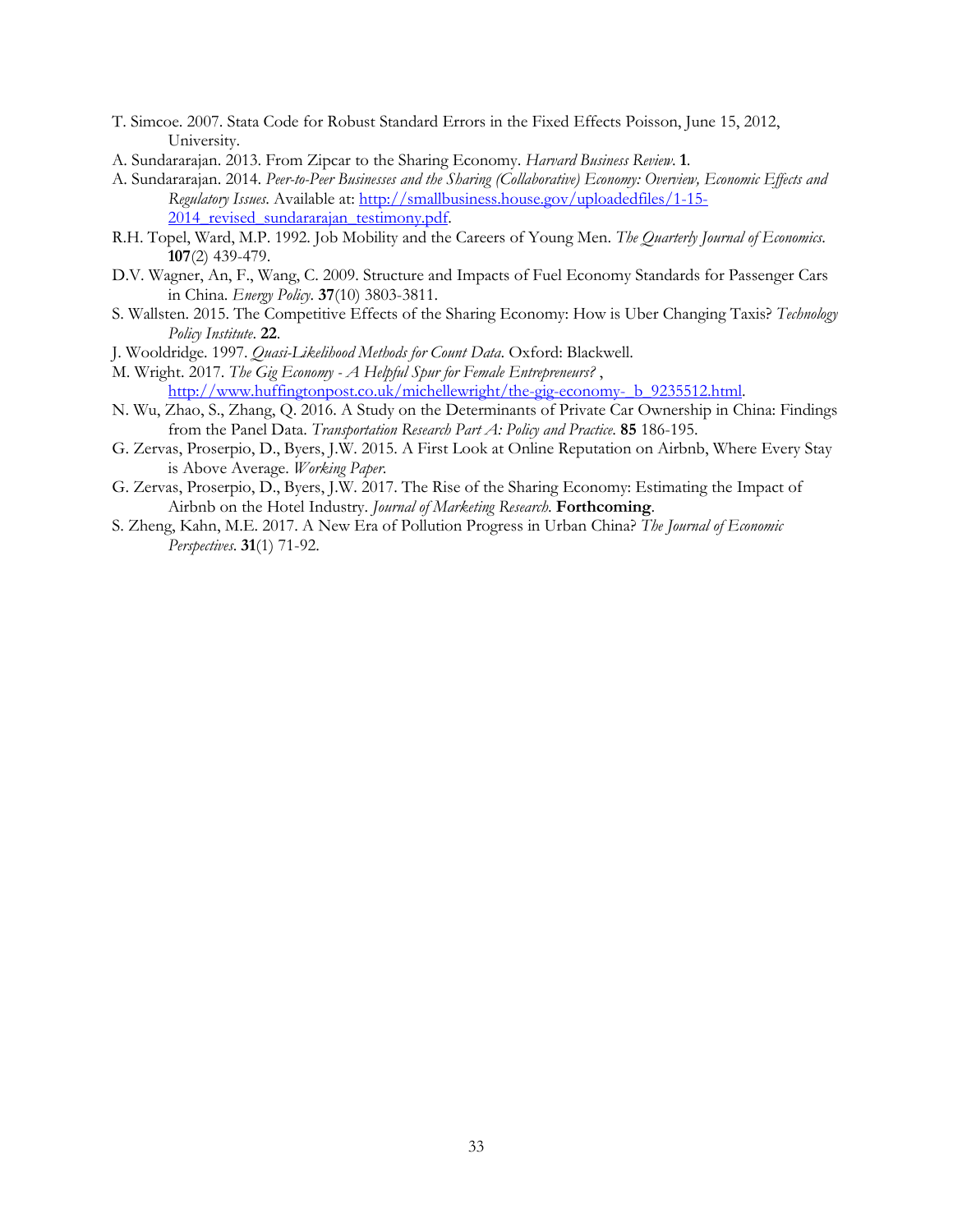| City      | <b>Unofficial Entry</b> | <b>Official Entry Month</b> | <b>Vehicle Purchase Quota</b> |
|-----------|-------------------------|-----------------------------|-------------------------------|
|           | Month                   |                             | Restriction                   |
| Shanghai  |                         | October, 2014               | Yes                           |
| Shenzhen  |                         | October, 2014               | Yes                           |
| Guangzhou |                         | October, 2014               | Yes                           |
| Beijing   |                         | August, 2014                | Yes                           |
| Hangzhou  |                         | October, 2014               | Yes                           |
| Chengdu   |                         | October, 2014               |                               |
| Wuhan     | October, 2014           | March, 2015                 |                               |
| Chongqing |                         | November, 2014              |                               |
| Tianjin   | December, 2014          | March, 2015                 | Yes                           |
| Qingdao   |                         | May, 2015                   |                               |
| Foshan    |                         | June, 2015                  |                               |
| Changsha  |                         | June, 2015                  |                               |
| Suzhou    |                         | June, 2015                  |                               |
| Nanjing   | June, 2015              | October, 2015               |                               |
| Xi'an     |                         | July, 2015                  |                               |
| Ningbo    |                         | August, 2015                |                               |
| Xiamen    |                         | September, 2015             |                               |
| Dalian    |                         | September, 2015             |                               |
| Jinan     |                         | September, 2015             |                               |
| Yantai    |                         | September, 2015             |                               |
| Guiyang   |                         | December, 2015              | Yes                           |

**Table 1 Cities in China Experiencing Uber Entry by 2015**

# **Table 2 Summary Statistics**

| Variable                       | Mean    | Std. Dev. | Min      | Max    |
|--------------------------------|---------|-----------|----------|--------|
| UnofficialUberEntry            | 0.00893 | 0.0941    | $\theta$ | 1      |
| OfficialUberEntry              | 0.0972  | 0.296     | $\theta$ | 1      |
| ln(NumCars)                    | 9.433   | 0.535     | 7.739    | 10.98  |
| ln(Didi)                       | 4.679   | 4.907     | $\theta$ | 11.82  |
| ln(Yidao)                      | 5.003   | 3.562     | $\Omega$ | 10.04  |
| ln(Shenzhou)                   | 1.483   | 3.323     | $\theta$ | 10.05  |
| In(Population)                 | 6.533   | 0.595     | 5.182    | 8.125  |
| ln(Emploved)                   | 5.029   | 0.505     | 4.034    | 6.862  |
| ln(Registered Unemployed)      | 11.01   | 0.506     | 9.843    | 11.94  |
| ln(Average Wage)               | 10.807  | 0.290     | 10.009   | 11.772 |
| ln(GRP Per Capita)             | 11.21   | 0.396     | 10.04    | 12.20  |
| ln(Mobile Subscribers)         | 7.008   | 0.406     | 5.874    | 7.860  |
| In(Internet Subscribers)       | 5.247   | 0.540     | 4.182    | 7.337  |
| In (Highway Passenger Traffic) | 10.10   | 0.831     | 8.110    | 12.02  |
| ln(Buses)                      | 8.523   | 0.416     | 7.414    | 9.400  |
| In(Bus Passenger Volume)       | 11.39   | 0.522     | 10.18    | 12.40  |
| ln(Taxis)                      | 8.918   | 0.622     | 7.670    | 9.925  |
| In(Road Area Per Capita)       | 2.728   | 0.345     | 1.917    | 3.252  |
| ln(Metro Length)               | 1.975   | 2.012     | $\Omega$ | 5.313  |

Note: The sample contains data from 2010 to 2015. We use 14 cities that experienced People's Uber entry and do not have car purchase restrictions. There are 1008 observations at city-month level.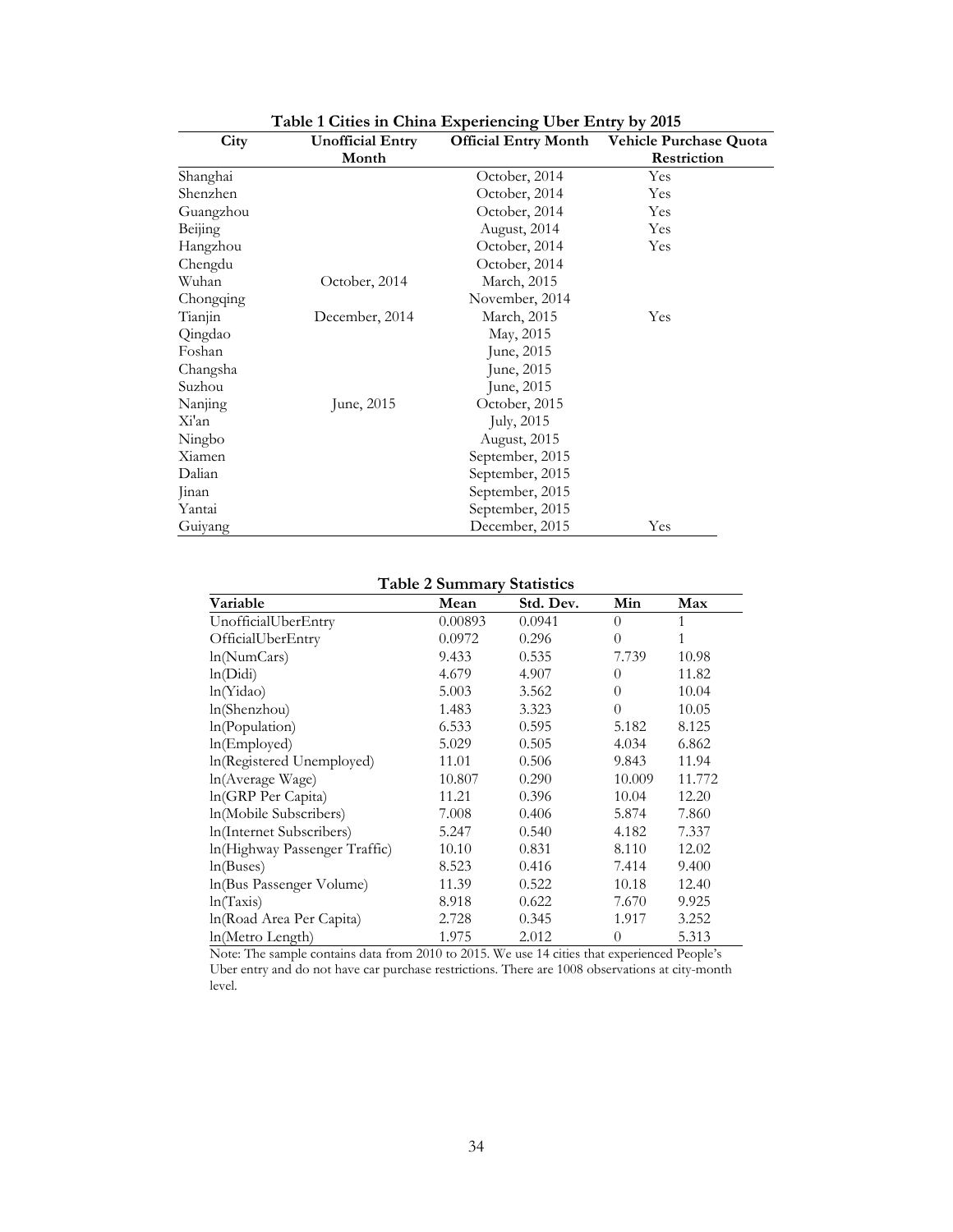|                            | (1)         | $\left( 2\right)$ |
|----------------------------|-------------|-------------------|
| Dependent Variable         | ln(NumCars) | ln(NumCars)       |
| Unofficial Uber Entry      | 0.180       | 0.000             |
|                            | (0.143)     | (0.0837)          |
| <b>Official Uber Entry</b> | $0.217**$   | $0.0820*$         |
|                            | (0.0788)    | (0.0429)          |
| <b>Observations</b>        | 1,008       | 1,008             |
| R-squared                  | 0.798       | 0.850             |
| Month FE                   | Yes         | Yes               |
| City FE                    | Yes         | <b>Yes</b>        |
| City trend                 | No          | Linear            |

**Table 3 Difference-in-Difference Model**

Note: Robust standard errors clustered at city level in parentheses.

\*\*\* p<0.01, \*\* p<0.05, \* p<0.1

| <b>Table 4 Relative Time Model</b> |             |                             |  |  |
|------------------------------------|-------------|-----------------------------|--|--|
|                                    | (1)         | (2)                         |  |  |
| Dependent Variable                 | ln(NumCars) | ln(NumCars)                 |  |  |
| Pre-Uber-Entry (-8)                | $-0.310*$   | $-0.0361$                   |  |  |
|                                    | (0.161)     | (0.145)                     |  |  |
| Pre-Uber-Entry (-7)                | $-0.289*$   | $-0.0418$                   |  |  |
|                                    | (0.153)     | (0.143)                     |  |  |
| Pre-Uber-Entry (-6)                | $-0.299*$   | $-0.0809$                   |  |  |
|                                    | (0.145)     | (0.134)                     |  |  |
| Pre-Uber-Entry (-5)                | $-0.290**$  | $-0.109$                    |  |  |
|                                    | (0.125)     | (0.0913)                    |  |  |
| Pre-Uber-Entry (-4)                | $-0.194*$   | $-0.0543$                   |  |  |
|                                    | (0.0904)    | (0.0721)                    |  |  |
| Pre-Uber-Entry (-3)                | $-0.102$    | $-0.00844$                  |  |  |
|                                    | (0.0923)    | (0.0763)                    |  |  |
| Pre-Uber-Entry (-2)                | 0.0150      | 0.0657                      |  |  |
|                                    | (0.0651)    | (0.0576)                    |  |  |
|                                    | Baseline:   |                             |  |  |
|                                    |             | Pre-Uber-Entry (-1) omitted |  |  |
| Unofficial Uber Entry              | 0.176       | 0.0408                      |  |  |
|                                    | (0.133)     | (0.0890)                    |  |  |
| Official Uber Month                | $0.150**$   | $0.100**$                   |  |  |
|                                    | (0.0685)    | (0.0453)                    |  |  |
| Post-Uber-Entry (1)                | $0.182*$    | $0.105**$                   |  |  |
|                                    | (0.0851)    | (0.0474)                    |  |  |
| Post-Uber-Entry (2)                | $0.347***$  | $0.202**$                   |  |  |
|                                    | (0.115)     | (0.0874)                    |  |  |
| Post-Uber-Entry (3)                | $0.516***$  | $0.283*$                    |  |  |
|                                    | (0.166)     | (0.148)                     |  |  |
| Post-Uber-Entry (4)                | $0.373***$  | 0.178                       |  |  |
|                                    | (0.0966)    | (0.243)                     |  |  |
| Post-Uber-Entry (5)                | $0.410**$   | 0.215                       |  |  |
|                                    | (0.154)     | (0.232)                     |  |  |
| Observations                       | 1,008       | 1,008                       |  |  |
| R-squared                          | 0.815       | 0.855                       |  |  |
| Month FE                           | Yes         | Yes                         |  |  |
| City FE                            | Yes         | Yes                         |  |  |
| City trend                         | $\rm No$    | Linear                      |  |  |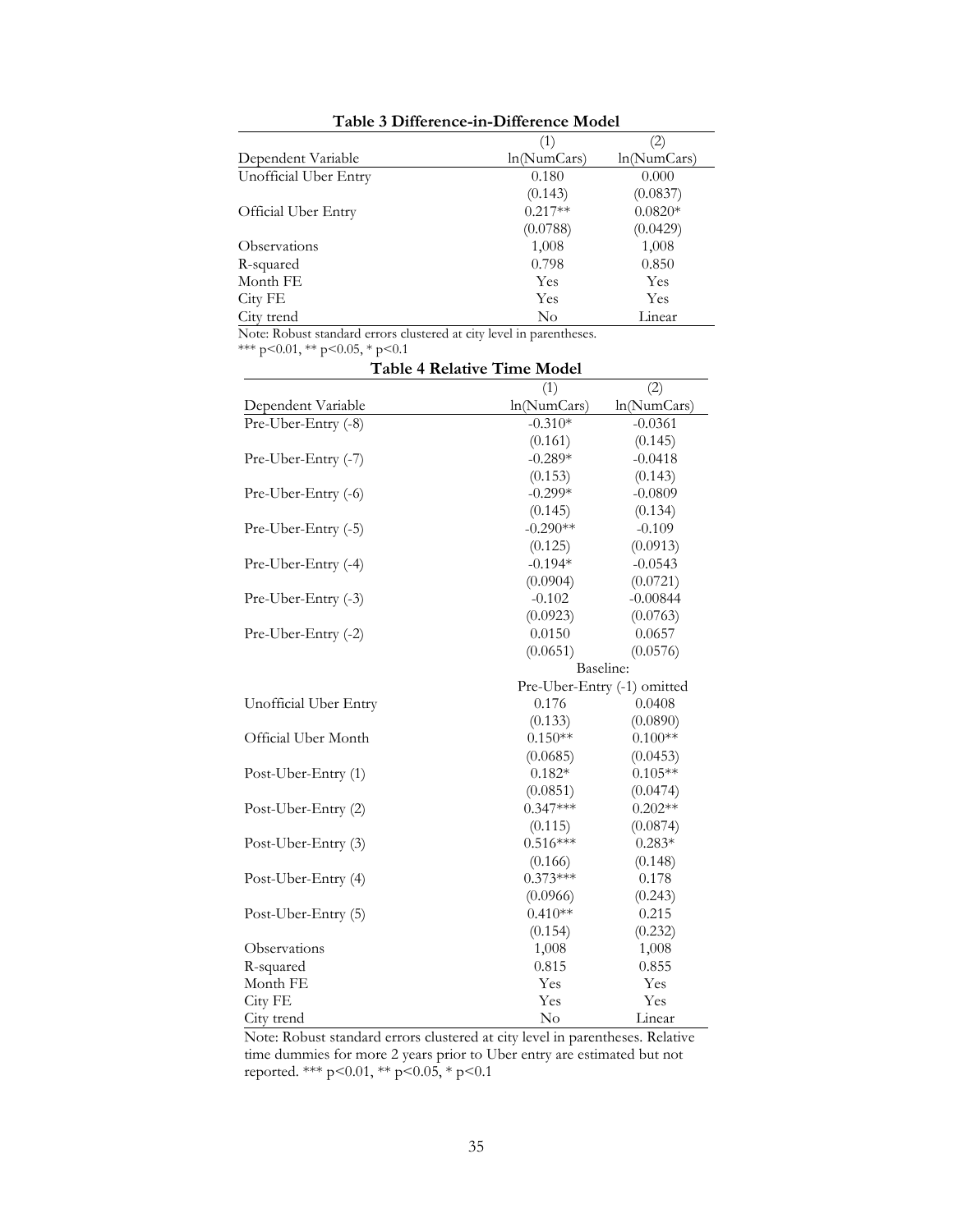| Table 9 Relative Thile Model, Including |                     |                                                 | <b>OUTHUL LATIANICS</b> |
|-----------------------------------------|---------------------|-------------------------------------------------|-------------------------|
| Dependent Variable                      | (1)<br>ln(NumCars)  | (1)<br>ln(NumCars)                              | (1)<br>ln(NumCars)      |
| Pre-Uber-Entry (-8)                     | $-0.0206$           | 0.0300                                          | 0.0282                  |
|                                         | (0.162)             | (0.107)                                         | (0.112)                 |
| Pre-Uber-Entry (-7)                     | $-0.0340$           | 0.0114                                          | 0.00183                 |
|                                         | (0.165)             | (0.113)                                         | (0.125)                 |
| Pre-Uber-Entry (-6)                     | $-0.0809$           | $-0.0418$                                       | $-0.0573$               |
| Pre-Uber-Entry (-5)                     | (0.149)<br>$-0.108$ | (0.114)<br>-0.0817                              | (0.118)<br>$-0.0936$    |
|                                         | (0.106)             | (0.0765)                                        | (0.0814)                |
| Pre-Uber-Entry (-4)                     | $-0.0532$           | $-0.0361$                                       | $-0.0454$               |
|                                         | (0.0814)            | (0.0575)                                        | (0.0609)                |
| Pre-Uber-Entry (-3)                     | $-0.00815$          | 0.00459                                         | -0.000525               |
|                                         | (0.0788)            | (0.0744)                                        | (0.0726)                |
| Pre-Uber-Entry (-2)                     | 0.0671              | 0.0727                                          | 0.0721                  |
|                                         | (0.0594)            | (0.0593)                                        | (0.0590)                |
| Unofficial Uber Entry                   | 0.0480              | Baseline: Pre-Uber-Entry (-1) omitted<br>0.0283 | 0.0301                  |
|                                         | (0.0828)            | (0.0844)                                        | (0.0810)                |
| Official Uber Month                     | $0.0983*$           | $0.105**$                                       | $0.102**$               |
|                                         | (0.0477)            | (0.0440)                                        | (0.0461)                |
| Post-Uber-Entry (1)                     | $0.0965*$           | $0.120**$                                       | $0.110**$               |
|                                         | (0.0539)            | (0.0402)                                        | (0.0437)                |
| Post-Uber-Entry (2)                     | $0.185*$            | $0.224***$                                      | $0.206***$              |
|                                         | (0.0904)            | (0.0409)                                        | (0.0504)                |
| Post-Uber-Entry (3)                     | 0.263               | $0.316***$                                      | $0.294***$              |
|                                         | (0.149)             | (0.0754)                                        | (0.0814)                |
| Post-Uber-Entry (4)                     | 0.140               | $0.254*$                                        | $0.215*$                |
| Post-Uber-Entry (5)                     | (0.238)<br>0.174    | (0.128)<br>$0.289**$                            | (0.118)<br>$0.252*$     |
|                                         | (0.235)             | (0.119)                                         | (0.128)                 |
| ln(Didi)                                | 0.0471              |                                                 | 0.0502                  |
|                                         | (0.0327)            |                                                 | (0.0286)                |
| ln(Yidao)                               | 0.0126              |                                                 | 0.0178                  |
|                                         | (0.00991)           |                                                 | (0.0118)                |
| ln(Shenzhou)                            | 0.00641             |                                                 | 0.0405                  |
|                                         | (0.0718)            |                                                 | (0.0650)                |
| In(Population)                          |                     | 1.260                                           | 1.216                   |
| ln(Emploved)                            |                     | (2.099)<br>$0.0922**$                           | (2.075)<br>$0.0927**$   |
|                                         |                     | (0.0316)                                        | (0.0422)                |
| In(Registered Unemployed)               |                     | $-0.0750$                                       | $-0.0599$               |
|                                         |                     | (0.0760)                                        | (0.0829)                |
| ln(Average Wage)                        |                     | 0.0211                                          | 0.0288                  |
|                                         |                     | (0.0361)                                        | (0.0342)                |
| In(GRP Per Capita)                      |                     | $-0.00886$                                      | 0.0123                  |
|                                         |                     | (0.0697)                                        | (0.0715)                |
| In(Mobile Subscribers)                  |                     | 0.184                                           | 0.229                   |
| In(Internet Subscribers)                |                     | (0.271)                                         | (0.317)                 |
|                                         |                     | 0.00123<br>(0.0236)                             | 1.81e-05<br>(0.0213)    |
| In(Highway Passenger Traffic)           |                     | $-0.0480$                                       | $-0.0418$               |
|                                         |                     | (0.0494)                                        | (0.0519)                |
| ln(Buses)                               |                     | $0.380*$                                        | $0.443**$               |
|                                         |                     | (0.197)                                         | (0.198)                 |
| ln(Bus Passenger Volume)                |                     | 0.0307                                          | 0.0306                  |
|                                         |                     | (0.142)                                         | (0.142)                 |
| ln(Taxis)                               |                     | $-0.149$                                        | $-0.180$                |
|                                         |                     | (0.119)                                         | (0.126)                 |
| In(Road Area Per Capita)                |                     | $-0.186$<br>(0.112)                             | $-0.178$<br>(0.113)     |
| ln(Metro Length)                        |                     | -0.00400                                        | $-0.00159$              |
|                                         |                     | (0.0139)                                        | (0.0138)                |
| Observations                            | 1,008               | 1,008                                           | 1,008                   |
| R-squared                               | 0.857               | 0.860                                           | 0.861                   |
| Month FE                                | Yes                 | Yes                                             | Yes                     |
| City FE                                 | Yes                 | Yes                                             | Yes                     |
| City trend                              | Linear              | Linear                                          | Linear                  |

**Table 5 Relative Time Model: Including Control Variables**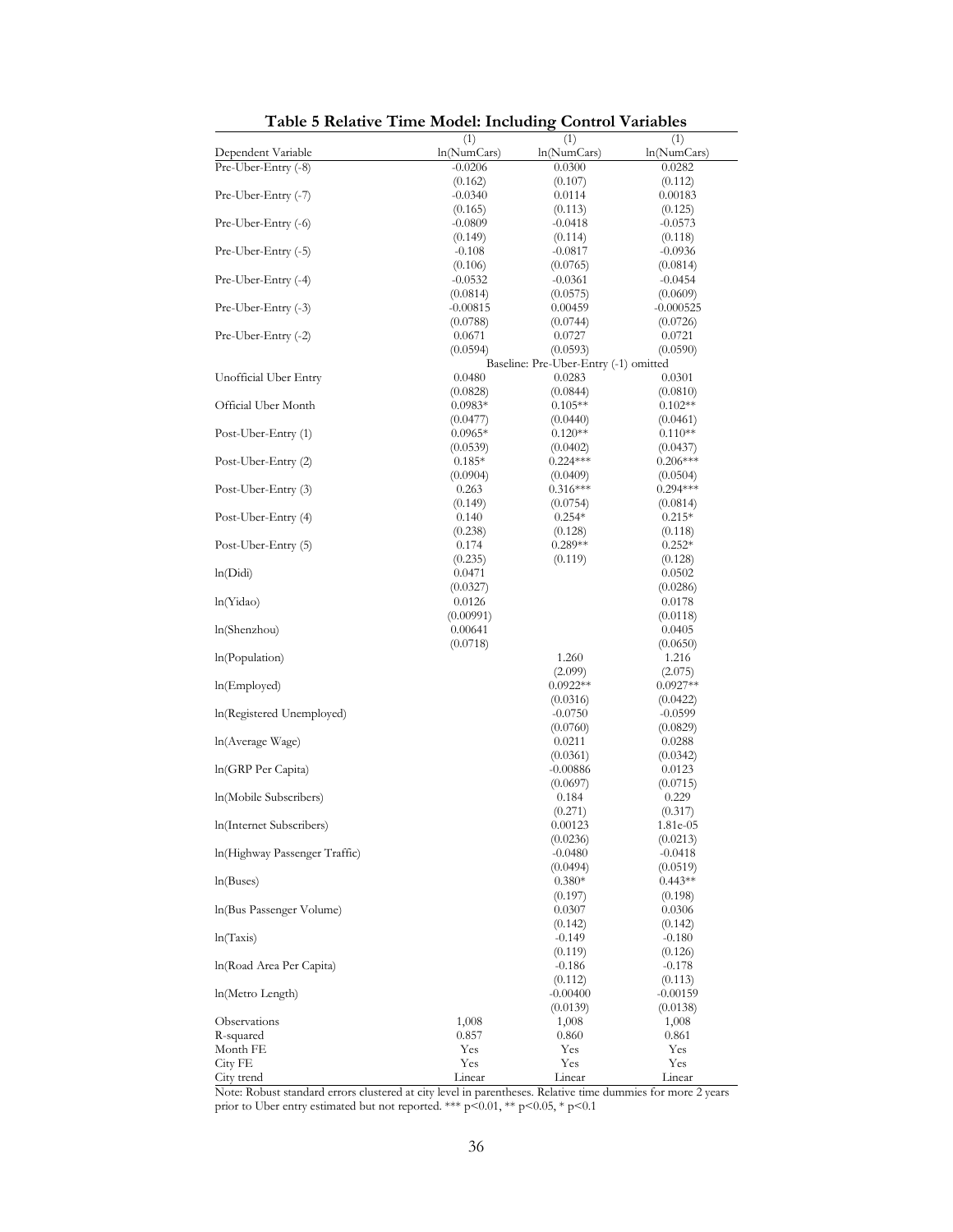|                       | (1)                         | (2)        |
|-----------------------|-----------------------------|------------|
| Dependent Variable    | NumCars                     | NumCars    |
| Pre-Uber-Entry (-8)   | $-0.0220$                   | 0.0621     |
|                       | (0.151)                     | (0.115)    |
| Pre-Uber-Entry (-7)   | $-0.0351$                   | 0.0289     |
|                       | (0.145)                     | (0.116)    |
| Pre-Uber-Entry (-6)   | $-0.0654$                   | $-0.0298$  |
|                       | (0.136)                     | (0.108)    |
| Pre-Uber-Entry (-5)   | $-0.0773$                   | $-0.0512$  |
|                       | (0.0947)                    | (0.0755)   |
| Pre-Uber-Entry (-4)   | $-0.0500$                   | $-0.0304$  |
|                       | (0.0781)                    | (0.0574)   |
| Pre-Uber-Entry (-3)   | $-0.00816$                  | 0.00971    |
|                       | (0.0737)                    | (0.0604)   |
| Pre-Uber-Entry (-2)   | 0.0692                      | 0.0785     |
|                       | (0.0567)                    | (0.0542)   |
|                       | Baseline:                   |            |
|                       | Pre Uber Entry (-1) omitted |            |
| Unofficial Uber Entry | 0.0190                      | 0.0307     |
|                       | (0.0917)                    | (0.0791)   |
| Official Uber Month   | 0.0434                      | 0.0520     |
|                       | (0.0421)                    | (0.0460)   |
| Post-Uber-Entry (1)   | 0.0559                      | 0.0679     |
|                       | (0.0377)                    | (0.0511)   |
| Post-Uber-Entry (2)   | $0.147**$                   | $0.153***$ |
|                       | (0.0715)                    | (0.0490)   |
| Post-Uber-Entry (3)   | $0.221*$                    | $0.224***$ |
|                       | (0.121)                     | (0.0733)   |
| Post-Uber-Entry (4)   | 0.145                       | $0.163*$   |
|                       | (0.198)                     | (0.0925)   |
| Post-Uber-Entry (5)   | 0.141                       | 0.162      |
|                       | (0.197)                     | (0.110)    |
| Controls              | $\rm No$                    | Yes        |
| Observations          | 1,008                       | 1,008      |
| Month FE              | Yes                         | Yes        |
| City FE               | Yes                         | Yes        |
| City trend            | Linear                      | Linear     |

**Table 6 Relative Time Model: Poisson Pseudo-Maximum Likelihood Estimation**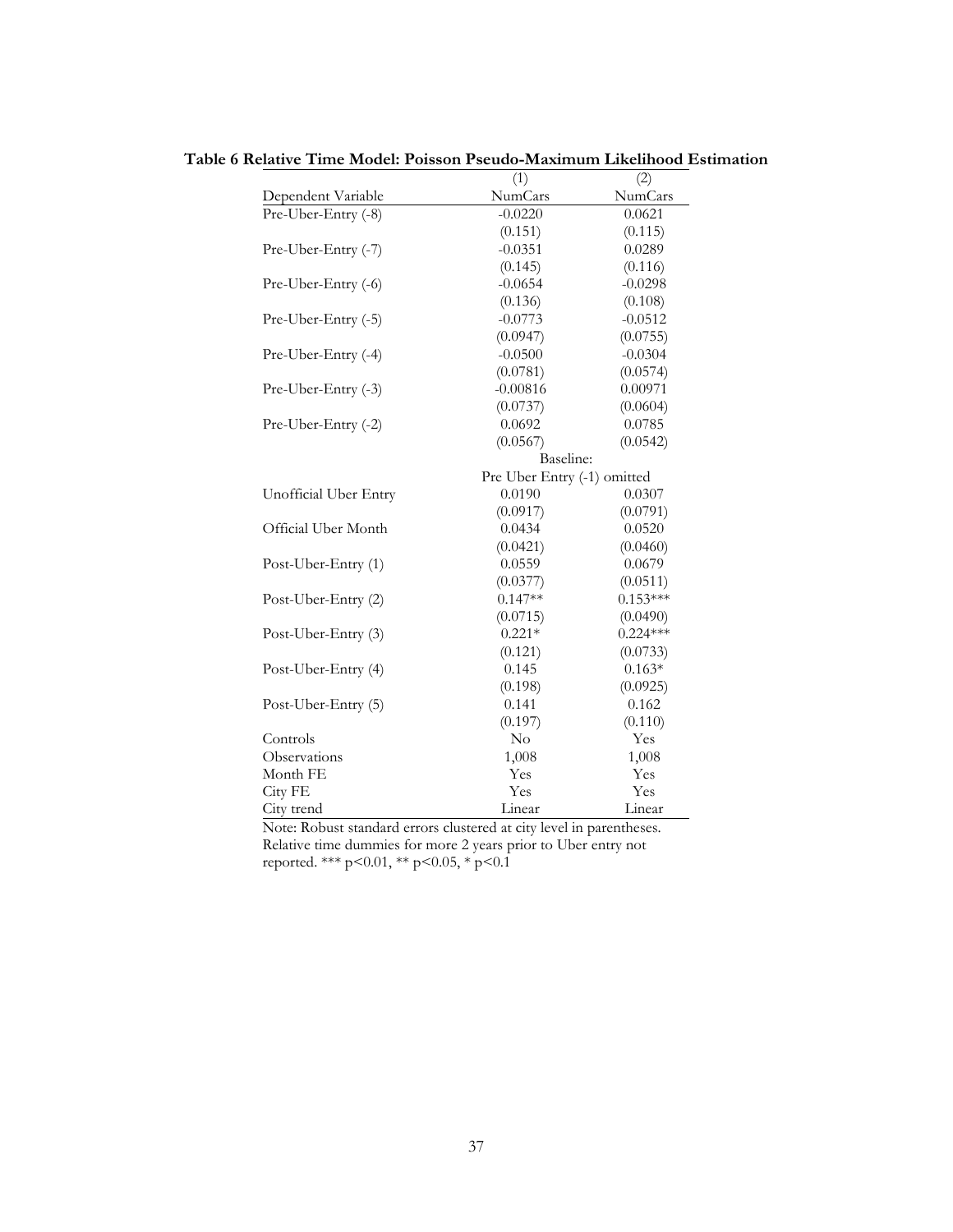|                       | (1)         | $\left( 2\right)$ |
|-----------------------|-------------|-------------------|
| Dependent Variable    | ln(NumCars) | ln(NumCars)       |
| Unofficial Uber Entry | 0.0196      | 0.0296            |
|                       | (0.0522)    | (0.0451)          |
| Official Uber Entry   | 0.0340      | 0.0395            |
|                       | (0.0353)    | (0.0358)          |
| Controls              | $\rm No$    | Yes               |
| <b>Observations</b>   | 672         | 672               |
| R-squared             | 0.791       | 0.800             |
| Month FE              | Yes         | Yes               |
| City FE               | <b>Yes</b>  | <b>Yes</b>        |
| City trend            | Linear      | Linear            |

**Table 7 Difference-in-Difference Model: Placebo Treatments Using Data on Prior Years**

Note: Robust standard errors clustered at city level in parentheses.

\*\*\* p<0.01, \*\* p<0.05, \* p<0.1

## **Table 8 Relative Time Model: Placebo Treatments Using Data on Prior Years**

|                       | (1)         | (2)                         |
|-----------------------|-------------|-----------------------------|
| Dependent Variable    | ln(NumCars) | ln(NumCars)                 |
| Pre-Uber-Entry (-8)   | $-0.0445$   | $-0.0456$                   |
|                       | (0.107)     | (0.131)                     |
| Pre-Uber-Entry (-7)   | $-0.0425$   | $-0.0247$                   |
|                       | (0.103)     | (0.122)                     |
| Pre-Uber-Entry (-6)   | 0.0231      | 0.0378                      |
|                       | (0.0954)    | (0.112)                     |
| Pre-Uber-Entry (-5)   | $-0.0501$   | $-0.0393$                   |
|                       | (0.0807)    | (0.0923)                    |
| Pre-Uber-Entry (-4)   | $-0.0327$   | $-0.0315$                   |
|                       | (0.0786)    | (0.0875)                    |
| Pre-Uber-Entry (-3)   | $-0.0289$   | $-0.0227$                   |
|                       | (0.0655)    | (0.0700)                    |
| Pre-Uber-Entry (-2)   | 0.0242      | 0.0266                      |
|                       | (0.0493)    | (0.0538)                    |
|                       |             | Baseline:                   |
|                       |             | Pre-Uber-Entry (-1) omitted |
| Unofficial Uber Entry | 0.0303      | 0.0357                      |
|                       | (0.0559)    | (0.0504)                    |
| Official Uber Month   | 0.0845      | 0.0963                      |
|                       | (0.0551)    | (0.0554)                    |
| Post-Uber-Entry (1)   | 0.0328      | 0.0263                      |
|                       | (0.0439)    | (0.0505)                    |
| Post-Uber-Entry (2)   | 0.0618      | 0.0502                      |
|                       | (0.0915)    | (0.108)                     |
| Post-Uber-Entry (3)   | 0.115       | 0.0729                      |
|                       | (0.113)     | (0.146)                     |
| Post-Uber-Entry (4)   | 0.0983      | 0.0688                      |
|                       | (0.234)     | (0.245)                     |
| Post-Uber-Entry (5)   | 0.0976      | 0.0716                      |
|                       | (0.243)     | (0.270)                     |
| Controls              | $\rm No$    | Yes                         |
| Observations          | 672         | 672                         |
| R-squared             | 0.796       | 0.804                       |
| Month FE              | Yes         | Yes                         |
| City FE               | Yes         | Yes                         |
| City trend            | Linear      | Linear                      |

Note: Robust standard errors clustered at city level in parentheses. Relative time dummies for more 2 years prior to Uber entry not reported. \*\*\* p<0.01, \*\* p<0.05, \* p<0.1

38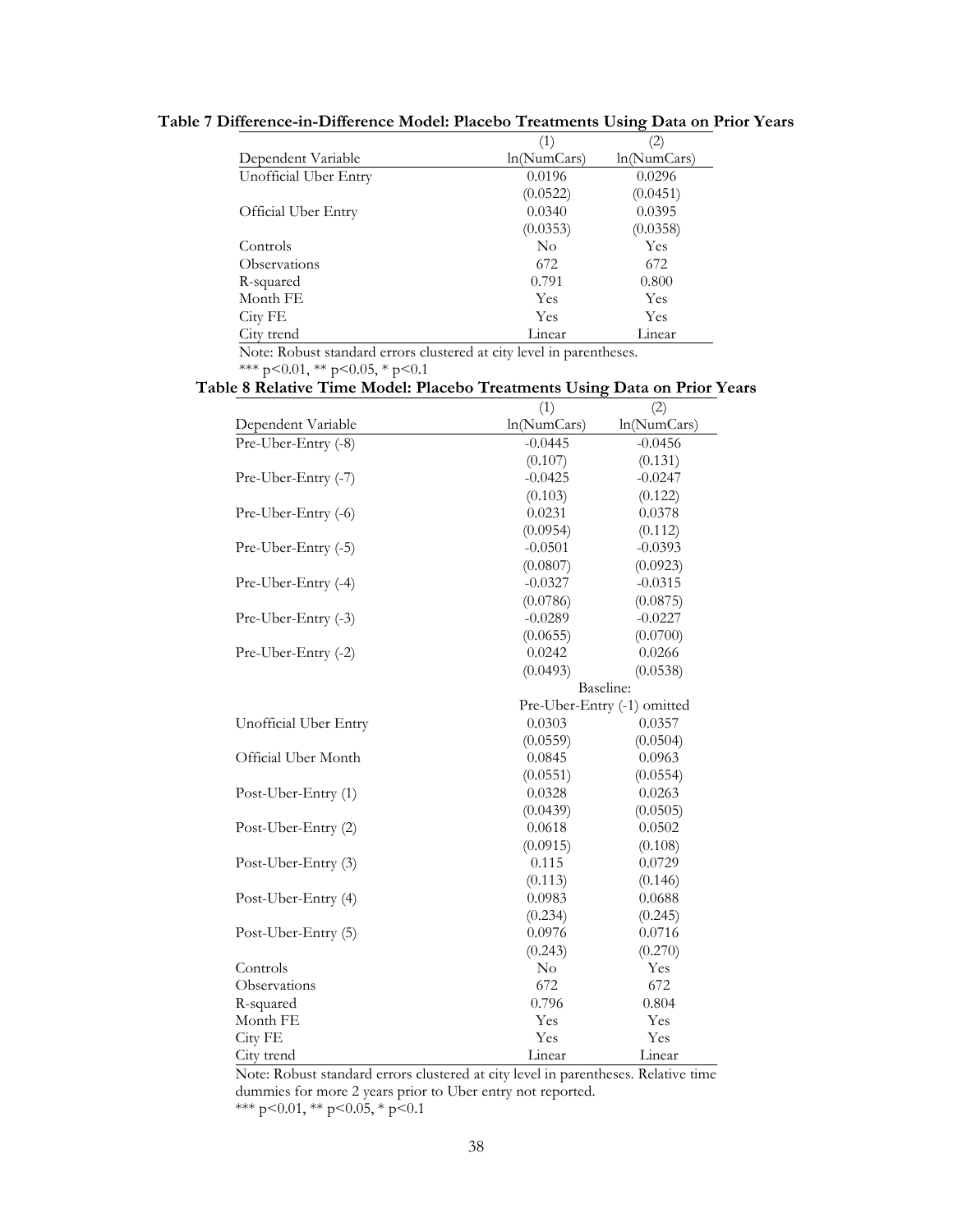|                            | (1)                | (2)                | (3)                | (4)                |
|----------------------------|--------------------|--------------------|--------------------|--------------------|
| Dependent Variable         | ln(NumCars)        | ln(NumCars)        | ln(NumCars)        | ln(NumCars)        |
| Post Purchase Restriction  | $-0.750***$        | $-0.840***$        | $-0.553***$        | $-0.776*$          |
|                            | (0.0895)           | (0.114)            | (0.124)            | (0.327)            |
| Unofficial Uber Entry      | $-0.151$           | $-0.190$           | $-0.229$           | $-0.190$           |
|                            | (0.104)            | (0.140)            | (0.126)            | (0.144)            |
| <b>Official Uber Entry</b> | 0.0341             | $-0.0639$          | $-0.0989$          | $-0.103$           |
|                            | (0.154)            | (0.159)            | (0.163)            | (0.156)            |
| Controls                   | $\rm No$           | Yes                | No                 | Yes                |
| Observations               | 432                | 432                | 432                | 432                |
| R-squared                  | 0.599              | 0.652              | 0.633              | 0.677              |
| Month FE                   | Yes                | Yes                | Yes                | Yes                |
| City FE                    | Yes                | Yes                | Yes                | Yes                |
| City trend                 | Linear             | Linear             | Linear             | Linear             |
|                            | (Assume same trend | (Assume same trend | (Assume different  | (Assume different  |
|                            | before and after   | before and after   | trends before and  | trends before and  |
|                            | restriction)       | restriction)       | after restriction) | after restriction) |

**Table 9 Difference-in-Difference Model: Using Six Cities with Vehicle Purchase Quota Restriction**

Note: Robust standard errors clustered at city level in parentheses.

Six cities where vehicle purchase quota restriction was introduced before the entry of People's Uber are included in the analysis. Shenzhen, where vehicle purchase quota restriction was introduced after the entry of People's Uber, is excluded.

\*\*\* p<0.01, \*\* p<0.05, \* p<0.1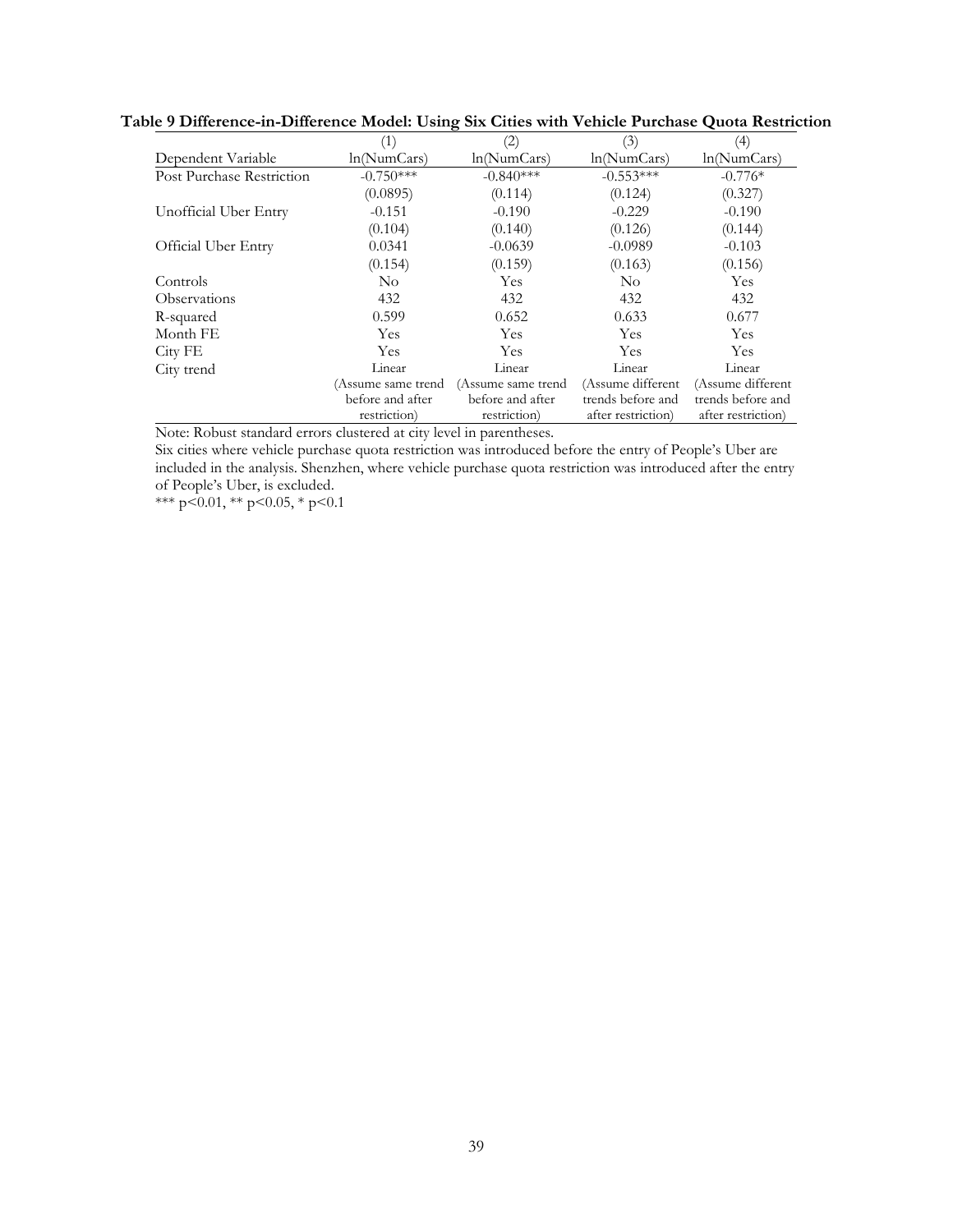| Table 10 Relative Time Model: By Engine Displacement (Without Controls) |               |               |                                       |               |
|-------------------------------------------------------------------------|---------------|---------------|---------------------------------------|---------------|
|                                                                         | (1)           | (2)           | (3)                                   | (4)           |
|                                                                         | ln(NumCars):  | ln(NumCars):  | ln(NumCars):                          | ln(NumCars):  |
|                                                                         | Displacement: | Displacement: | Displacement:                         | Displacement: |
| Dependent Variable                                                      | $1-1.5$ L     | $1.5 - 2L$    | $2 - 2.5$ L                           | Above 2.5L    |
| Pre-Uber-Entry (-8)                                                     | $-0.178$      | $-0.0144$     | 0.140                                 | 0.0732        |
|                                                                         | (0.113)       | (0.162)       | (0.138)                               | (0.132)       |
| Pre-Uber-Entry (-7)                                                     | $-0.182$      | $-0.0222$     | 0.130                                 | 0.0477        |
|                                                                         | (0.124)       | (0.158)       | (0.133)                               | (0.117)       |
| Pre-Uber-Entry (-6)                                                     | $-0.200$      | $-0.0710$     | 0.0824                                | 0.0185        |
|                                                                         | (0.124)       | (0.145)       | (0.123)                               | (0.114)       |
| Pre-Uber-Entry (-5)                                                     | $-0.198**$    | $-0.111$      | 0.0401                                | $-0.0302$     |
|                                                                         | (0.0814)      | (0.0975)      | (0.0863)                              | (0.0770)      |
| Pre-Uber-Entry (-4)                                                     | $-0.123*$     | $-0.0630$     | 0.0690                                | $-0.0240$     |
|                                                                         | (0.0599)      | (0.0789)      | (0.0703)                              | (0.0595)      |
| Pre-Uber-Entry (-3)                                                     | $-0.0602$     | $-0.00515$    | 0.0829                                | 0.0110        |
|                                                                         | (0.0657)      | (0.0829)      | (0.0754)                              | (0.0691)      |
| Pre-Uber-Entry (-2)                                                     | 0.0288        | 0.0717        | $0.122*$                              | 0.0534        |
|                                                                         | (0.0562)      | (0.0610)      | (0.0571)                              | (0.0579)      |
|                                                                         |               |               | Baseline: Pre-Uber-Entry (-1) omitted |               |
| Unofficial Uber Entry                                                   | 0.0942        | 0.0420        | $-0.00750$                            | $-0.0290$     |
|                                                                         | (0.0599)      | (0.117)       | (0.0854)                              | (0.104)       |
| Official Uber Month                                                     | $0.128**$     | $0.110**$     | 0.0613                                | 0.00579       |
|                                                                         | (0.0531)      | (0.0465)      | (0.0421)                              | (0.0627)      |
| Post-Uber-Entry (1)                                                     | $0.158**$     | $0.136**$     | 0.00950                               | $-0.0421$     |
|                                                                         | (0.0541)      | (0.0461)      | (0.0449)                              | (0.0781)      |
| Post-Uber-Entry (2)                                                     | $0.292***$    | $0.239**$     | 0.0377                                | $-0.0766$     |
|                                                                         | (0.0964)      | (0.0878)      | (0.0880)                              | (0.109)       |
| Post-Uber-Entry (3)                                                     | $0.347**$     | $0.323**$     | 0.0456                                | $-0.0253$     |
|                                                                         | (0.157)       | (0.149)       | (0.130)                               | (0.143)       |
| Post-Uber-Entry (4)                                                     | 0.288         | 0.256         | $-0.117$                              | $-0.168$      |
|                                                                         | (0.234)       | (0.239)       | (0.228)                               | (0.183)       |
| Post-Uber-Entry (5)                                                     | 0.381         | 0.261         | $-0.144$                              | $-0.162$      |
|                                                                         | (0.221)       | (0.246)       | (0.220)                               | (0.205)       |
| Controls                                                                | $\rm No$      | $\rm No$      | $\rm No$                              | $\rm No$      |
| Observations                                                            | 1,008         | 1,008         | 1,008                                 | 1,008         |
| R-squared                                                               | 0.860         | 0.840         | 0.869                                 | 0.755         |
| Month FE                                                                | Yes           | Yes           | Yes                                   | Yes           |
| City FE                                                                 | Yes           | Yes           | Yes                                   | Yes           |
| City trend                                                              | Linear        | Linear        | Linear                                | Linear        |

**Table 10 Relative Time Model: By Engine Displacement (Without Controls)**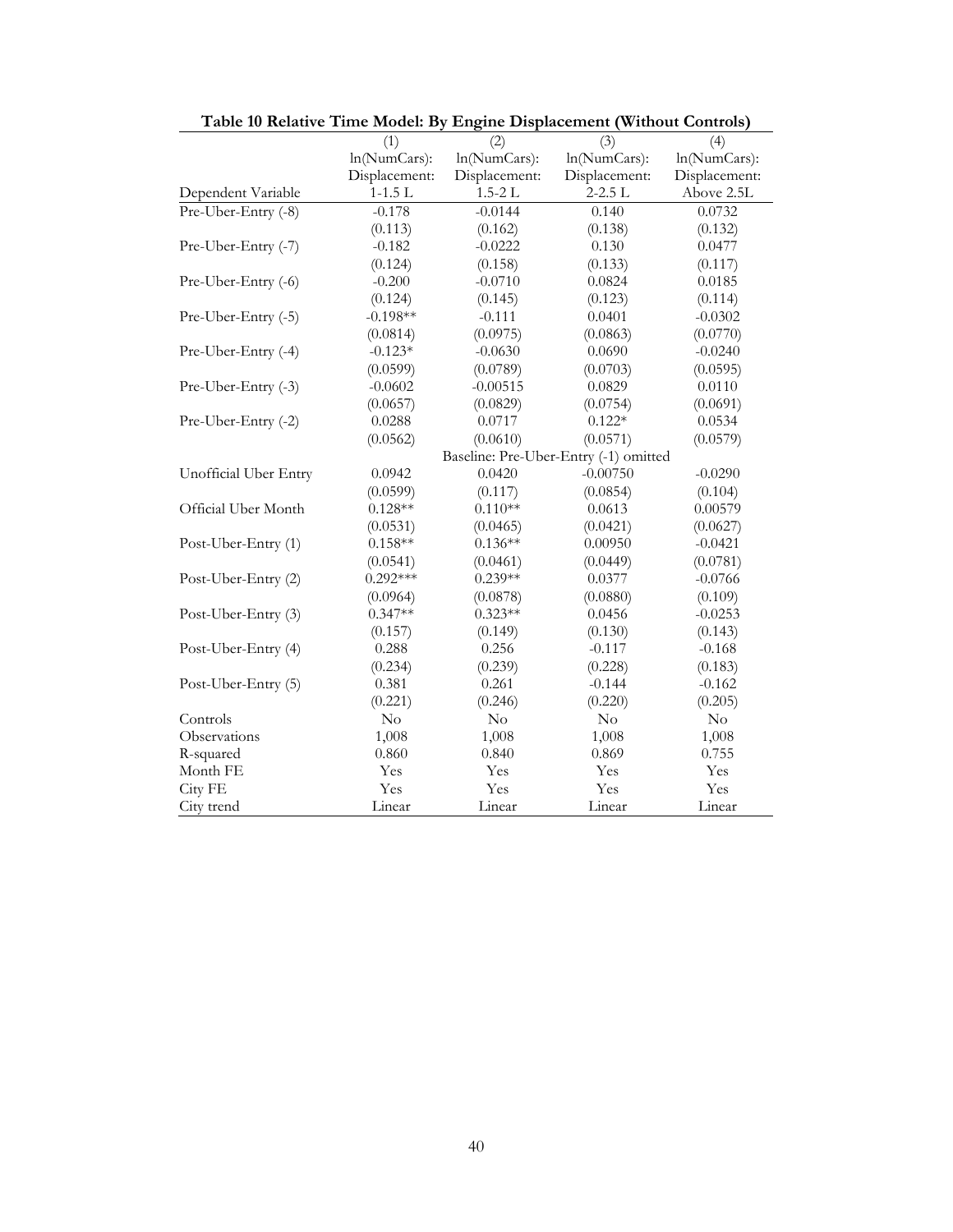| Table 11 Relative Time Model: By Engine Displacement (With Controls) |               |               |                                       |               |
|----------------------------------------------------------------------|---------------|---------------|---------------------------------------|---------------|
|                                                                      | (1)           | (2)           | (3)                                   | (4)           |
|                                                                      | ln(NumCars):  | ln(NumCars):  | ln(NumCars):                          | ln(NumCars):  |
|                                                                      | Displacement: | Displacement: | Displacement:                         | Displacement: |
| Dependent Variable                                                   | $1-1.5$ L     | $1.5 - 2L$    | $2 - 2.5$ L                           | Above 2.5 L   |
| Pre-Uber-Entry (-8)                                                  | $-0.0104$     | 0.0390        | 0.148                                 | 0.0720        |
|                                                                      | (0.122)       | (0.137)       | (0.103)                               | (0.130)       |
| Pre-Uber-Entry (-7)                                                  | $-0.0643$     | 0.0176        | 0.126                                 | 0.0270        |
|                                                                      | (0.137)       | (0.143)       | (0.112)                               | (0.112)       |
| Pre-Uber-Entry (-6)                                                  | $-0.127$      | $-0.0442$     | 0.0654                                | $-0.0112$     |
|                                                                      | (0.130)       | (0.135)       | (0.106)                               | (0.112)       |
| Pre-Uber-Entry (-5)                                                  | $-0.146$      | $-0.0911$     | 0.0212                                | $-0.0615$     |
|                                                                      | (0.0961)      | (0.0923)      | (0.0754)                              | (0.0751)      |
| Pre-Uber-Entry (-4)                                                  | $-0.0865$     | $-0.0491$     | 0.0514                                | $-0.0544$     |
|                                                                      | (0.0722)      | (0.0704)      | (0.0619)                              | (0.0667)      |
| Pre-Uber-Entry (-3)                                                  | $-0.0288$     | 0.00506       | 0.0726                                | $-0.0116$     |
|                                                                      | (0.0650)      | (0.0852)      | (0.0710)                              | (0.0757)      |
| Pre-Uber-Entry (-2)                                                  | 0.0495        | 0.0792        | $0.121*$                              | 0.0386        |
|                                                                      | (0.0592)      | (0.0655)      | (0.0575)                              | (0.0595)      |
|                                                                      |               |               | Baseline: Pre-Uber-Entry (-1) omitted |               |
| Unofficial Uber Entry                                                | 0.0617        | 0.0349        | $-0.0172$                             | $-0.0316$     |
|                                                                      | (0.0489)      | (0.109)       | (0.0819)                              | (0.0847)      |
| Official Uber Month                                                  | $0.112**$     | $0.111**$     | 0.0676                                | 0.0279        |
|                                                                      | (0.0475)      | (0.0510)      | (0.0436)                              | (0.0648)      |
| Post-Uber-Entry (1)                                                  | $0.132**$     | $0.140**$     | 0.0205                                | $-0.00133$    |
|                                                                      | (0.0440)      | (0.0474)      | (0.0460)                              | (0.0813)      |
| Post-Uber-Entry (2)                                                  | $0.244***$    | $0.239***$    | 0.0520                                | $-0.00909$    |
|                                                                      | (0.0725)      | (0.0541)      | (0.0624)                              | (0.0979)      |
| Post-Uber-Entry (3)                                                  | $0.289**$     | $0.327***$    | 0.0695                                | 0.0683        |
|                                                                      | (0.120)       | (0.0798)      | (0.0785)                              | (0.129)       |
| Post-Uber-Entry (4)                                                  | 0.231         | $0.282**$     | $-0.0753$                             | $-0.0100$     |
|                                                                      | (0.175)       | (0.104)       | (0.116)                               | (0.150)       |
| Post-Uber-Entry (5)                                                  | 0.326         | $0.282**$     | $-0.102$                              | 0.0100        |
|                                                                      | (0.191)       | (0.120)       | (0.140)                               | (0.170)       |
| Controls                                                             | Yes           | Yes           | Yes                                   | Yes           |
| Observations                                                         | 1,008         | 1,008         | 1,008                                 | 1,008         |
| R-squared                                                            | 0.870         | 0.845         | 0.874                                 | 0.765         |
| Month FE                                                             | Yes           | Yes           | Yes                                   | Yes           |
| City FE                                                              | Yes           | Yes           | Yes                                   | Yes           |
| City trend                                                           | Linear        | Linear        | Linear                                | Linear        |

**Table 11 Relative Time Model: By Engine Displacement (With Controls)**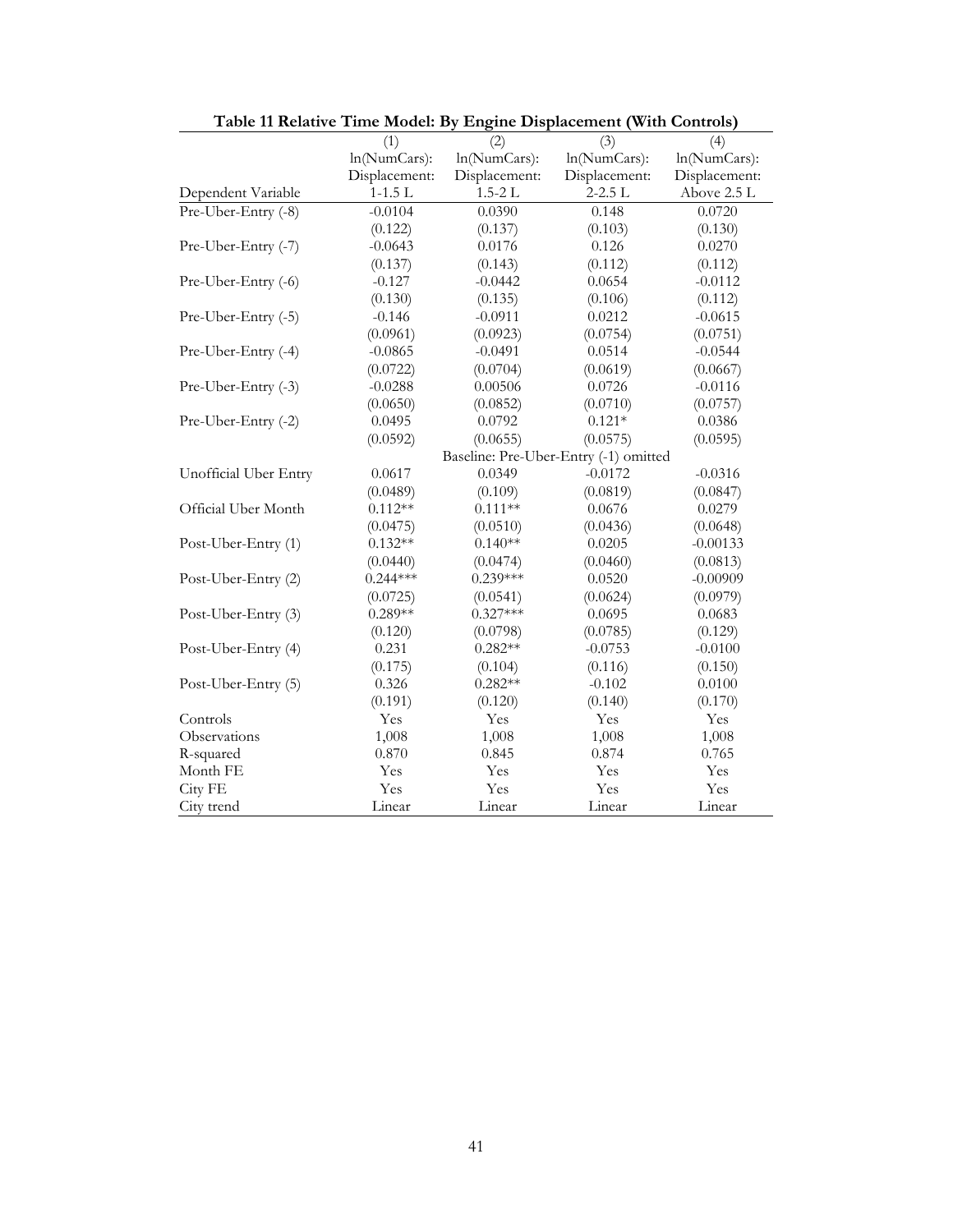|                       | (1)          | (2)                         | (3)          | (4)          |
|-----------------------|--------------|-----------------------------|--------------|--------------|
|                       | ln(NumCars): | ln(NumCars):                | ln(NumCars): | ln(NumCars): |
| Dependent Variable    | Van          | Non-Van Cars                | Vans         | Non-Van Cars |
| Pre-Uber-Entry (-8)   | $-0.115$     | $-0.0345$                   | $-0.0110$    | 0.0278       |
|                       | (0.118)      | (0.148)                     | (0.116)      | (0.117)      |
| Pre-Uber-Entry (-7)   | $-0.0851$    | $-0.0412$                   | $-0.00285$   | 0.000746     |
|                       | (0.122)      | (0.145)                     | (0.129)      | (0.128)      |
| Pre-Uber-Entry (-6)   | $-0.0656$    | $-0.0819$                   | $-0.00373$   | $-0.0595$    |
|                       | (0.118)      | (0.136)                     | (0.120)      | (0.121)      |
| Pre-Uber-Entry (-5)   | $-0.0620$    | $-0.112$                    | $-0.0156$    | $-0.0973$    |
|                       | (0.105)      | (0.0927)                    | (0.0970)     | (0.0836)     |
| Pre-Uber-Entry (-4)   | $-0.0284$    | $-0.0566$                   | 0.00608      | $-0.0483$    |
|                       | (0.0846)     | (0.0738)                    | (0.0800)     | (0.0629)     |
| Pre-Uber-Entry (-3)   | $-0.00331$   | $-0.00999$                  | 0.0199       | $-0.00243$   |
|                       | (0.0824)     | (0.0770)                    | (0.0900)     | (0.0728)     |
| Pre-Uber-Entry (-2)   | 0.0539       | 0.0649                      | 0.0699       | 0.0711       |
|                       | (0.0697)     | (0.0577)                    | (0.0756)     | (0.0586)     |
|                       |              | Baseline:                   |              |              |
|                       |              | Pre Uber Entry (-1) omitted |              |              |
| Unofficial Uber Entry | 0.0205       | 0.0425                      | 0.0151       | 0.0309       |
|                       | (0.0791)     | (0.0893)                    | (0.0848)     | (0.0807)     |
| Official Uber Month   | $0.105**$    | $0.101**$                   | $0.0874*$    | $0.103**$    |
|                       | (0.0432)     | (0.0458)                    | (0.0478)     | (0.0467)     |
| Post-Uber-Entry (1)   | 0.0492       | $0.110**$                   | 0.0135       | $0.115**$    |
|                       | (0.0507)     | (0.0482)                    | (0.0605)     | (0.0438)     |
| Post-Uber-Entry (2)   | 0.0785       | $0.211**$                   | 0.0176       | $0.216***$   |
|                       | (0.0502)     | (0.0896)                    | (0.0609)     | (0.0507)     |
| Post-Uber-Entry (3)   | 0.116        | $0.294*$                    | 0.0361       | $0.306***$   |
|                       | (0.0929)     | (0.151)                     | (0.0778)     | (0.0824)     |
| Post-Uber-Entry (4)   | 0.0989       | 0.185                       | $-0.0223$    | $0.225*$     |
|                       | (0.0841)     | (0.249)                     | (0.108)      | (0.119)      |
| Post-Uber-Entry (5)   | 0.0328       | 0.225                       | $-0.105$     | $0.267*$     |
|                       | (0.114)      | (0.237)                     | (0.125)      | (0.129)      |
| Controls              | $\rm No$     | No                          | Yes          | Yes          |
| Observations          | 1,008        | 1,008                       | 1,008        | 1,008        |
| R-squared             | 0.802        | 0.855                       | 0.810        | 0.861        |
| Month FE              | Yes          | Yes                         | Yes          | Yes          |
| City FE               | Yes          | Yes                         | Yes          | Yes          |
| City trend            | Linear       | Linear                      | Linear       | Linear       |

|  | Table 12 Relative Time Model: By Car Type |  |  |  |
|--|-------------------------------------------|--|--|--|
|  |                                           |  |  |  |

\*\*\* p<0.01, \*\* p<0.05, \* p<0.1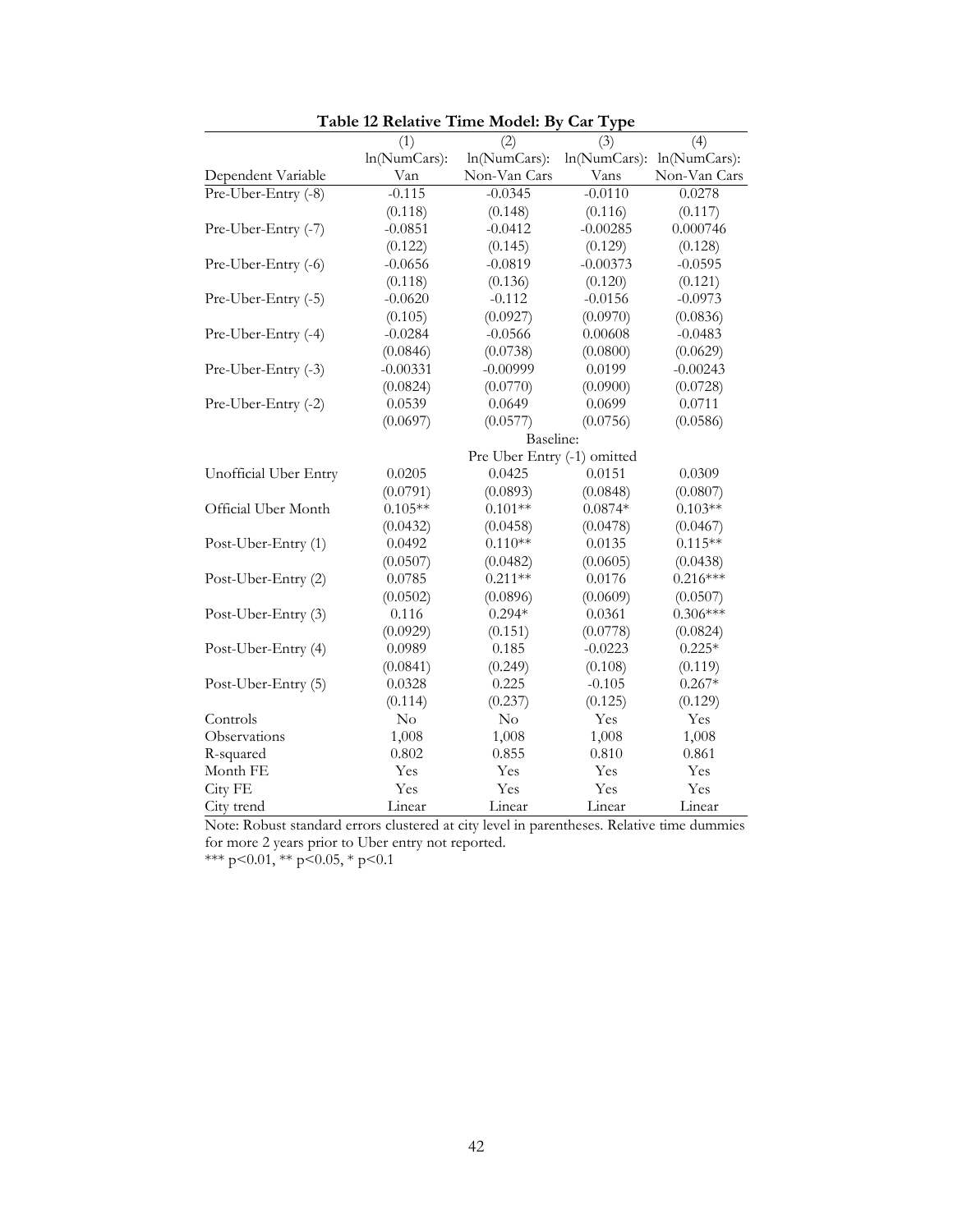|                       | Table 15 Relative Three Model. Dy |                             | ochaci          |              |
|-----------------------|-----------------------------------|-----------------------------|-----------------|--------------|
|                       | (1)                               | (2)                         | (3)             | (4)          |
|                       | ln(NumCars):                      | ln(NumCars):                | $ln(NumCars)$ : | ln(NumCars): |
| Dependent Variable    | Female                            | Male                        | Female          | Male         |
| Pre-Uber-Entry (-8)   | 0.00952                           | $-0.0686$                   | 0.120           | $-0.0205$    |
|                       | (0.198)                           | (0.140)                     | (0.129)         | (0.131)      |
| Pre-Uber-Entry (-7)   | $-0.0190$                         | $-0.0739$                   | 0.0526          | $-0.0399$    |
|                       | (0.164)                           | (0.149)                     | (0.129)         | (0.146)      |
| Pre-Uber-Entry (-6)   | $-0.0521$                         | $-0.130$                    | $-0.0145$       | $-0.110$     |
|                       | (0.154)                           | (0.146)                     | (0.126)         | (0.138)      |
| Pre-Uber-Entry (-5)   | $-0.0732$                         | $-0.150$                    | $-0.0561$       | $-0.132$     |
|                       | (0.102)                           | (0.0960)                    | (0.0837)        | (0.0926)     |
| Pre-Uber-Entry (-4)   | $-0.0124$                         | $-0.0848$                   | $-0.00751$      | $-0.0700$    |
|                       | (0.0683)                          | (0.0849)                    | (0.0554)        | (0.0745)     |
| Pre-Uber-Entry (-3)   | 0.00153                           | $-0.0163$                   | 0.0104          | $-0.00678$   |
|                       | (0.0719)                          | (0.0899)                    | (0.0711)        | (0.0864)     |
| Pre-Uber-Entry (-2)   | 0.0468                            | 0.0737                      | 0.0526          | 0.0823       |
|                       | (0.0573)                          | (0.0614)                    | (0.0597)        | (0.0645)     |
|                       |                                   | Baseline:                   |                 |              |
|                       |                                   | Pre-Uber-Entry (-1) omitted |                 |              |
| Unofficial Uber Entry | 0.0541                            | 0.0101                      | 0.0255          | 0.00300      |
|                       | (0.0880)                          | (0.109)                     | (0.0773)        | (0.0988)     |
| Official Uber Month   | $0.0962*$                         | $0.114**$                   | $0.0964*$       | $0.111**$    |
|                       | (0.0454)                          | (0.0462)                    | (0.0448)        | (0.0485)     |
| Post-Uber-Entry (1)   | 0.0897                            | $0.127**$                   | $0.0990*$       | $0.120***$   |
|                       | (0.0531)                          | (0.0460)                    | (0.0490)        | (0.0384)     |
| Post-Uber-Entry (2)   | $0.170*$                          | $0.236**$                   | $0.184***$      | $0.219***$   |
|                       | (0.0937)                          | (0.0920)                    | (0.0559)        | (0.0544)     |
| Post-Uber-Entry (3)   | 0.219                             | $0.318*$                    | $0.248***$      | $0.292***$   |
|                       | (0.138)                           | (0.161)                     | (0.0720)        | (0.0885)     |
| Post-Uber-Entry (4)   | 0.0754                            | 0.241                       | 0.151           | 0.217        |
|                       | (0.236)                           | (0.263)                     | (0.102)         | (0.138)      |
| Post-Uber-Entry (5)   | 0.0840                            | 0.282                       | 0.168           | 0.250        |
|                       | (0.234)                           | (0.260)                     | (0.116)         | (0.151)      |
| Controls              | No                                | No                          | Yes             | Yes          |
| Observations          | 1,008                             | 1,008                       | 1,008           | 1,008        |
| R-squared             | 0.872                             | 0.831                       | 0.880           | 0.836        |
| Month FE              | Yes                               | Yes                         | Yes             | Yes          |
| City FE               | Yes                               | Yes                         | Yes             | Yes          |
| City trend            | Linear                            | Linear                      | Linear          | Linear       |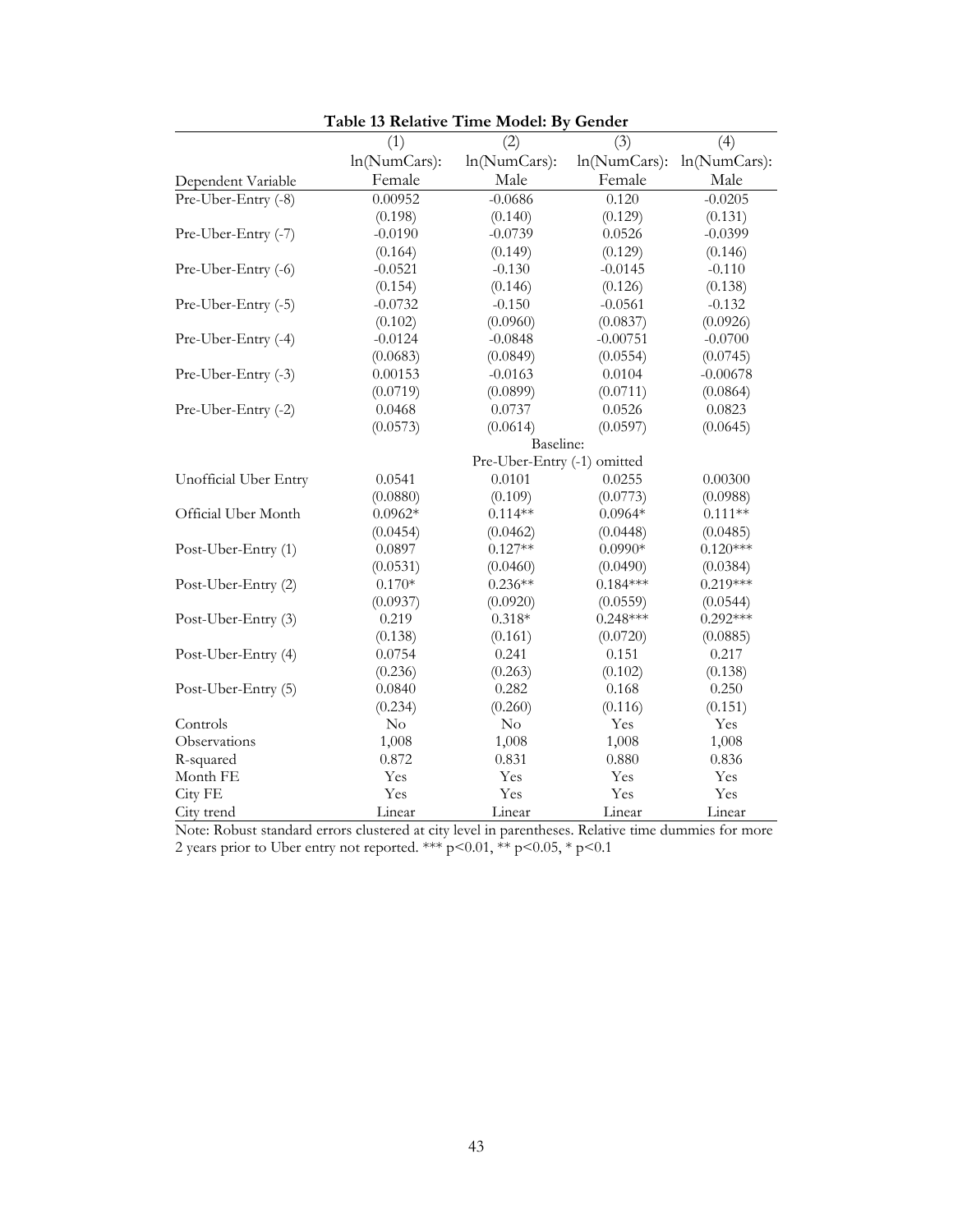|                       | (1)          | (2)          | (3)                                   | (4)          | (5)          |
|-----------------------|--------------|--------------|---------------------------------------|--------------|--------------|
|                       | ln(NumCars): | ln(NumCars): | ln(NumCars):                          | ln(NumCars): | ln(NumCars): |
|                       | Age:         | Age:         | Age:                                  | Age:         | Age:         |
| Dependent Variable    | 18-24        | 25-34        | 35-44                                 | 45-54        | Above 55     |
| Pre-Uber-Entry (-8)   | $-0.0143$    | 0.0276       | 0.132                                 | $-0.130$     | $-0.111$     |
|                       | (0.159)      | (0.122)      | (0.137)                               | (0.115)      | (0.177)      |
| Pre-Uber-Entry (-7)   | $-0.0482$    | $-0.00848$   | 0.141                                 | $-0.0914$    | $-0.123$     |
|                       | (0.132)      | (0.124)      | (0.129)                               | (0.122)      | (0.176)      |
| Pre-Uber-Entry (-6)   | $-0.0286$    | $-0.00763$   | 0.164                                 | $-0.0961$    | $-0.164$     |
|                       | (0.128)      | (0.111)      | (0.128)                               | (0.134)      | (0.192)      |
| Pre-Uber-Entry (-5)   | $-0.109$     | $-0.127$     | 0.0253                                | $-0.130$     | $-0.144$     |
|                       | (0.0773)     | (0.0781)     | (0.0878)                              | (0.0960)     | (0.147)      |
| Pre-Uber-Entry (-4)   | $-0.0952$    | $-0.0662$    | 0.0670                                | $-0.0412$    | $-0.0596$    |
|                       | (0.0649)     | (0.0624)     | (0.0655)                              | (0.0794)     | (0.112)      |
| Pre-Uber-Entry (-3)   | $-0.0408$    | $-0.0341$    | 0.0717                                | 0.00889      | $-0.0212$    |
|                       | (0.0803)     | (0.0657)     | (0.0737)                              | (0.0829)     | (0.108)      |
| Pre-Uber-Entry (-2)   | 0.00485      | 0.0262       | 0.0401                                | 0.0616       | 0.0563       |
|                       | (0.0619)     | (0.0622)     | (0.0681)                              | (0.0628)     | (0.0772)     |
|                       |              |              | Baseline: Pre-Uber-Entry (-1) omitted |              |              |
| Unofficial Uber Entry | 0.0141       | 0.0347       | 0.0365                                | 0.0171       | $-0.0239$    |
|                       | (0.136)      | (0.0874)     | (0.0901)                              | (0.0871)     | (0.0945)     |
| Official Uber Month   | $0.107**$    | $0.125**$    | 0.0771                                | $0.111*$     | $0.111*$     |
|                       | (0.0455)     | (0.0429)     | (0.0490)                              | (0.0541)     | (0.0612)     |
| Post-Uber-Entry (1)   | $0.109*$     | $0.141***$   | 0.0627                                | $0.112**$    | $0.123**$    |
|                       | (0.0615)     | (0.0454)     | (0.0548)                              | (0.0492)     | (0.0566)     |
| Post-Uber-Entry (2)   | $0.199**$    | $0.259***$   | 0.130                                 | $0.212**$    | $0.261*$     |
|                       | (0.0824)     | (0.0840)     | (0.0967)                              | (0.0980)     | (0.127)      |
| Post-Uber-Entry (3)   | $0.335***$   | $0.360**$    | 0.164                                 | 0.251        | 0.286        |
|                       | (0.105)      | (0.152)      | (0.151)                               | (0.149)      | (0.176)      |
| Post-Uber-Entry (4)   | 0.242        | 0.300        | 0.0231                                | 0.149        | 0.229        |
|                       | (0.172)      | (0.252)      | (0.264)                               | (0.253)      | (0.247)      |
| Post-Uber-Entry (5)   | 0.255        | 0.350        | 0.0362                                | 0.187        | 0.251        |
|                       | (0.176)      | (0.239)      | (0.254)                               | (0.256)      | (0.272)      |
| Controls              | No           | No           | No                                    | No           | $\rm No$     |
| Observations          | 1,008        | 1,008        | 1,008                                 | 1,008        | 1,008        |
| R-squared             | 0.965        | 0.978        | 0.973                                 | 0.971        | 0.913        |
| Month FE              | Yes          | Yes          | Yes                                   | Yes          | Yes          |
| City FE               | Yes          | Yes          | Yes                                   | Yes          | Yes          |
| City trend            | Linear       | Linear       | Linear                                | Linear       | Linear       |

**Table 14 Relative Time Model: By Age (Without Controls)**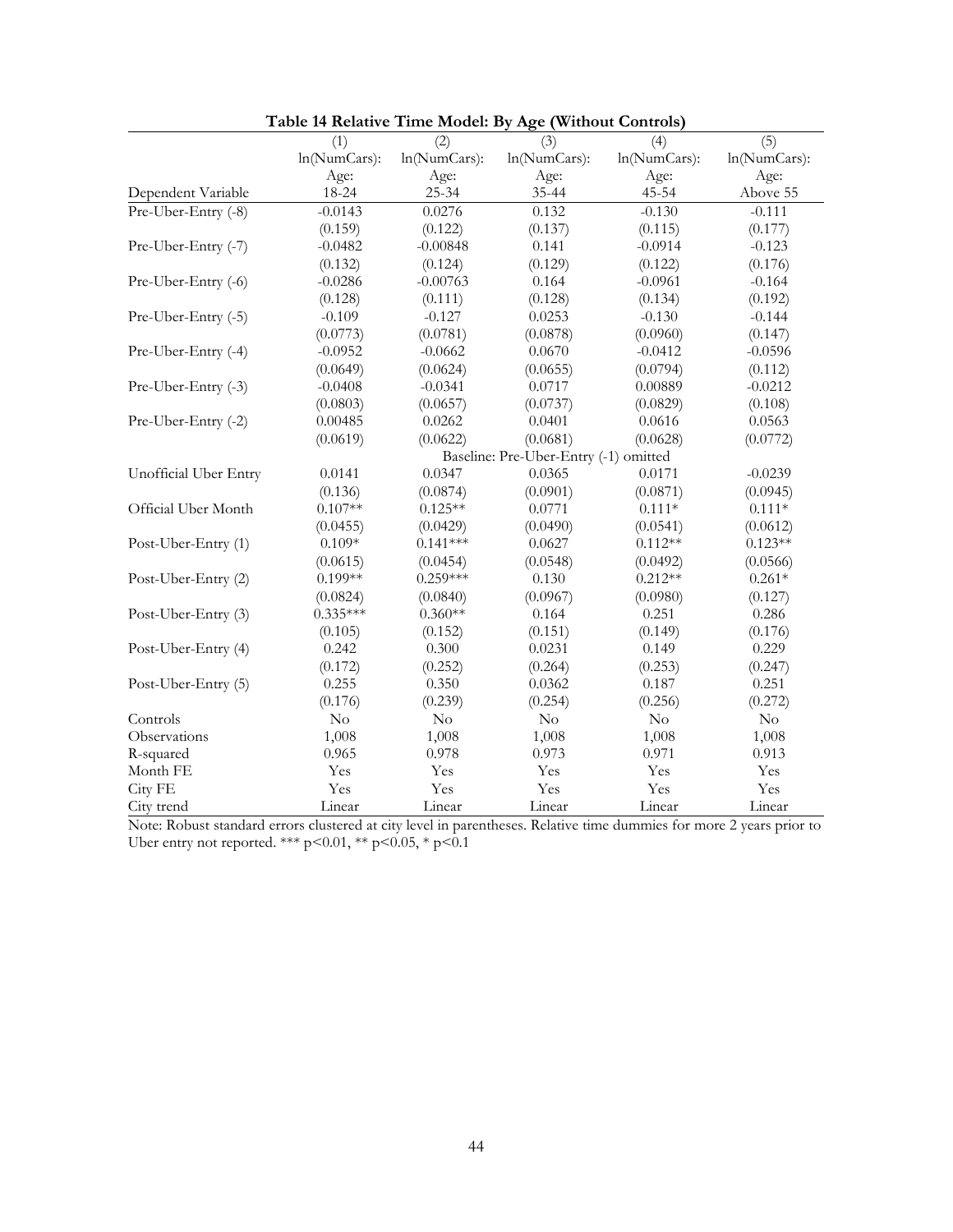| ln(NumCars):<br>ln(NumCars):<br>ln(NumCars):<br>ln(NumCars):<br>ln(NumCars):<br>Age:<br>Age:<br>Age:<br>Age:<br>Age:<br>45-54<br>18-24<br>25-34<br>35-44<br>Above 55<br>Dependent Variable<br>$-0.131$<br>0.0632<br>$0.194*$<br>$-0.0473$<br>0.111<br>Pre-Uber-Entry (-8)<br>(0.138)<br>(0.118)<br>(0.101)<br>(0.0757)<br>(0.180)<br>$-0.156$<br>0.0109<br>0.167<br>$-0.0484$<br>0.0186<br>Pre-Uber-Entry (-7)<br>(0.129)<br>(0.129)<br>(0.107)<br>(0.1000)<br>(0.193)<br>$-0.114$<br>$-0.00205$<br>0.162<br>$-0.104$<br>$-0.0917$<br>Pre-Uber-Entry (-6)<br>(0.122)<br>(0.112)<br>(0.120)<br>(0.117)<br>(0.215)<br>$-0.167*$<br>$-0.119$<br>0.0123<br>$-0.142$<br>$-0.127$<br>Pre-Uber-Entry (-5)<br>(0.0834)<br>(0.0852)<br>(0.0806)<br>(0.0918)<br>(0.186)<br>$-0.140*$<br>$-0.0610$<br>0.0493<br>$-0.0575$<br>$-0.0603$<br>Pre-Uber-Entry (-4)<br>(0.0628)<br>(0.0753)<br>(0.0559)<br>(0.0643)<br>(0.146)<br>$-0.0816$<br>$-0.0307$<br>0.0666<br>0.00622<br>0.000877<br>Pre-Uber-Entry (-3)<br>(0.0945)<br>(0.0653)<br>(0.0703)<br>(0.0690)<br>(0.0987)<br>$-0.0161$<br>0.0312<br>0.0399<br>0.0637<br>0.0753<br>Pre-Uber-Entry (-2)<br>(0.0624)<br>(0.0592)<br>(0.0624)<br>(0.0572)<br>(0.0733)<br>Baseline: Pre-Uber-Entry (-1) omitted<br>0.0330<br>0.00932<br>Unofficial Uber Entry<br>0.0152<br>$-0.0136$<br>$-0.0558$<br>(0.121)<br>(0.0784)<br>(0.0875)<br>(0.0821)<br>(0.0665)<br>Official Uber Month<br>$0.130**$<br>$0.126***$<br>$0.0840*$<br>$0.108**$<br>$0.0927*$<br>(0.0596)<br>(0.0462)<br>(0.0497)<br>(0.0494)<br>(0.0413)<br>$0.148*$<br>$0.142***$<br>0.0790<br>$0.112**$<br>$0.0866*$<br>Post-Uber-Entry (1)<br>(0.0777)<br>(0.0407)<br>(0.0482)<br>(0.0413)<br>(0.0457)<br>$0.253***$<br>$0.212***$<br>$0.268**$<br>$0.151**$<br>$0.187*$<br>Post-Uber-Entry (2)<br>(0.0426)<br>(0.0580)<br>(0.0622)<br>(0.102)<br>(0.0985)<br>$0.404***$<br>$0.352***$<br>$0.199**$<br>Post-Uber-Entry (3)<br>$0.263**$<br>0.227<br>(0.118)<br>(0.0685)<br>(0.0754)<br>(0.0948)<br>(0.152)<br>$0.337**$<br>$0.300**$<br>Post-Uber-Entry (4)<br>0.109<br>0.185<br>0.138<br>(0.126)<br>(0.135)<br>(0.115)<br>(0.152)<br>(0.219)<br>$0.341***$<br>0.241<br>$0.345*$<br>0.131<br>0.174<br>Post-Uber-Entry (5)<br>(0.166)<br>(0.264)<br>(0.168)<br>(0.112)<br>(0.120)<br>Controls<br>Yes<br>Yes<br>Yes<br>Yes<br>Yes<br>Observations<br>1,008<br>1,008<br>1,008<br>1,008<br>1,008<br>0.966<br>0.979<br>0.974<br>0.973<br>0.926<br>R-squared<br>Month FE<br>Yes<br>Yes<br>Yes<br>Yes<br>Yes<br>City FE<br>Yes<br>Yes<br>Yes<br>Yes<br>Yes<br>Linear<br>Linear<br>Linear<br>Linear<br>City trend<br>Linear |     |     |     |     |     |
|--------------------------------------------------------------------------------------------------------------------------------------------------------------------------------------------------------------------------------------------------------------------------------------------------------------------------------------------------------------------------------------------------------------------------------------------------------------------------------------------------------------------------------------------------------------------------------------------------------------------------------------------------------------------------------------------------------------------------------------------------------------------------------------------------------------------------------------------------------------------------------------------------------------------------------------------------------------------------------------------------------------------------------------------------------------------------------------------------------------------------------------------------------------------------------------------------------------------------------------------------------------------------------------------------------------------------------------------------------------------------------------------------------------------------------------------------------------------------------------------------------------------------------------------------------------------------------------------------------------------------------------------------------------------------------------------------------------------------------------------------------------------------------------------------------------------------------------------------------------------------------------------------------------------------------------------------------------------------------------------------------------------------------------------------------------------------------------------------------------------------------------------------------------------------------------------------------------------------------------------------------------------------------------------------------------------------------------------------------------------------------------------------------------------------------------------------------------------------------------------------------------------------------------------------------------------------------------------------------------|-----|-----|-----|-----|-----|
|                                                                                                                                                                                                                                                                                                                                                                                                                                                                                                                                                                                                                                                                                                                                                                                                                                                                                                                                                                                                                                                                                                                                                                                                                                                                                                                                                                                                                                                                                                                                                                                                                                                                                                                                                                                                                                                                                                                                                                                                                                                                                                                                                                                                                                                                                                                                                                                                                                                                                                                                                                                                              | (1) | (2) | (3) | (4) | (5) |
|                                                                                                                                                                                                                                                                                                                                                                                                                                                                                                                                                                                                                                                                                                                                                                                                                                                                                                                                                                                                                                                                                                                                                                                                                                                                                                                                                                                                                                                                                                                                                                                                                                                                                                                                                                                                                                                                                                                                                                                                                                                                                                                                                                                                                                                                                                                                                                                                                                                                                                                                                                                                              |     |     |     |     |     |
|                                                                                                                                                                                                                                                                                                                                                                                                                                                                                                                                                                                                                                                                                                                                                                                                                                                                                                                                                                                                                                                                                                                                                                                                                                                                                                                                                                                                                                                                                                                                                                                                                                                                                                                                                                                                                                                                                                                                                                                                                                                                                                                                                                                                                                                                                                                                                                                                                                                                                                                                                                                                              |     |     |     |     |     |
|                                                                                                                                                                                                                                                                                                                                                                                                                                                                                                                                                                                                                                                                                                                                                                                                                                                                                                                                                                                                                                                                                                                                                                                                                                                                                                                                                                                                                                                                                                                                                                                                                                                                                                                                                                                                                                                                                                                                                                                                                                                                                                                                                                                                                                                                                                                                                                                                                                                                                                                                                                                                              |     |     |     |     |     |
|                                                                                                                                                                                                                                                                                                                                                                                                                                                                                                                                                                                                                                                                                                                                                                                                                                                                                                                                                                                                                                                                                                                                                                                                                                                                                                                                                                                                                                                                                                                                                                                                                                                                                                                                                                                                                                                                                                                                                                                                                                                                                                                                                                                                                                                                                                                                                                                                                                                                                                                                                                                                              |     |     |     |     |     |
|                                                                                                                                                                                                                                                                                                                                                                                                                                                                                                                                                                                                                                                                                                                                                                                                                                                                                                                                                                                                                                                                                                                                                                                                                                                                                                                                                                                                                                                                                                                                                                                                                                                                                                                                                                                                                                                                                                                                                                                                                                                                                                                                                                                                                                                                                                                                                                                                                                                                                                                                                                                                              |     |     |     |     |     |
|                                                                                                                                                                                                                                                                                                                                                                                                                                                                                                                                                                                                                                                                                                                                                                                                                                                                                                                                                                                                                                                                                                                                                                                                                                                                                                                                                                                                                                                                                                                                                                                                                                                                                                                                                                                                                                                                                                                                                                                                                                                                                                                                                                                                                                                                                                                                                                                                                                                                                                                                                                                                              |     |     |     |     |     |
|                                                                                                                                                                                                                                                                                                                                                                                                                                                                                                                                                                                                                                                                                                                                                                                                                                                                                                                                                                                                                                                                                                                                                                                                                                                                                                                                                                                                                                                                                                                                                                                                                                                                                                                                                                                                                                                                                                                                                                                                                                                                                                                                                                                                                                                                                                                                                                                                                                                                                                                                                                                                              |     |     |     |     |     |
|                                                                                                                                                                                                                                                                                                                                                                                                                                                                                                                                                                                                                                                                                                                                                                                                                                                                                                                                                                                                                                                                                                                                                                                                                                                                                                                                                                                                                                                                                                                                                                                                                                                                                                                                                                                                                                                                                                                                                                                                                                                                                                                                                                                                                                                                                                                                                                                                                                                                                                                                                                                                              |     |     |     |     |     |
|                                                                                                                                                                                                                                                                                                                                                                                                                                                                                                                                                                                                                                                                                                                                                                                                                                                                                                                                                                                                                                                                                                                                                                                                                                                                                                                                                                                                                                                                                                                                                                                                                                                                                                                                                                                                                                                                                                                                                                                                                                                                                                                                                                                                                                                                                                                                                                                                                                                                                                                                                                                                              |     |     |     |     |     |
|                                                                                                                                                                                                                                                                                                                                                                                                                                                                                                                                                                                                                                                                                                                                                                                                                                                                                                                                                                                                                                                                                                                                                                                                                                                                                                                                                                                                                                                                                                                                                                                                                                                                                                                                                                                                                                                                                                                                                                                                                                                                                                                                                                                                                                                                                                                                                                                                                                                                                                                                                                                                              |     |     |     |     |     |
|                                                                                                                                                                                                                                                                                                                                                                                                                                                                                                                                                                                                                                                                                                                                                                                                                                                                                                                                                                                                                                                                                                                                                                                                                                                                                                                                                                                                                                                                                                                                                                                                                                                                                                                                                                                                                                                                                                                                                                                                                                                                                                                                                                                                                                                                                                                                                                                                                                                                                                                                                                                                              |     |     |     |     |     |
|                                                                                                                                                                                                                                                                                                                                                                                                                                                                                                                                                                                                                                                                                                                                                                                                                                                                                                                                                                                                                                                                                                                                                                                                                                                                                                                                                                                                                                                                                                                                                                                                                                                                                                                                                                                                                                                                                                                                                                                                                                                                                                                                                                                                                                                                                                                                                                                                                                                                                                                                                                                                              |     |     |     |     |     |
|                                                                                                                                                                                                                                                                                                                                                                                                                                                                                                                                                                                                                                                                                                                                                                                                                                                                                                                                                                                                                                                                                                                                                                                                                                                                                                                                                                                                                                                                                                                                                                                                                                                                                                                                                                                                                                                                                                                                                                                                                                                                                                                                                                                                                                                                                                                                                                                                                                                                                                                                                                                                              |     |     |     |     |     |
|                                                                                                                                                                                                                                                                                                                                                                                                                                                                                                                                                                                                                                                                                                                                                                                                                                                                                                                                                                                                                                                                                                                                                                                                                                                                                                                                                                                                                                                                                                                                                                                                                                                                                                                                                                                                                                                                                                                                                                                                                                                                                                                                                                                                                                                                                                                                                                                                                                                                                                                                                                                                              |     |     |     |     |     |
|                                                                                                                                                                                                                                                                                                                                                                                                                                                                                                                                                                                                                                                                                                                                                                                                                                                                                                                                                                                                                                                                                                                                                                                                                                                                                                                                                                                                                                                                                                                                                                                                                                                                                                                                                                                                                                                                                                                                                                                                                                                                                                                                                                                                                                                                                                                                                                                                                                                                                                                                                                                                              |     |     |     |     |     |
|                                                                                                                                                                                                                                                                                                                                                                                                                                                                                                                                                                                                                                                                                                                                                                                                                                                                                                                                                                                                                                                                                                                                                                                                                                                                                                                                                                                                                                                                                                                                                                                                                                                                                                                                                                                                                                                                                                                                                                                                                                                                                                                                                                                                                                                                                                                                                                                                                                                                                                                                                                                                              |     |     |     |     |     |
|                                                                                                                                                                                                                                                                                                                                                                                                                                                                                                                                                                                                                                                                                                                                                                                                                                                                                                                                                                                                                                                                                                                                                                                                                                                                                                                                                                                                                                                                                                                                                                                                                                                                                                                                                                                                                                                                                                                                                                                                                                                                                                                                                                                                                                                                                                                                                                                                                                                                                                                                                                                                              |     |     |     |     |     |
|                                                                                                                                                                                                                                                                                                                                                                                                                                                                                                                                                                                                                                                                                                                                                                                                                                                                                                                                                                                                                                                                                                                                                                                                                                                                                                                                                                                                                                                                                                                                                                                                                                                                                                                                                                                                                                                                                                                                                                                                                                                                                                                                                                                                                                                                                                                                                                                                                                                                                                                                                                                                              |     |     |     |     |     |
|                                                                                                                                                                                                                                                                                                                                                                                                                                                                                                                                                                                                                                                                                                                                                                                                                                                                                                                                                                                                                                                                                                                                                                                                                                                                                                                                                                                                                                                                                                                                                                                                                                                                                                                                                                                                                                                                                                                                                                                                                                                                                                                                                                                                                                                                                                                                                                                                                                                                                                                                                                                                              |     |     |     |     |     |
|                                                                                                                                                                                                                                                                                                                                                                                                                                                                                                                                                                                                                                                                                                                                                                                                                                                                                                                                                                                                                                                                                                                                                                                                                                                                                                                                                                                                                                                                                                                                                                                                                                                                                                                                                                                                                                                                                                                                                                                                                                                                                                                                                                                                                                                                                                                                                                                                                                                                                                                                                                                                              |     |     |     |     |     |
|                                                                                                                                                                                                                                                                                                                                                                                                                                                                                                                                                                                                                                                                                                                                                                                                                                                                                                                                                                                                                                                                                                                                                                                                                                                                                                                                                                                                                                                                                                                                                                                                                                                                                                                                                                                                                                                                                                                                                                                                                                                                                                                                                                                                                                                                                                                                                                                                                                                                                                                                                                                                              |     |     |     |     |     |
|                                                                                                                                                                                                                                                                                                                                                                                                                                                                                                                                                                                                                                                                                                                                                                                                                                                                                                                                                                                                                                                                                                                                                                                                                                                                                                                                                                                                                                                                                                                                                                                                                                                                                                                                                                                                                                                                                                                                                                                                                                                                                                                                                                                                                                                                                                                                                                                                                                                                                                                                                                                                              |     |     |     |     |     |
|                                                                                                                                                                                                                                                                                                                                                                                                                                                                                                                                                                                                                                                                                                                                                                                                                                                                                                                                                                                                                                                                                                                                                                                                                                                                                                                                                                                                                                                                                                                                                                                                                                                                                                                                                                                                                                                                                                                                                                                                                                                                                                                                                                                                                                                                                                                                                                                                                                                                                                                                                                                                              |     |     |     |     |     |
|                                                                                                                                                                                                                                                                                                                                                                                                                                                                                                                                                                                                                                                                                                                                                                                                                                                                                                                                                                                                                                                                                                                                                                                                                                                                                                                                                                                                                                                                                                                                                                                                                                                                                                                                                                                                                                                                                                                                                                                                                                                                                                                                                                                                                                                                                                                                                                                                                                                                                                                                                                                                              |     |     |     |     |     |
|                                                                                                                                                                                                                                                                                                                                                                                                                                                                                                                                                                                                                                                                                                                                                                                                                                                                                                                                                                                                                                                                                                                                                                                                                                                                                                                                                                                                                                                                                                                                                                                                                                                                                                                                                                                                                                                                                                                                                                                                                                                                                                                                                                                                                                                                                                                                                                                                                                                                                                                                                                                                              |     |     |     |     |     |
|                                                                                                                                                                                                                                                                                                                                                                                                                                                                                                                                                                                                                                                                                                                                                                                                                                                                                                                                                                                                                                                                                                                                                                                                                                                                                                                                                                                                                                                                                                                                                                                                                                                                                                                                                                                                                                                                                                                                                                                                                                                                                                                                                                                                                                                                                                                                                                                                                                                                                                                                                                                                              |     |     |     |     |     |
|                                                                                                                                                                                                                                                                                                                                                                                                                                                                                                                                                                                                                                                                                                                                                                                                                                                                                                                                                                                                                                                                                                                                                                                                                                                                                                                                                                                                                                                                                                                                                                                                                                                                                                                                                                                                                                                                                                                                                                                                                                                                                                                                                                                                                                                                                                                                                                                                                                                                                                                                                                                                              |     |     |     |     |     |
|                                                                                                                                                                                                                                                                                                                                                                                                                                                                                                                                                                                                                                                                                                                                                                                                                                                                                                                                                                                                                                                                                                                                                                                                                                                                                                                                                                                                                                                                                                                                                                                                                                                                                                                                                                                                                                                                                                                                                                                                                                                                                                                                                                                                                                                                                                                                                                                                                                                                                                                                                                                                              |     |     |     |     |     |
|                                                                                                                                                                                                                                                                                                                                                                                                                                                                                                                                                                                                                                                                                                                                                                                                                                                                                                                                                                                                                                                                                                                                                                                                                                                                                                                                                                                                                                                                                                                                                                                                                                                                                                                                                                                                                                                                                                                                                                                                                                                                                                                                                                                                                                                                                                                                                                                                                                                                                                                                                                                                              |     |     |     |     |     |
|                                                                                                                                                                                                                                                                                                                                                                                                                                                                                                                                                                                                                                                                                                                                                                                                                                                                                                                                                                                                                                                                                                                                                                                                                                                                                                                                                                                                                                                                                                                                                                                                                                                                                                                                                                                                                                                                                                                                                                                                                                                                                                                                                                                                                                                                                                                                                                                                                                                                                                                                                                                                              |     |     |     |     |     |
|                                                                                                                                                                                                                                                                                                                                                                                                                                                                                                                                                                                                                                                                                                                                                                                                                                                                                                                                                                                                                                                                                                                                                                                                                                                                                                                                                                                                                                                                                                                                                                                                                                                                                                                                                                                                                                                                                                                                                                                                                                                                                                                                                                                                                                                                                                                                                                                                                                                                                                                                                                                                              |     |     |     |     |     |
|                                                                                                                                                                                                                                                                                                                                                                                                                                                                                                                                                                                                                                                                                                                                                                                                                                                                                                                                                                                                                                                                                                                                                                                                                                                                                                                                                                                                                                                                                                                                                                                                                                                                                                                                                                                                                                                                                                                                                                                                                                                                                                                                                                                                                                                                                                                                                                                                                                                                                                                                                                                                              |     |     |     |     |     |
|                                                                                                                                                                                                                                                                                                                                                                                                                                                                                                                                                                                                                                                                                                                                                                                                                                                                                                                                                                                                                                                                                                                                                                                                                                                                                                                                                                                                                                                                                                                                                                                                                                                                                                                                                                                                                                                                                                                                                                                                                                                                                                                                                                                                                                                                                                                                                                                                                                                                                                                                                                                                              |     |     |     |     |     |
|                                                                                                                                                                                                                                                                                                                                                                                                                                                                                                                                                                                                                                                                                                                                                                                                                                                                                                                                                                                                                                                                                                                                                                                                                                                                                                                                                                                                                                                                                                                                                                                                                                                                                                                                                                                                                                                                                                                                                                                                                                                                                                                                                                                                                                                                                                                                                                                                                                                                                                                                                                                                              |     |     |     |     |     |
|                                                                                                                                                                                                                                                                                                                                                                                                                                                                                                                                                                                                                                                                                                                                                                                                                                                                                                                                                                                                                                                                                                                                                                                                                                                                                                                                                                                                                                                                                                                                                                                                                                                                                                                                                                                                                                                                                                                                                                                                                                                                                                                                                                                                                                                                                                                                                                                                                                                                                                                                                                                                              |     |     |     |     |     |
|                                                                                                                                                                                                                                                                                                                                                                                                                                                                                                                                                                                                                                                                                                                                                                                                                                                                                                                                                                                                                                                                                                                                                                                                                                                                                                                                                                                                                                                                                                                                                                                                                                                                                                                                                                                                                                                                                                                                                                                                                                                                                                                                                                                                                                                                                                                                                                                                                                                                                                                                                                                                              |     |     |     |     |     |
|                                                                                                                                                                                                                                                                                                                                                                                                                                                                                                                                                                                                                                                                                                                                                                                                                                                                                                                                                                                                                                                                                                                                                                                                                                                                                                                                                                                                                                                                                                                                                                                                                                                                                                                                                                                                                                                                                                                                                                                                                                                                                                                                                                                                                                                                                                                                                                                                                                                                                                                                                                                                              |     |     |     |     |     |

**Table 15 Relative Time Model: By Age (With Controls)**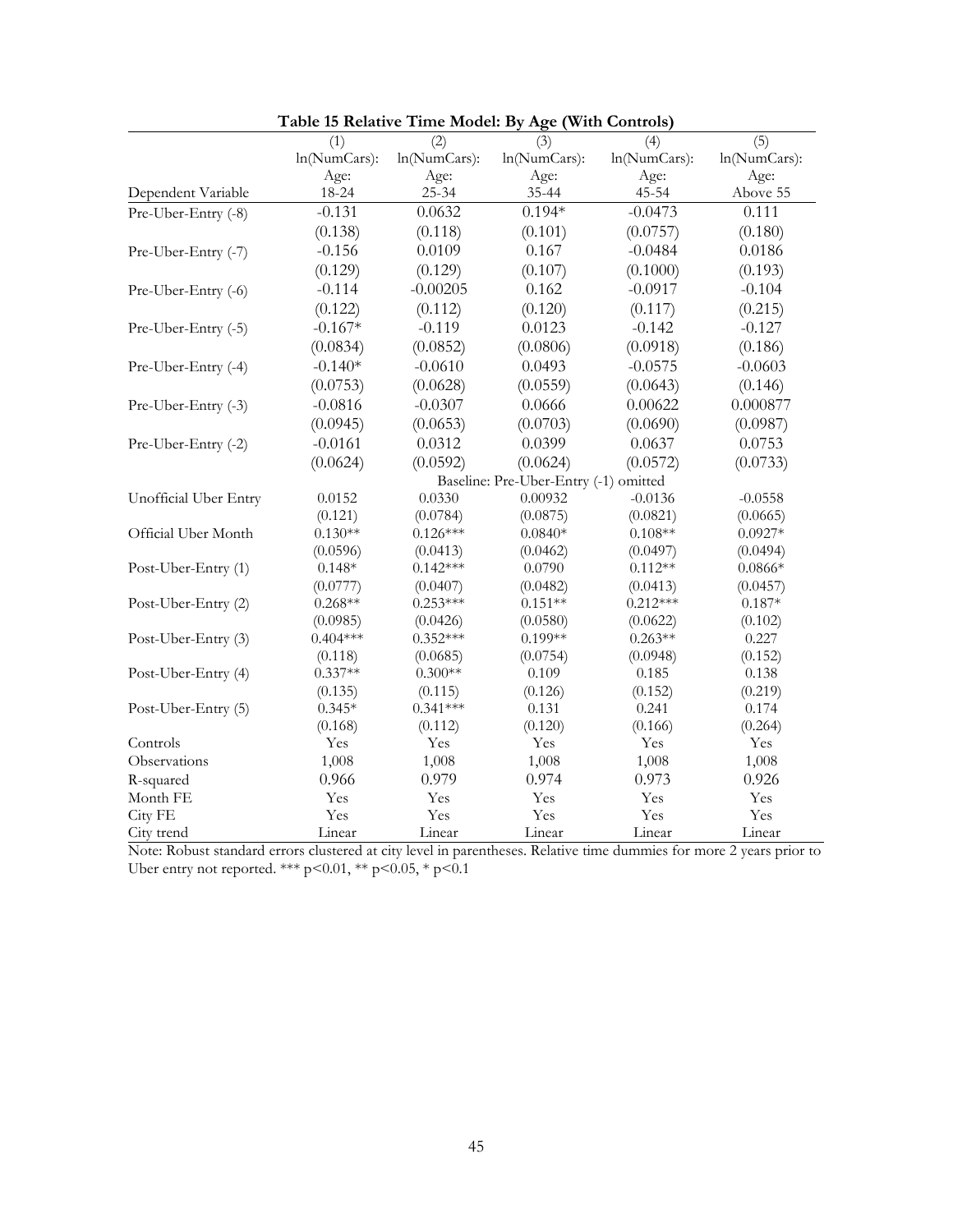# **Appendix A. Correlation Among Variables**

| <b>Table A1 Correlation Among Variables</b> |                |          |          |          |          |          |          |          |          |          |          |          |          |          |          |          |          |          |
|---------------------------------------------|----------------|----------|----------|----------|----------|----------|----------|----------|----------|----------|----------|----------|----------|----------|----------|----------|----------|----------|
| Variable                                    |                | 2        | 3        | 4        | 5        | 6        |          | 8        | 9        | 10       | 11       | 12       | 13       | 14       | 15       | 16       | 17       | 18       |
| 1 UnofficialUberEntry                       |                |          |          |          |          |          |          |          |          |          |          |          |          |          |          |          |          |          |
| 2 OfficialUberEntry                         | $-0.031$       |          |          |          |          |          |          |          |          |          |          |          |          |          |          |          |          |          |
| 3 ln(NumCars)                               | 0.088          | 0.338    |          |          |          |          |          |          |          |          |          |          |          |          |          |          |          |          |
| $4 \ln(Did)$                                | 0.114          | 0.390    | 0.415    |          |          |          |          |          |          |          |          |          |          |          |          |          |          |          |
| 5 ln(Yidao)                                 | 0.102          | 0.368    | 0.472    | 0.810    |          |          |          |          |          |          |          |          |          |          |          |          |          |          |
| 6 ln(Shenzhou)                              | 0.131          | 0.705    | 0.284    | 0.522    | 0.483    |          |          |          |          |          |          |          |          |          |          |          |          |          |
| 7 ln(Population)                            | 0.012          | 0.131    | 0.518    | 0.031    | 0.043    | 0.022    |          |          |          |          |          |          |          |          |          |          |          |          |
| 8 ln(Employed)                              | 0.063          | 0.297    | 0.646    | 0.391    | 0.402    | 0.230    | 0.711    |          |          |          |          |          |          |          |          |          |          |          |
| 9 ln(Registered Unemployzed)                | 0.057          | 0.128    | 0.361    | 0.078    | 0.094    | 0.034    | 0.753    | 0.605    |          |          |          |          |          |          |          |          |          |          |
| 10 ln(Average Wage)                         | 0.089          | 0.237    | 0.391    | 0.453    | 0.656    | 0.348    | 0.152    | 0.369    | 0.260    |          |          |          |          |          |          |          |          |          |
| 11 In (Highway Passenger Traffic)           | $-0.074$       | $-0.199$ | 0.391    | $-0.212$ | $-0.162$ | $-0.427$ | 0.640    | 0.420    | 0.286    | $-0.092$ |          |          |          |          |          |          |          |          |
| 12 ln(GRP Per Capita)                       | 0.087          | 0.099    | 0.032    | 0.483    | 0.466    | 0.211    | $-0.555$ | $-0.239$ | $-0.459$ | 0.306    | $-0.409$ |          |          |          |          |          |          |          |
| 13 In(Mobile Subscribers)                   | 0.047          | 0.257    | 0.788    | 0.349    | 0.418    | 0.184    | 0.704    | 0.684    | 0.498    | 0.346    | 0.535    | $-0.161$ |          |          |          |          |          |          |
| 14 In(Internet Subscribers)                 | 0.082          | 0.266    | 0.544    | 0.315    | 0.393    | 0.247    | 0.556    | 0.644    | 0.415    | 0.455    | 0.295    | $-0.106$ | 0.660    |          |          |          |          |          |
| $15 \ln(Buses)$                             | 0.102          | 0.220    | 0.588    | 0.269    | 0.323    | 0.172    | 0.532    | 0.649    | 0.589    | 0.312    | 0.224    | $-0.275$ | 0.707    | 0.585    |          |          |          |          |
| 16 In(Bus Passenger Volume)                 | 0.067          | 0.137    | 0.378    | 0.141    | 0.193    | 0.065    | 0.520    | 0.612    | 0.690    | 0.226    | 0.167    | $-0.442$ | 0.484    | 0.431    | 0.859    |          |          |          |
| $17 \ln(Taxis)$                             | 0.101          | 0.133    | 0.406    | 0.121    | 0.162    | 0.079    | 0.565    | 0.552    | 0.725    | 0.237    | 0.127    | $-0.401$ | 0.502    | 0.402    | 0.878    | 0.930    |          |          |
| 18 In (Road Area Per Capita)                |                | $-0.011$ | $-0.094$ | 0.123    | 0.127    | 0.087    | $-0.400$ | $-0.222$ | $-0.218$ | 0.125    | $-0.415$ | 0.485    | $-0.339$ | $-0.234$ | $-0.323$ | $-0.192$ | $-0.158$ |          |
| 19 ln(Metro Length)                         | 0.065<br>0.132 | 0.249    | 0.443    | 0.302    | 0.345    | 0.246    | 0.420    | 0.515    | 0.445    | 0.348    | 0.221    | 0.026    | 0.522    | 0.450    | 0.669    | 0.537    | 0.556    | $-0.264$ |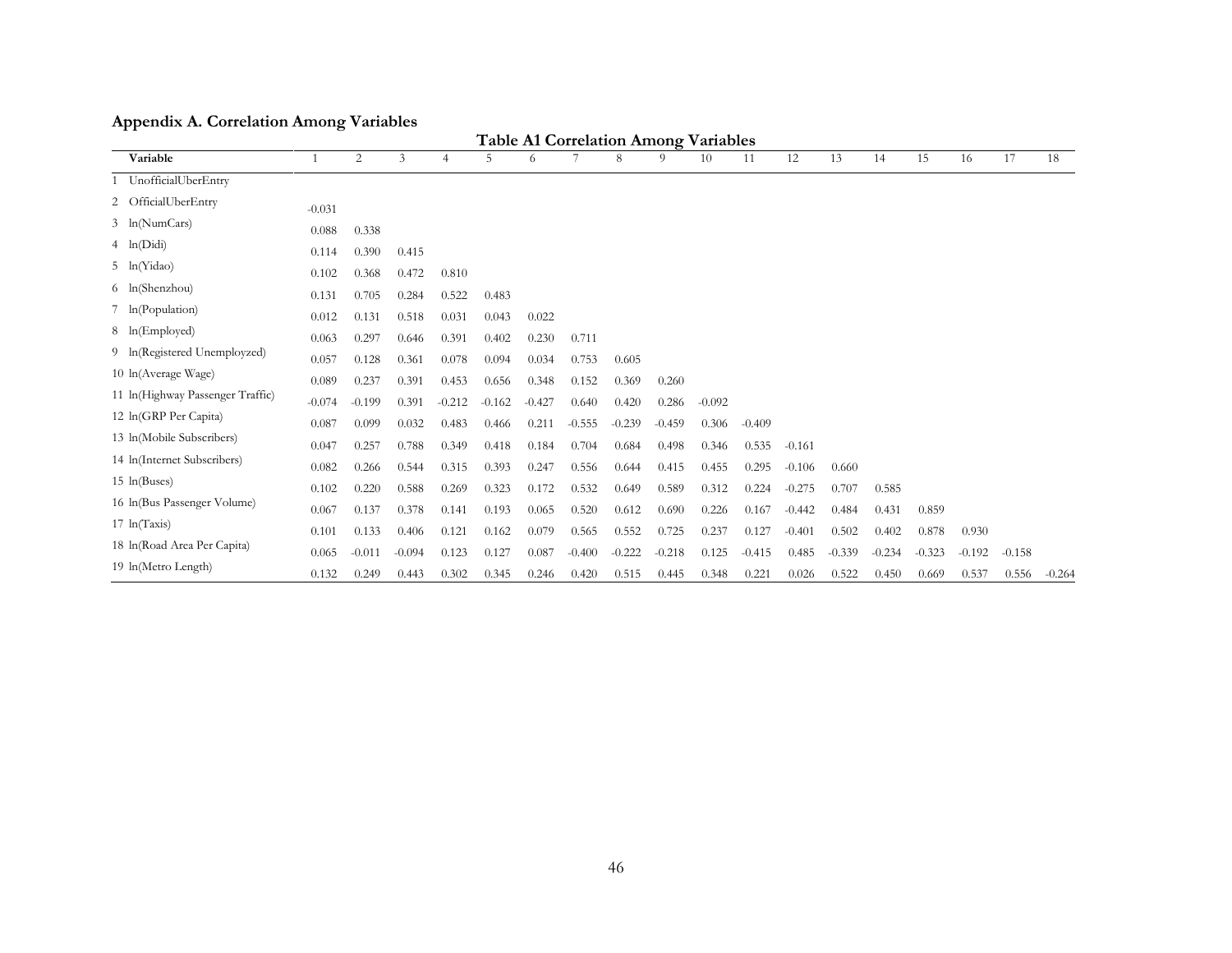# **Appendix B. Wild Cluster Bootstrap Based Inference**

|                       |                | (1)                   |             | (2)                                 |  |  |  |
|-----------------------|----------------|-----------------------|-------------|-------------------------------------|--|--|--|
| Dependent Variable    |                | ln(NumCars)           | ln(NumCars) |                                     |  |  |  |
|                       | Coefficient    | p-value based on wild | Coefficient | p-value based on wild               |  |  |  |
|                       | (Clustered SE) | cluster bootstrap     |             | cluster bootstrap<br>(Clustered SE) |  |  |  |
| Unofficial Uber Entry | 0.180          |                       | 0.000       |                                     |  |  |  |
|                       | (0.143)        | 0.680                 | (0.0837)    | 1.000                               |  |  |  |
| Official Uber Entry   | $0.217**$      | 0.0050                | $0.0820*$   | $0.0470**$                          |  |  |  |
|                       | (0.0788)       |                       | (0.0429)    |                                     |  |  |  |
| Observations          |                | 1,008                 | 1,008       |                                     |  |  |  |
| R-squared             |                | 0.798                 | 0.850       |                                     |  |  |  |
| Month FE              |                | <b>Yes</b>            | Yes         |                                     |  |  |  |
| City FE               |                | Yes                   | Yes         |                                     |  |  |  |
| City trend            |                | $\rm No$              | Linear      |                                     |  |  |  |

| Table B1 Difference-in-Difference Model based on Wild Cluster Bootstrap |  |  |  |
|-------------------------------------------------------------------------|--|--|--|
|-------------------------------------------------------------------------|--|--|--|

Note: Robust standard errors clustered at city level in parentheses. The Stata command boottest is used to perform wild cluster bootstrap. \*\*\*  $p<0.01$ , \*\*  $p<0.05$ , \*  $p<0.1$